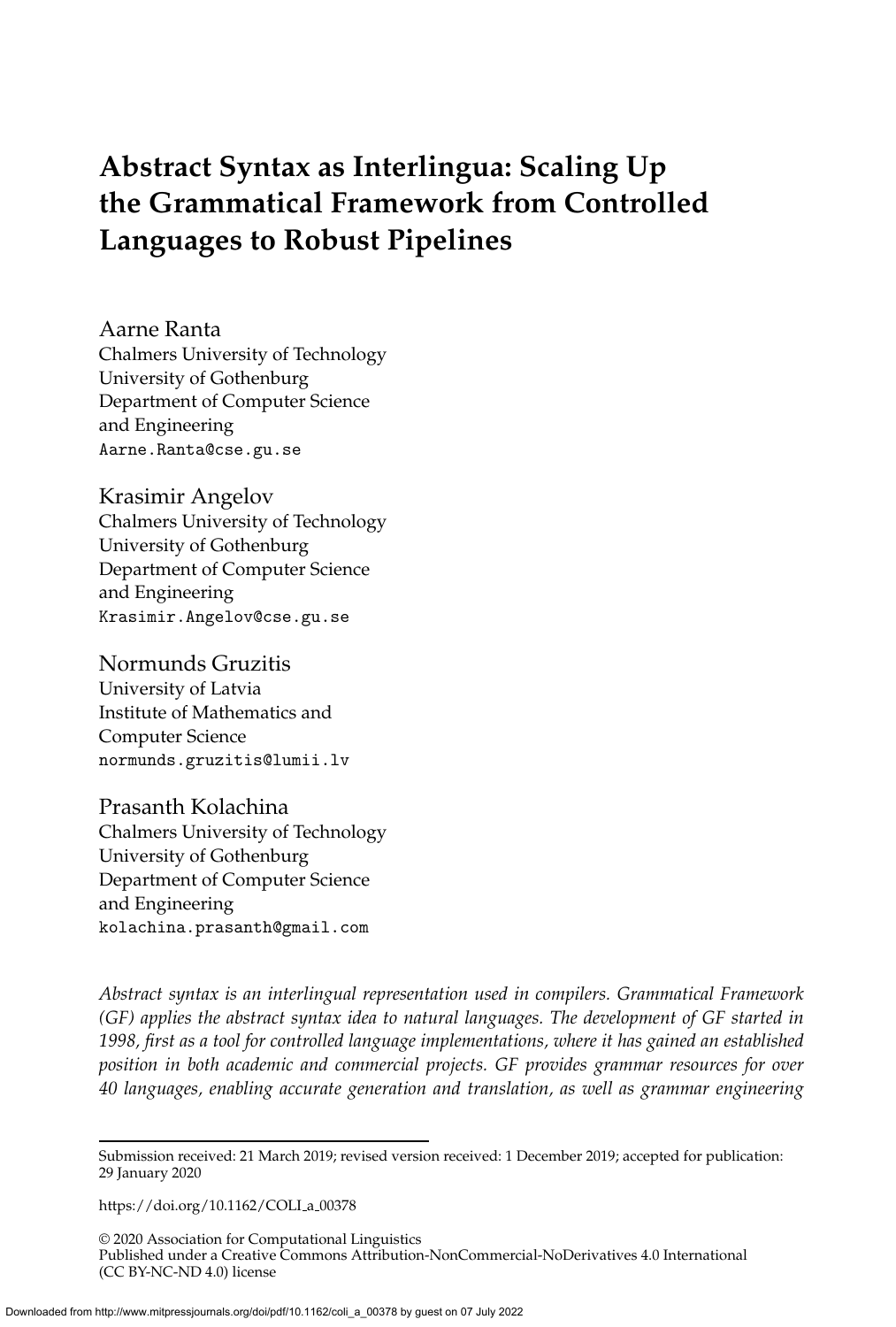*tools and components for mobile and Web applications. On the research side, the focus in the* last ten years has been on scaling up GF to wide-coverage language processing. The concept *of abstract syntax offers a unified view on many other approaches: Universal Dependencies, WordNets, FrameNets, Construction Grammars, and Abstract Meaning Representations. This makes it possible for GF to utilize data from the other approaches and to build robust pipelines. In return, GF can contribute to data-driven approaches by methods to transfer resources from one language to others, to augment data by rule-based generation, to check the consistency of handannotated corpora, and to pipe analyses into high-precision semantic back ends. This article gives an overview of the use of abstract syntax as interlingua through both established and emerging NLP applications involving GF.*

### **1. Introduction**

Like many other computing tasks, Natural Language Processing (NLP) can be divided to two phases: analysis and synthesis. The analysis phase involves Natural Language Understanding (NLU), whereas the synthesis phase may serve different kinds of tasks, such as Natural Language Generation (NLG), question answering, and conversion to logical forms. Machine Translation (MT) is a representative example of NLP, which can be structured as a combination of NLU from one language with NLG to another language. This architecture is shown in the Vauquois triangle (Figure [1,](#page-2-0) adapted from Vauquois [1968\)](#page-0-0): The result of NLU is a meaning representation in an **interlingua**, and NLG renders this meaning faithfully in the target language.

For Vauquois, interlingua-based translation was the ideal, because it guarantees that the source language meaning is rendered faithfully in the target language, whatever differences there are in the surface syntax. At the same time, he was aware that this method might not be realistic to implement in practice, and that approximations might be needed. Thus his triangle includes shortcuts on different levels: word-to-word transfer and syntactic transfer. Character-to-character transfer is a later approach used in Neural Machine Translation (NMT; Lee, Cho, and Hofmann [2016\)](#page-0-0).

We have annotated Figure [1](#page-2-0) with labels indicating how problematic each phase is. On the lowest level, lexical (morphological) analysis is well understood thanks to a long tradition and reliable analyzers; exceptions are provided by languages that do not mark word boundaries and by systems that have to recover from spelling mistakes. Going one step higher, syntactic parsing, which we take to include part-ofspeech disambiguation, is uncertain, because natural languages are ambiguous and also because syntactic grammars are usually incomplete. For similar but even stronger reasons, semantic interpretation can be labeled as highly uncertain. Finally, the semantic interlingua itself is problematic, and all known attempts to build one have remained incomplete.

Target generation is in principle a solved problem if it starts from a formalized interlingua, since it can be performed by a deterministic program. But the transfer from source to target is less certain on the lower levels than on the higher levels; for example, on the word-to-word level, the order of words in the target language is just a guess.

Most traditional MT methods operate on the lower levels: Statistical MT (SMT; Koehn [2010\)](#page-0-0) is usually either word-to-word or phrase-to-phrase transfer, $^1$  $^1$  and so are

<span id="page-1-0"></span><sup>1</sup> A "phrase" in SMT can be any sequence of words, not necessarily a grammatical phrase.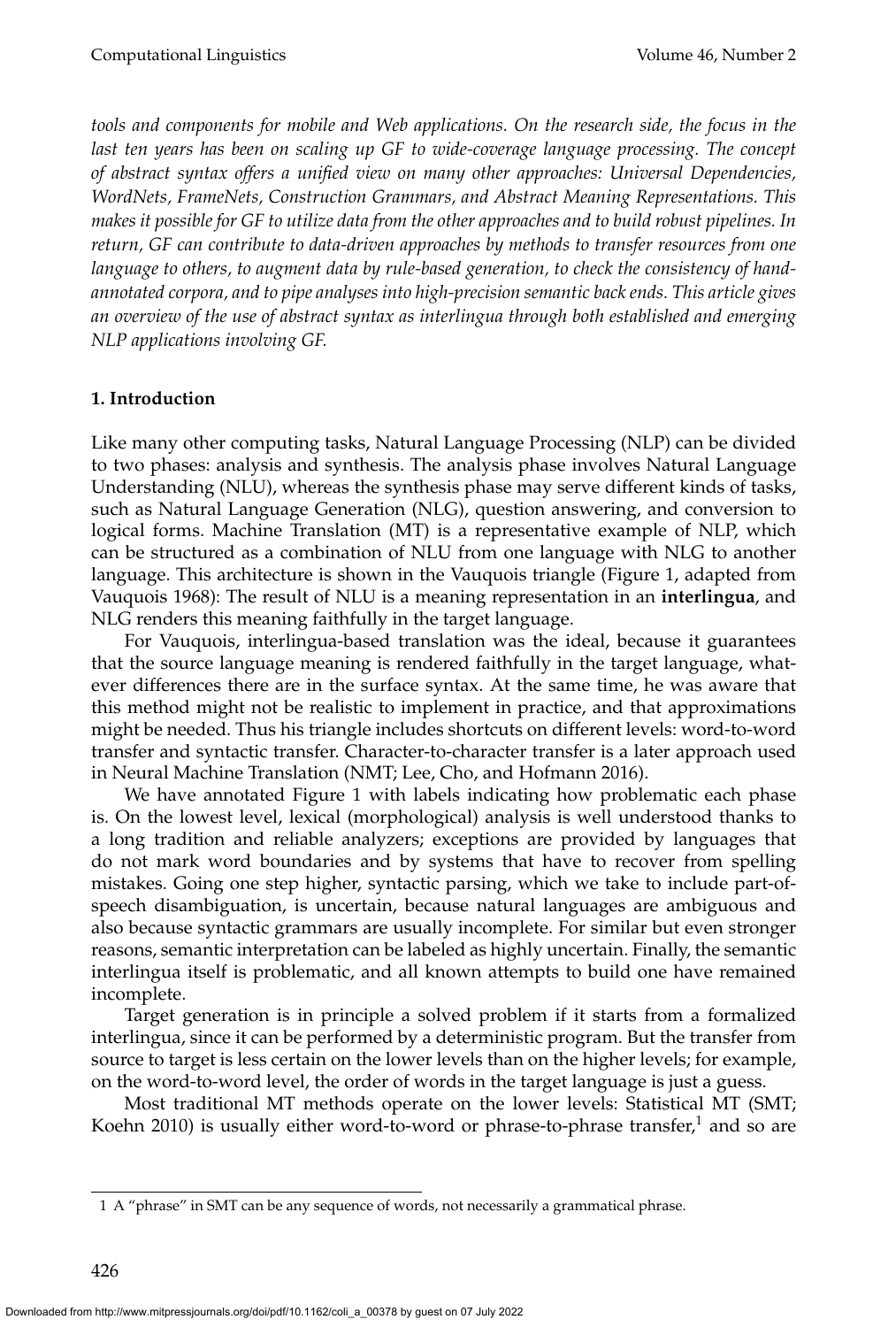

**Figure 1**

<span id="page-2-0"></span>The Vauquois triangle, annotated with estimates of how difficult or how reliable each translation phase is.

rule-based systems such as Apertium [\(Forcada et al. 2011\)](#page-0-0). More recently, NMT has introduced character-to-character transfer, which Vauquois did not consider at all [\(Lee,](#page-0-0) [Cho, and Hofmann 2016\)](#page-0-0) . But in a system where all steps are uncertain, ranking the alternatives globally rather than separately in a pipeline actually does make sense, even though it comes with the price of not being able to use linguistic knowledge and to explain step by step how the translation is achieved.

At the same time as going down to the lowest possible level of transfer, NMT has made claims of using an interlingua, just not of the kind that humans construct but something that arises as an internal representation in a neural network [\(Lu et al. 2018\)](#page-0-0). The main advantage is the same as in traditional interlinguas: one does not need to build  $n(n-1)$  translation functions to cover all pairs of *n* languages, but it is enough to have 2*n* (Figure [2\)](#page-3-0). In the NMT world, this method has been given the name **zeroshot translation**—translation between language pairs for which the system has not been explicitly trained. Similar advantages can be shown in other NLP tasks: For instance, the answer function in question answering can be defined uniformly in terms of the interlingua, rather than for all languages separately [\(Zimina et al. 2018\)](#page-0-0).

A universal interlingua that accurately expresses all meaning in natural languages would be the ideal translation method. But no one has managed to build one, and it is not sure if the concept even makes sense. Therefore it is useful to consider interlinguas with less ambitious specifications:

- **deep interlinguas**, covering fragments of language with high precision,
- **shallow interlinguas**, with wide coverage but lower precision, and
- **layered interlinguas**, using shallow interlinguas as backup for deep ones.

Examples of the first kind can be found in **Controlled Natural Languages** (CNL), where the interlingua can be a domain-specific semantic structure or an "ontology"; see [Kuhn](#page-0-0) [\(2014\)](#page-0-0) for a recent survey of CNL, and [Hutchins and Somers \(1992\)](#page-0-0) for its potential in translation. A deep interlingua can actually start with a semantic model and generate a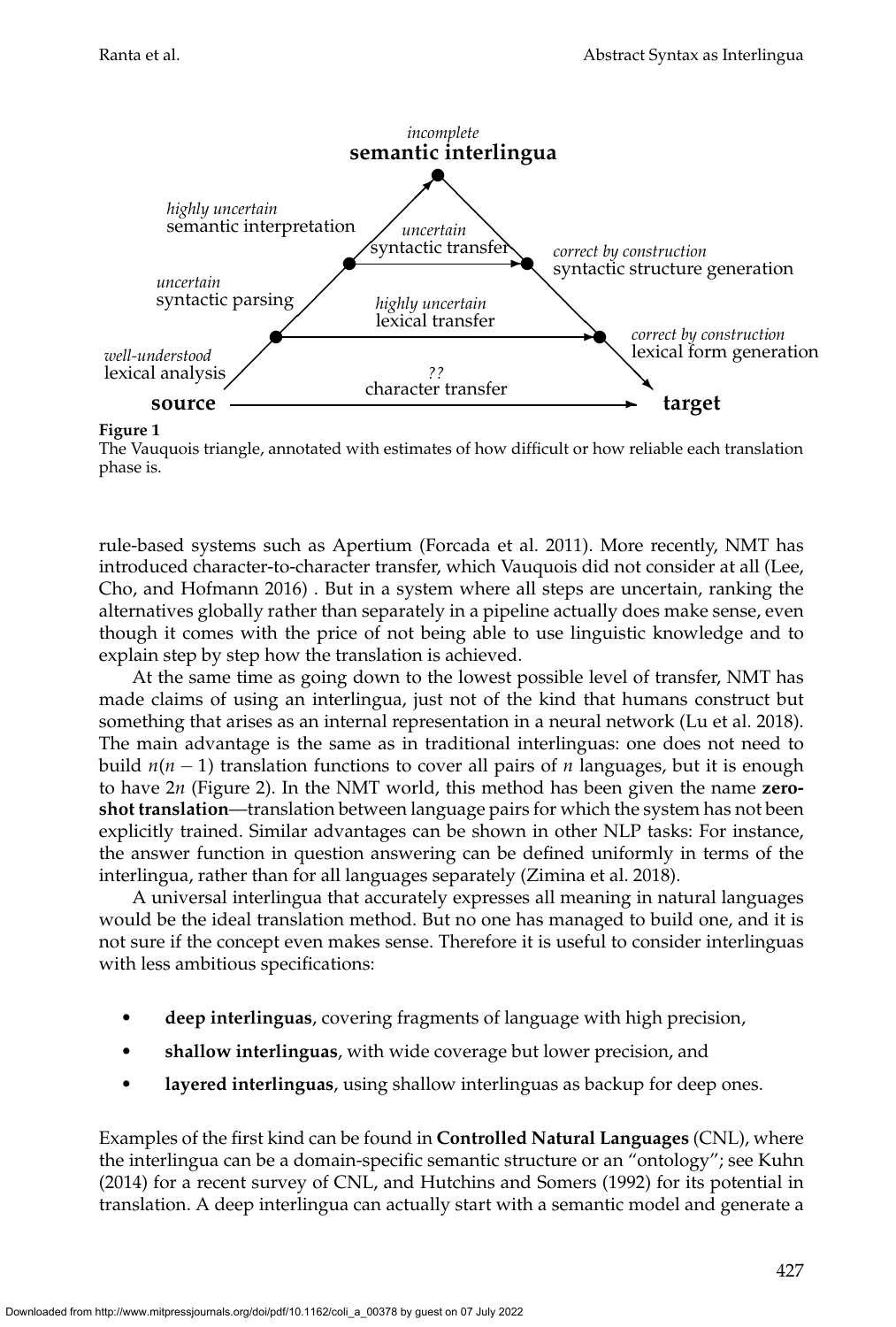

<span id="page-3-0"></span>A translation system with 12 languages using transfer (left) vs. interlingua (right).

fragment of language that matches it, rather than starting with a language and trying to find a semantic model.

Shallow interlinguas are representations of some aspects of language that help translation, without going as deep as the full meaning to be rendered. A simple example of a shallow interlingual representation would be a sequence of word senses, such as the ones in multilingual WordNets. The translator would first map source language words to these senses, and then map the senses as target language words in the same order. The words would often appear in wrong senses, in wrong order, or in wrong forms, but the translation could still be helpful.

A bit less shallow interlingua could add syntactic structure to the words, so that it could reorder the words or even enforce agreement in accordance with the rules of the target language. Such a system would still not always select correct word senses, identify multiword constructions, or change the syntactic structure when needed [\(Dorr](#page-0-0) [1994\)](#page-0-0). But it could guarantee the grammatical correctness of the output.

Figure [3](#page-4-0) shows the architecture of a layered interlingua system, where the transferbased shortcuts of the original Vauquois triangle are replaced by interlinguas of varying depth. Such a system enjoys some of the advantages of the original interlingua idea—in particular, the linear scale-up as languages are added.

The main topic of this article is to show how to build and combine interlinguas of different levels, by using **Grammatical Framework** (GF; Ranta [2004b, 2011a\)](#page-0-0), a tool designed for this very purpose. More precisely, GF is a special-purpose programming language for defining interlinguas (**abstract syntaxes**) and reversible mappings from them to individual languages (**concrete syntaxes**). GF has no single interlingua or fixed set of languages, but a set of tools for building new ones and reusing old ones.

GF was originally intended as a tool for CNL implementations, and it has been widely used in both academic and commercial CNL projects. But many research efforts in the last ten years have been devoted to scaling up beyond CNL. This has often happened by combining GF grammars with other approaches.

This article is an overview of the interlingua idea as implemented in GF, with focus on recent wide-coverage work.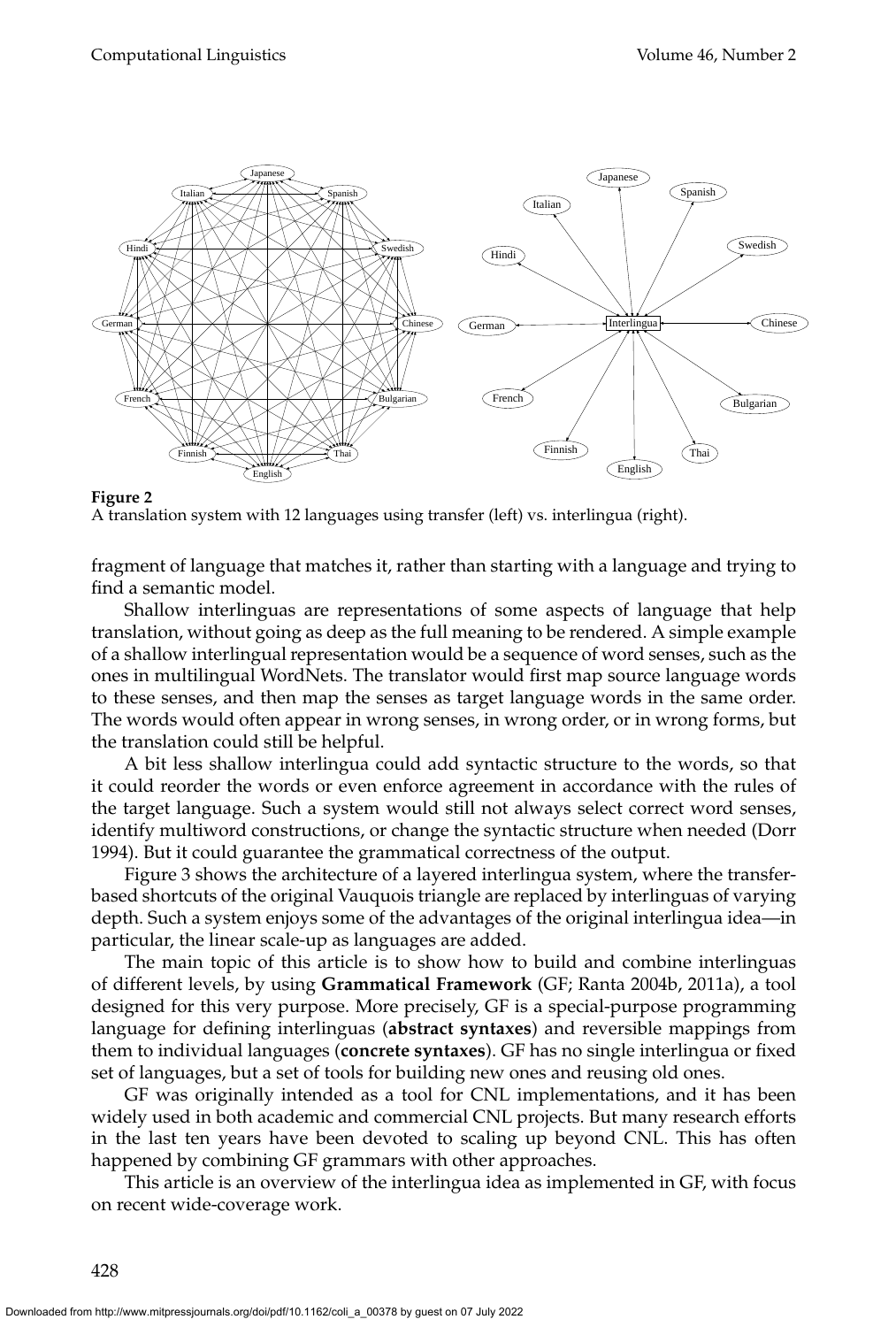

<span id="page-4-0"></span>**Figure 3** The Vauquois triangle, with transfer shortcuts replaced by interlinguas on various levels.

- Section [2](#page-4-1) outlines the background of GF and its development from CNL to open domain tasks.
- Section [3](#page-9-0) gives a quick tutorial on GF, with a focus on how linguistic variation can be modeled in terms of abstract and concrete syntax.
- Section [4](#page-19-0) gives a summary of GF's **Resource Grammar Library** (RGL), which aims to formalize the main syntactic structures of the world's languages and plays a major role in both CNL and wide-coverage applications.
- Section [5](#page-27-0) shows how NLP systems can be built by combining interlinguas of different levels, ranging from chunks of words to logical formulas.
- Section [6](#page-33-0) relates GF to dependency parsing, in particular showing the close correspondence between RGL and Universal Dependencies (UD).
- Section [7](#page-41-0) summarizes recent work where GF is related to other approaches: WordNet, FrameNet, Construction Grammar, and Abstract Meaning Representation (AMR).
- Section [8](#page-53-0) concludes and outlines suggestions for future work.

Table [1](#page-5-0) shows how Sections 2–7 depend on each other.

### <span id="page-4-1"></span>**2. The Background and Evolution of GF**

Grammatical Framework (GF) was born at Xerox Research Centre Europe in 1998 within the project *Multilingual Document Authoring* [\(Dymetman, Lux, and Ranta 2000;](#page-0-0) Mäenpää and Ranta 1999). The target was Controlled Natural Language (CNL): precisely defined language fragments for specific domains. The first domains addressed were pharmaceutics, mathematics, and tourist phrasebooks.

GF was expected to enable high-quality translation via semantic interlinguas. The semantic interlingua would define the meaning to be preserved in translation. The translation itself would be done by parsing the source language into the interlingua,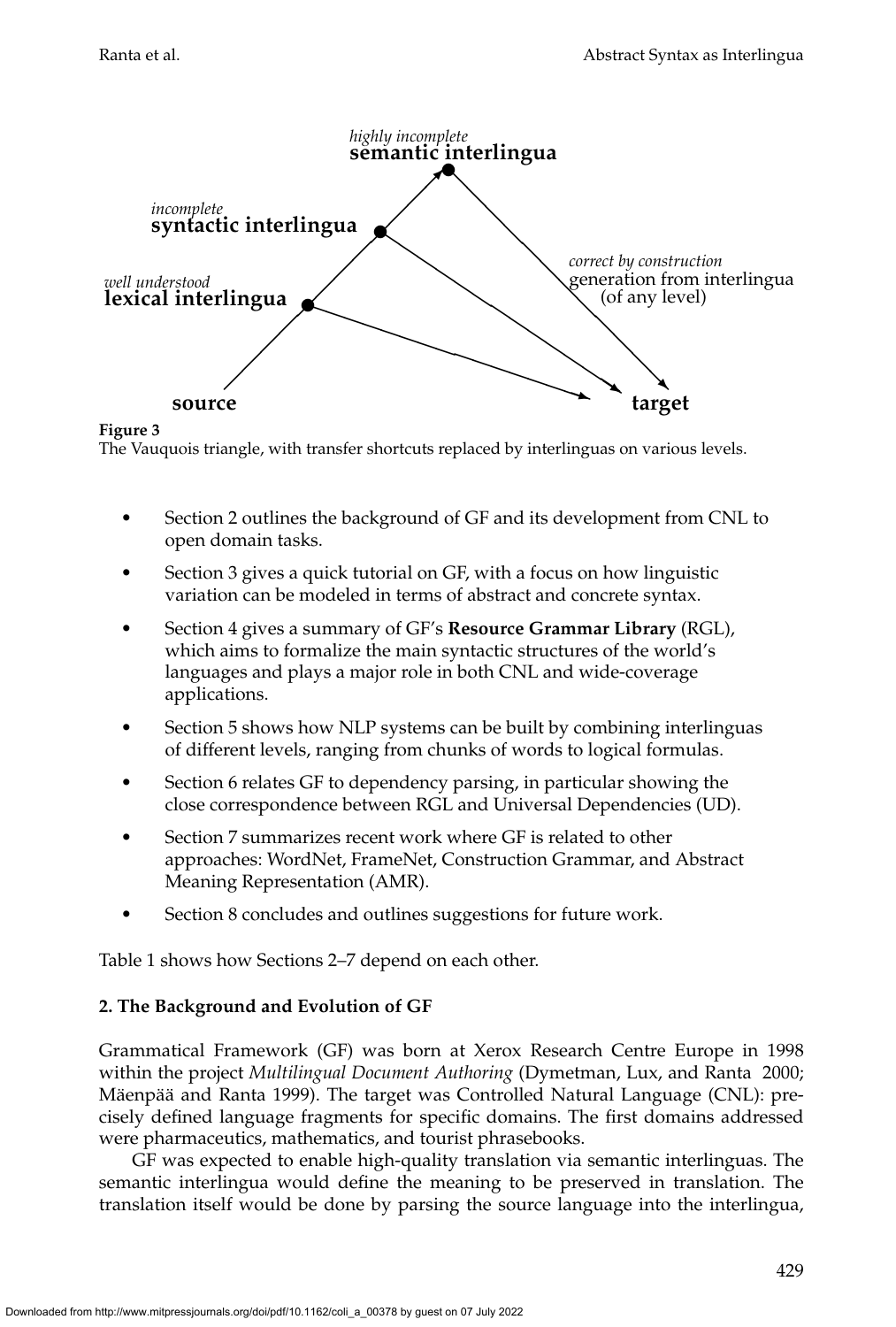#### **Table 1**

<span id="page-5-0"></span>Dependencies between Sections 2 to 7. Sections 2, 3, 4 should be read in sequence, while 5, 6, 7 only depend on these and not on each other.

| <b>Section</b> | Topic                           | <b>Prerequisites</b> |
|----------------|---------------------------------|----------------------|
|                | Section 2 GF background         | n/a                  |
|                | Section 3 GF tutorial           | Section 2            |
| Section 4 RGL  |                                 | Section 2, 3         |
|                | Section 5 Levels of interlingua | Section 2, 3, $4$    |
|                | Section 6 UD and GF             | Section 2, 3, 4      |
|                | Section 7 Other approaches      | Section 2, 3, $4$    |

and generating the target language from it. Such systems had been built before GF, but they were considered expensive to develop and maintain. [Rosetta \(1994\)](#page-0-0) was perhaps the most comprehensive system of this kind, using semantic structures inspired by Montague grammar [\(Montague 1974\)](#page-0-0) as interlingua.

The mission of GF was to make it cheaper to build multilingual CNL systems. This was to be achieved by developing a declarative, high-level formalism, from which the actual processing components (parsing, generation, interactive editor) could be derived automatically. The overall design of GF software was inspired by another system previously developed at Xerox: the Xerox Finite State Tool (XFST; Beesley and Karttunen [2003\)](#page-0-0). The common features include

- a high-level programming language for grammar writers,
- a low-level but efficient run-time format,
- automatic compilation from high to low level,
- mathematical theory underlying compilation and run-time algorithms,
- neutrality with respect to linguistic theories, and
- development tools for grammar engineering.

In XFST, the high-level language is regular expressions, extended with abstraction mechanisms such as user-definable macros and built-in custom operators. The compiler converts this language to finite state transducers, for which there are portable run-time systems that can be embedded in NLP pipelines.<sup>[2](#page-5-1)</sup>

GF needed more expressive power than finite state transducers, but the same design principles were followed to make the formalism portable, adaptable, and supported by a mathematical metatheory. The starting point was to build GF on top of a **Logical Framework** (LF; Harper, Honsell, and Plotkin [1993\)](#page-0-0), based on the Constructive Type Theory of Martin-Löf (1984). The LF origin also explains the name:

$$
GF = LF + grammar rules
$$

LF had a purpose analogous to GF: declarative definition of different logics, such as classical, constructive, temporal, modal, dynamic, and so forth. In computerized

<span id="page-5-1"></span><sup>2</sup> [Ranta \(2019\)](#page-0-0) contains more comparisons between GF and XFST.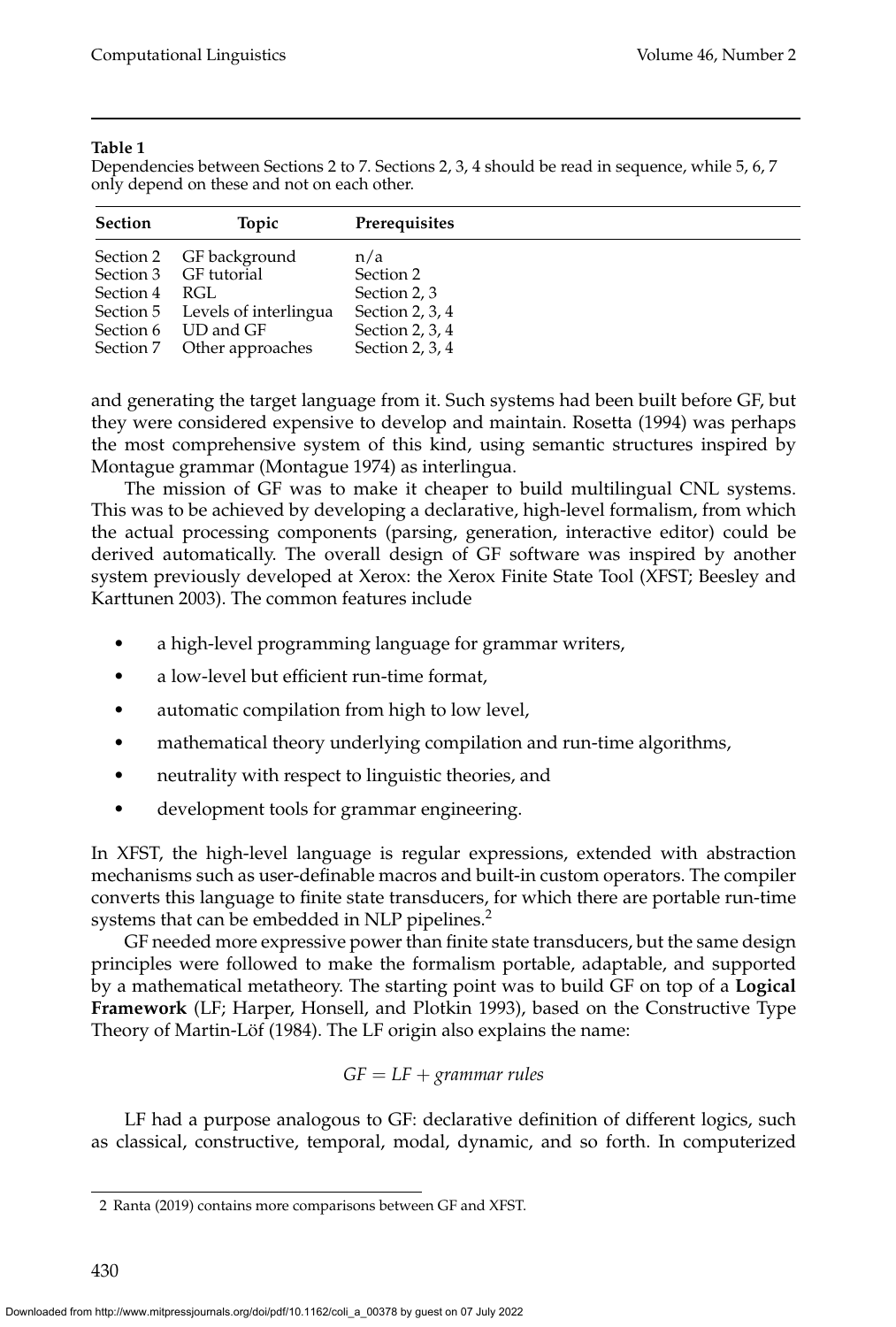mathematics and in software verification, it is often better to work with such specialpurpose logics than with one monolithic logic. Implementing them became much more feasible as a generic framework provided algorithms for inference, proof checking, and proof search, together with a notation supporting declarative definitions of logics.

The price to pay for a uniform treatment of logics in LF was that the notation was likewise uniform. The basic framework used prefix notation and ASCII identifiers for all logical operators. For instance, the conjunction of *A* and *B* is expressed

(Conj A B)

similarly to the LISP programming language. Later versions of LF introduced "prettyprinting rules" to convert such formulas to more user-friendly notations—for instance,

$$
(Conj X Y) \implies X & Y
$$

The grammar rule notation of GF arose as a generalization of such pretty-printing rules, adding mechanisms that enable the definition of natural language structures.

In GF, the LF part was to be used for interlinguas, whereas grammar rules would define relations between interlinguas and natural languages (English, French, Finnish, etc.). The grammar rules would be powerful enough to define formal languages as well, such as logics and query languages; one important application area of GF has indeed been translations between formal and natural languages [\(Johannisson 2005; Ranta](#page-0-0) [2011b\)](#page-0-0). The interlingua/LF part in GF was called **abstract syntax**, and the language parts **concrete syntaxes**, following familiar compiler terminology. A GF grammar consists of one abstract syntax and any number of concrete syntaxes, and is thus inherently a **multilingual grammar**.

The abstract syntax can be vastly different in domains ranging from mathematics to tourist phrasebooks. However, the linguistic mechanisms needed in the concrete syntax—morphology, agreement, word order—are largely the same in all areas of discourse. It would be tedious to implement these mechanisms over and over again in different applications. The solution to this problem was to develop a *library* of basic linguistic structures. The library, called the **Resource Grammar Library** (RGL), started to develop in 2001. It was inspired primarily by the Core Language Engine [\(Alshawi](#page-0-0) [1992\)](#page-0-0), where a similar need had been identified. It is also related to Xerox ParGram [\(Butt](#page-0-0) [et al. 2002\)](#page-0-0) and the LiNGO Matrix [\(Bender and Flickinger 2005\)](#page-0-0), which are collections of grammars for different languages.<sup>[3](#page-6-0)</sup>

The RGL implements morphology and syntax rather than semantics. It was not meant to be a translation interlingua in itself, but to boost the development of domainspecific semantic CNLs by taking care of linguistic details. Not only does it save the work of implementing morphology and syntax again and again. It also has its own common abstract syntax, which provides a common Application Programming Interface (API) enabling a CNL implementation for many languages simultaneously, sharing almost all of the source code except content words (see Section [5\)](#page-27-0).

But does GF scale up to mainstream NLP tasks? Its original mission is expressed in the diagram of the coverage/precision trade-off (Figure [4\)](#page-7-0). Although it seems impossible to achieve complete coverage and complete precision at the same time, it is possible to opt for either of them and make progress by improving the other. Much of

<span id="page-6-0"></span><sup>3</sup> Incidentally, GF started at Xerox about the same time as ParGram, but their goals were different, with GF focusing on interactive document authoring, ParGram on more traditional translation.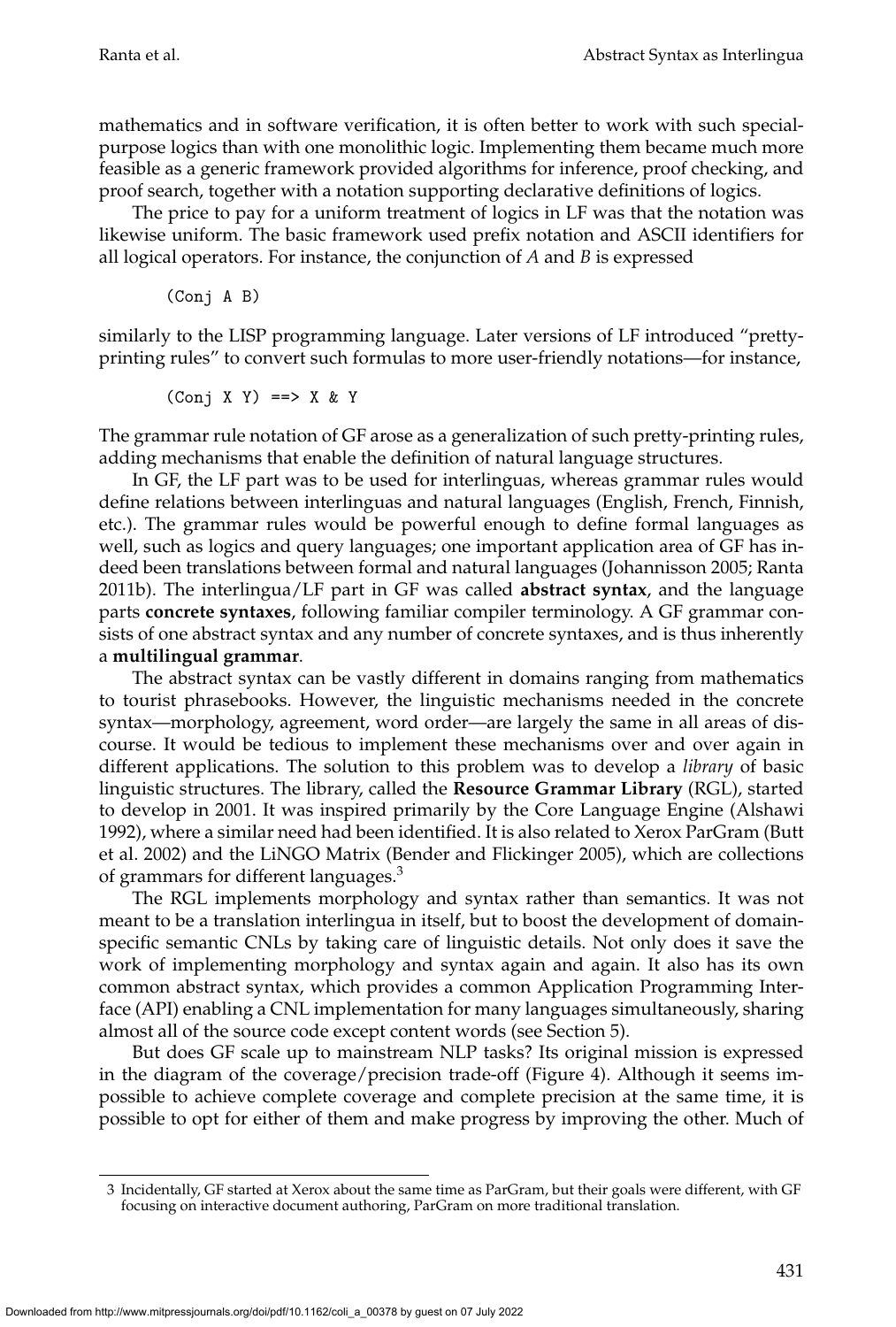

<span id="page-7-0"></span>The precision–coverage trade-off, as correlated with producer vs. consumer translation tasks. High precision can be achieved in tasks where a producer of content wants to translate a limited kind of content. High coverage is needed when consumers of content want to translate any kind of content.

NLP opts for 100% coverage, but tries to improve precision, as measured, for instance, by the BLEU score in translation [\(Papineni et al. 2002\)](#page-0-0). The state of the art in machine translation achieves around 50% or less, depending on language pair, as shown by the latest Workshop on Machine Translation (WMT) evaluations.<sup>[4](#page-7-1)</sup> The philosophy of GF has been orthogonal to this: Maintain full precision, and develop by increasing coverage.

Figure [4](#page-7-0) relates the coverage–precision trade-off to typical NLP tasks. High coverage is needed in "consumer" tasks, where the input is unpredictable. The system must be able to cope with millions of "concepts," such as translation units (e.g., words and multiwords). High precision, in contrast, is needed in "producer" tasks, such as the publication of some content in different languages. Human translation is still the state of the art in such tasks, but automation can be possible if the type of expected content can be fixed. The MÉTÉO system [\(Chandioux 1976\)](#page-0-0) is an early example of this. A typical modern example is e-commerce Web sites selling to multiple countries. The size of such tasks is typically just thousands of concepts, rather than millions.<sup>[5](#page-7-2)</sup>

Producer and consumer tasks are known as **dissemination** and **assimilation**, respectively, in machine translation terminology [\(Hutchins and Somers 1992\)](#page-0-0). The distinction has gone roughly parallel to the use of symbolic vs. statistical methods. But early MT systems often used symbolic methods for assimilation as well, and this tradition continues in Apertium [\(Forcada et al. 2011\)](#page-0-0). The advantages of symbolic methods include

- **explainability**: the system can show why it yields a certain result, by for instance showing a syntax tree;
- **programmability**: it is possible to fix bugs without breaking everything else and
- **data austerity**: no large amounts of data are needed.

<span id="page-7-1"></span><sup>4</sup> In EuroMatrix evaluation matrix, <http://matrix.statmt.org/>, the best result in Newstest 2019 was 45.2 for English–German.

<span id="page-7-2"></span><sup>5</sup> [Ranta, Unger, and Vidal Hussey \(2015\)](#page-0-0) describe a commercial GF project involving around 1,000 concepts collected from a database about properties of buildings, whereas Section [5.4](#page-31-0) discusses a later project involving over 3,000 concepts from the European law.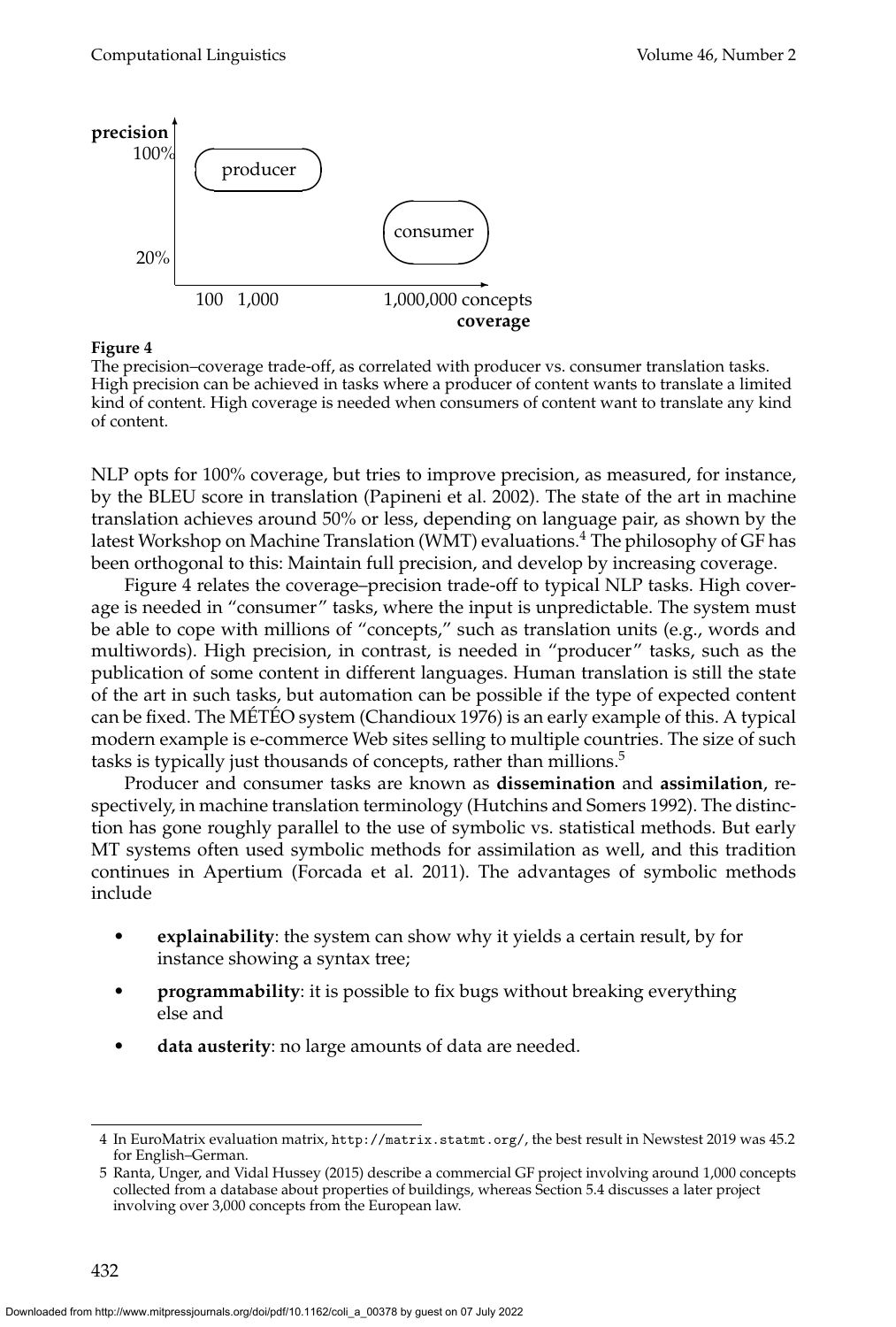Data austerity is particularly important for low-resource languages, which may be unlikely ever to have enough data for statistical methods. Writing linguistic rules can then be a way out. Another aspect is the possibility to use additional knowledge: Statistical methods typically learn translation from parallel texts, whereas correct translation can also require knowledge that is impossible to extract from the texts alone [\(Kay 2017\)](#page-0-0).

It is natural to ask whether GF could be used for wide-coverage tasks by sacrificing some precision but maintaining explainability, programmability, and data austerity. This question has been the focus of much of GF research for the last ten years. It was first enabled by efficient and scalable parsing techniques (Ljunglöf 2004; Angelov 2009; Angelov and Ljunglöf 2014). The first experiments addressed full-scale morphology implementations [\(Forsberg and Ranta 2004; Detrez and Ranta 2012\)](#page-0-0), hybrid GF-SMT ´ translation [\(Enache et al. 2012\)](#page-0-0), and multilingual lexicon extraction [\(Virk et al. 2014;](#page-0-0) [Angelov 2014\)](#page-0-0). Much of the focus has been on machine translation, with an early mobile demo [\(Angelov, Bringert, and Ranta 2014\)](#page-0-0) and an emphasis on explainability rather than optimized BLEU scores. The prospects for **Explainable Machine Translation** (XMT) are studied in [Ranta \(2017\)](#page-0-0), and the general name for all the approaches described in this paper could be **Explainable NLP**.

Figure [5](#page-8-0) shows the architecture of a GF-based explainable MT system as an instance of **Explainable Artificial Intelligence**: an AI system which, in addition to the output, also gives an explanation of why this output is produced: For instance, that an image is recognized as a cat because it has a tail and whiskers and four legs [\(Gunning 2017\)](#page-0-0). The user can inspect the explanation to judge whether the output is correct or plausible. Such explanations are clearly desirable in MT, where the user typically knows just one of the languages and cannot judge correctness when only seeing the input and output. The architecture shown in Figure [5](#page-8-0) is inspired by the notion of **certifying algorithms** [\(McConnell et al. 2011\)](#page-0-0), where the explanation, a **certificate**, can be inspected by an independent **checker** program. In the case of GF-based XMT, the certificate is the interlingual representation (abstract syntax tree), which specifies the meaning that has been extracted from the source utterance by the analyzer and rendered in the target language. This tree can be inspected independently by the user, and also translated



#### **Figure 5**

<span id="page-8-0"></span>XMT with interlingual representation as explanation. The interlingua can be translated back to the source language for comparison. The "black box" lies between "white" parts that are well performed by grammars. The black part takes care of parser error recovery and semantic disambiguation, where grammars might not be sufficient.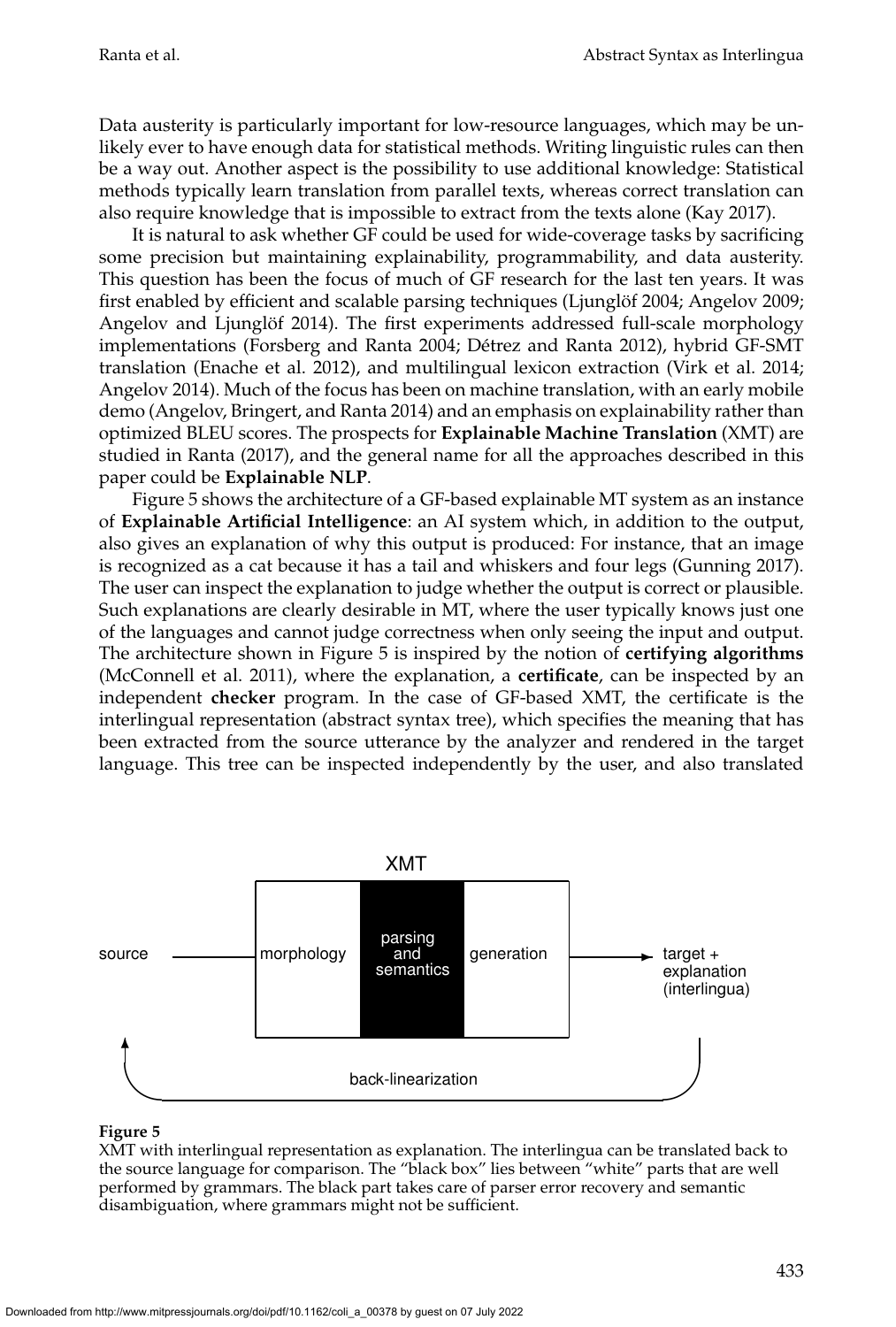back to the source language by the grammar ("linearization"). Because of this, the tree could actually be produced by a black box such as a neural parser, and still be used with confidence.

## <span id="page-9-0"></span>**3. Modeling Languages with Abstract Syntax**

Abstract syntax is a tree representation used in compilers and in programming language semantics. Its purpose is to abstract away from details considered irrelevant for semantics:

- the **shape** of tokens, for example, if one uses  $!=$  or  $\lt$  as inequality symbol;
- the **order** of constituents, for example, if one uses infix  $(2 + 3)$ , postfix  $(2 \ 3 \ +)$  or prefix  $(+ 2 \ 3)$  notation; and
- the **number** of tokens, for example, if one includes the keyword then in "if-then-else" statements or not.

Putting these abstractions together makes it possible to build common abstract syntax representations for languages that look totally different. A typical example is the translation of high-level programming languages to machine languages in a compiler. Figure [6](#page-9-1) shows an abstract syntax tree for an arithmetic expression in Java and its translation to Java Virtual Machine assembly language, illustrating variation in the shape, order, and number of tokens.

The place of abstract syntax in a compiler is intermediate between the **front end** and the **back end**. A chief component in the front end is **parsing**, which converts the input source code (string of tokens) to an abstract syntax tree (AST). The back end applies the opposite procedure of **linearization** to convert the AST into a string in the target language. The back end can also involve **semantic analysis** such as mapping the variable symbols into memory addresses or registers, or perform **optimizations** on the code, for instance to minimize the size of the target code or its memory usage. Such back-end operations are implemented by **syntax-directed translation**, which means recursive functions operating on ASTs [\(Aho et al. 2006\)](#page-0-0).



### **Figure 6**

<span id="page-9-1"></span>An abstract syntax tree and word alignment for infix to postfix (Java to Java Virtual Machine) translation.

434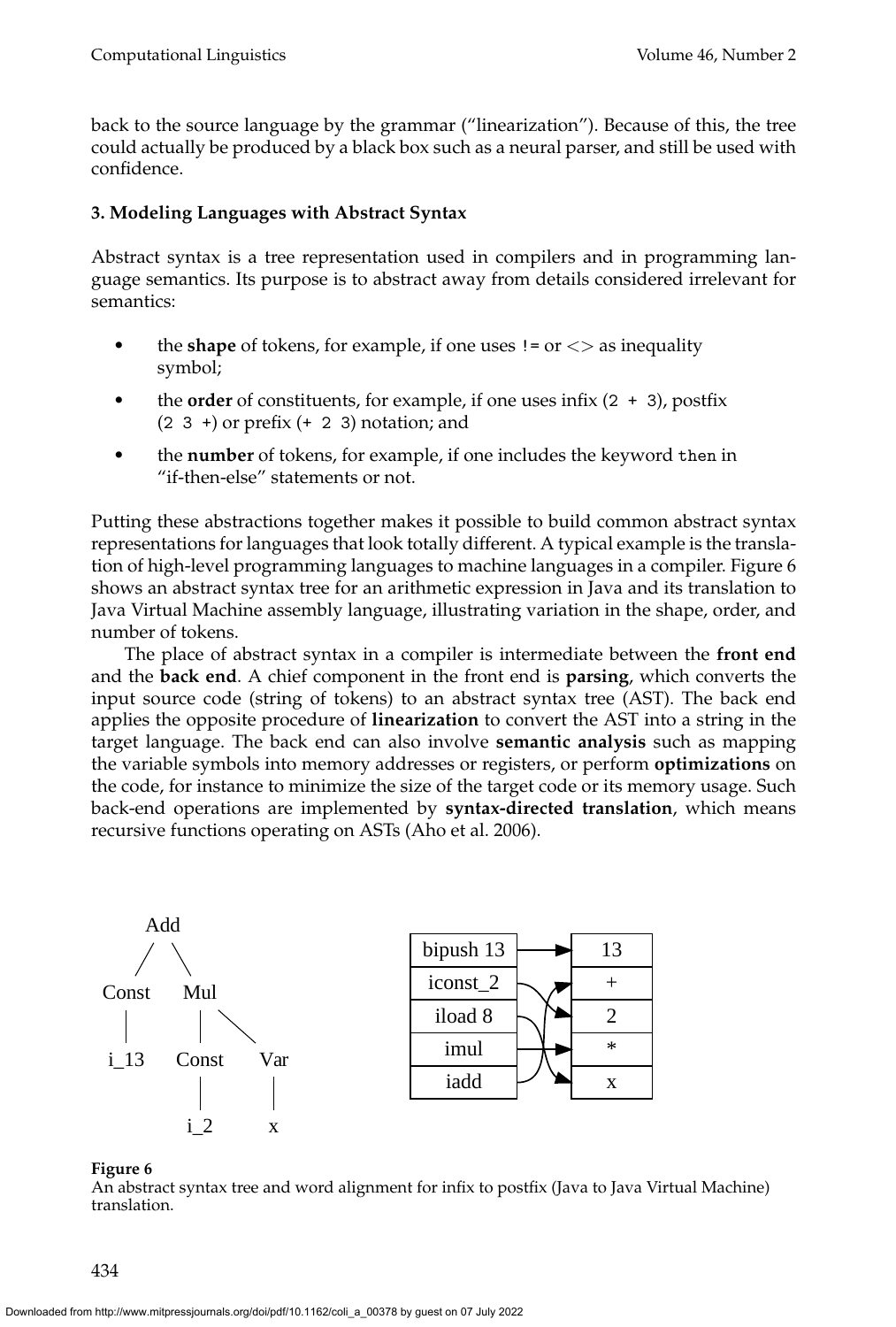In the early days of compilers, back-end operations were often performed directly in the parser, without explicitly building abstract syntax trees. The purpose was to minimize the usage of the scarce computational resources. **Synchronous grammars** are a method designed for such direct translation, and have also inspired natural language translation [\(Shieber and Schabes 1990\)](#page-0-0). In modern compilers, building an AST and storing it separately is considered best practice, as it enables more powerful semantic analysis and optimizations [\(Appel 1998\)](#page-0-0). It also enables sharing compiler components between different source and target languages, because much of the semantic analysis and optimizations can be performed on the AST level. A prime example is the GNU Compiler Collection, which is a "multi-source multi-target compiler" [\(Stallman 2001\)](#page-0-0).

One reason to use abstract syntax in NLP is similar to compilers: the possibility to share processing components between languages. The back-end part of a compiler corresponds to what in NLP is called **downstream applications**. For instance, linearization corresponds to **surface generation** in systems like question answering, summarization, and interlingual translation. Optimizations share similarities with NLG operations such as aggregation and search of language-specific idioms. Semantic analysis is performed when syntax trees are converted to meaning representations: Doing this on the AST rather than parse trees enables shared syntactic analysis of multiple languages.

The question is now: How well does the AST-centered compiler model apply to NLP? This question has two aspects, which we will consider separately:

- Is it possible to share AST representations between natural languages?
- Can we always interpret informal natural language as formalized ASTs?

The GF was developed primarily to answer the first question: to define systems where shared ASTs are mapped to different natural languages. The answer is amply covered by earlier GF publications, but is summarized here to make this article self-contained and open the way to discussing the second question.

# **3.1 Modeling Natural Language with Abstract Syntax**

Abstract syntax abstracts away from the features listed above: the shape, order, and number of tokens. These features get us started with natural languages as well. Figure [7](#page-11-0) shows an example relating English, Dutch, Latin, and Arabic. In this example,

- the words are, obviously, different in each language,
- English and Dutch are SVO (Subject-Verb-Object), Latin is SOV, Arabic is VSO, and
- Dutch uses two words to express the verb "love."[6](#page-10-0)

The sentences in Figure [7](#page-11-0) also provide examples of phenomena that are not known in compilers but essential for natural language:

• morphological variation,

<span id="page-10-0"></span><sup>6</sup> This is not the most common way to express "love" in Dutch, but chosen here for the sake of illustration; particle verbs are otherwise ubiquitous in Dutch, just like in German.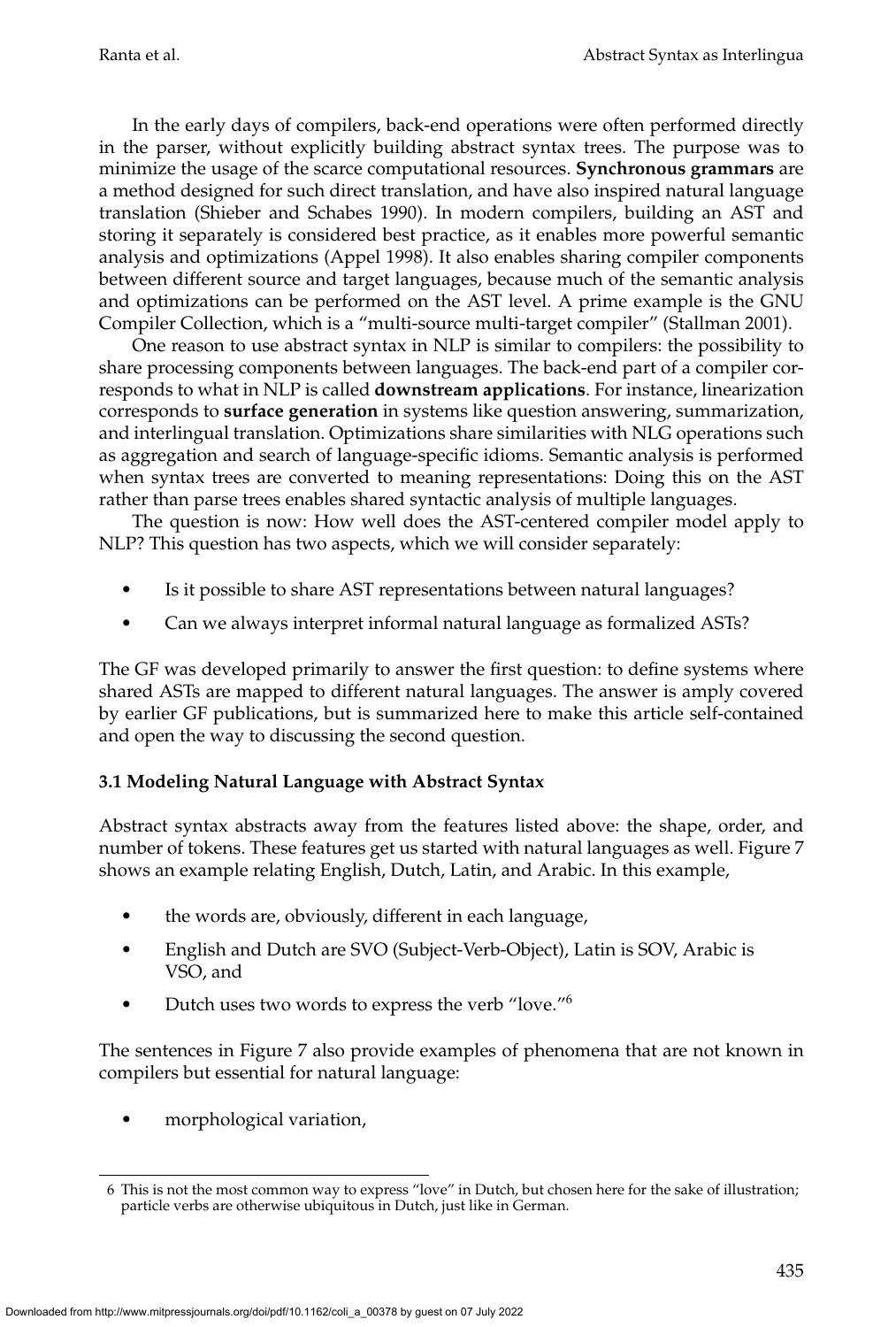

<span id="page-11-0"></span>Parse trees for English, Latin, Dutch, and Arabic (above); abstract syntax tree and word alignment (below). Words in the Arabic tree are shown left to right to illustrate their VSO order.

#### **Table 2**

<span id="page-11-1"></span>Division of a phrase structure grammar for English into abstract and concrete syntax. The division makes it possible to vary the concrete syntax while maintaining the abstract tree structure.

| Phrase structure                                                                                                               | Abstract (fun)                                                                                                | Concrete (lin)                                                                  |  |  |  |  |
|--------------------------------------------------------------------------------------------------------------------------------|---------------------------------------------------------------------------------------------------------------|---------------------------------------------------------------------------------|--|--|--|--|
| $S$ ::= NP VP<br>$VP : := V2 NP$<br>$V2 ::= "loves"$ Love : $V2$<br>$NP :: = "John"$ John : $NP$<br>$NP :: = "Mary"$ Mary : NP | Pred : NP $\rightarrow$ VP $\rightarrow$ S<br>Compl : $V2 \rightarrow NP \rightarrow VP$ Compl v np = v ++ np | Pred np $vp = np + fvp$<br>$Love = "loves"$<br>John = "John"<br>$Mary = "Mary"$ |  |  |  |  |

- agreement using morphological variation, and
- discontinuous constituents, manifested by crossing branches in parse trees.

The trees and the word alignment in Figure [7](#page-11-0) are generated by GF software from the grammar partially outlined in Table [2.](#page-11-1) We will now explain the main features of GF notation (Sections [3.2,](#page-11-2) [3.3\)](#page-12-0), and then discuss some issues encountered when modeling the full complexity of natural languages (Section [3.4\)](#page-13-0).

### <span id="page-11-2"></span>**3.2 Abstract Syntax: Categories and Functions**

An abstract syntax is defined by a set of **categories** together with a set of **functions** that construct **trees** in these categories. These concepts are implicit in context-free phrase structure grammar, which defines *simultaneously* an abstract syntax and its linearization to a particular language, namely, a **concrete syntax**. The leftmost set of rules in Table [2](#page-11-1) uses the BNF (Backus-Naur Form) notation for context-free phrase structure grammars. The middle set of rules is the abstract syntax extracted from this grammar, using the notation of GF, and introducing function names for each BNF rule. The rightmost set of rules is the concrete syntax.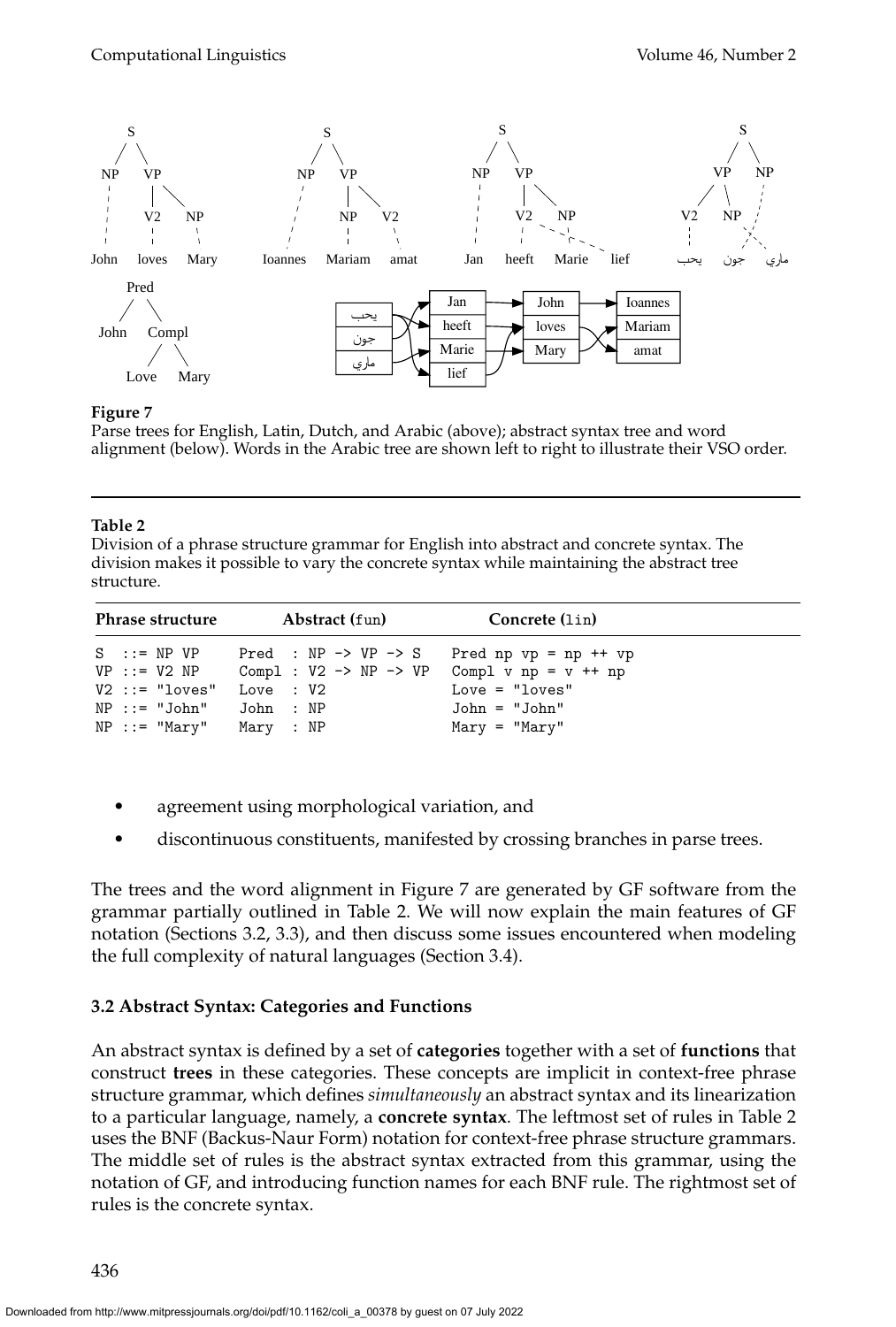The categories in abstract correspond to the nonterminals of the BNF grammar. The functions correspond to rules, which determine their **types**, with zero or more argument types and one value type. The value type comes from the left-hand sides of the rule, and the argument types from the right-hand side. GF uses the usual notation of functional programming languages, such as Haskell, where the argument types come first and the value type last, all separated by arrows. Thus the Pred function

fun Pred : NP -> VP -> S

can be paraphrased as follows:

*The function Pred takes an NP and a VP as its arguments and returns an S as its value.*

**Applications** of functions are written without commas or parentheses, as in Pred np vp, but surrounded by parentheses in nested applications.

### <span id="page-12-0"></span>**3.3 Concrete Syntax: Linearization Types, Records, and Tables**

Splitting a context-free grammar to abstract and concrete syntax enables us to vary the shape, order, and number of words while keeping the abstract trees constant. In natural language, we also need variations in morphology, agreement, and discontinuous constituents. To enable all this, GF extends concrete syntax with two constructs: tables and records. These constructs are used for defining the **linearization types** of abstract syntax categories: Linearization rules are, technically, functions that operate on the linearization types of abstract syntax categories.<sup>[7](#page-12-1)</sup>

A **table** is a map-like data structure listing alternative items of the same type—for example, inflection tables, as shown in Table [3.](#page-13-1) Tables operate on **parameter types**, such as number or case, which are defined in concrete syntax separately for each language. Thus Table [3](#page-13-1) shows a type of case with two values, representing the nominative and the accusative; a complete Latin grammar would have six cases, a Finnish grammar 15 cases, and a Chinese grammar would not need the case type at all.

A **record** is an object-like data structure (as in object-oriented programming) that stores pieces of information used in combination. One example in Table [3](#page-13-1) is the record for the Dutch particle verb *heeft + lief*. Another one is the linearization type of noun phrases (NP), suitable for languages like Latin, which contains an inflection table and a parameter for agreement features.

Tables and records make GF concrete syntax equivalent to **Parallel Multiple Context-Free Grammars** (PMCFG; Seki et al. [1991\)](#page-0-0), as shown in Ljunglöf (2004).<sup>[8](#page-12-2)</sup> This establishes GF as a **mildly context-sensitive** grammar formalism, with polynomial parsing complexity.<sup>[9](#page-12-3)</sup>

<span id="page-12-1"></span><sup>7</sup> These functions are moreover **compositional**, in a sense to be explained in Section [3.5.](#page-17-0)

<span id="page-12-2"></span><sup>8</sup> In PMCFG, both tables and records are represented by tuples, but in different ways; see Ljunglöf (2004) for the compilation of GF to PMCFG.

<span id="page-12-3"></span><sup>9</sup> A more restrictive notion of mild context-sensitivity is used in the original definition [\(Joshi 1985\)](#page-0-0), forbidding among other things reduplication.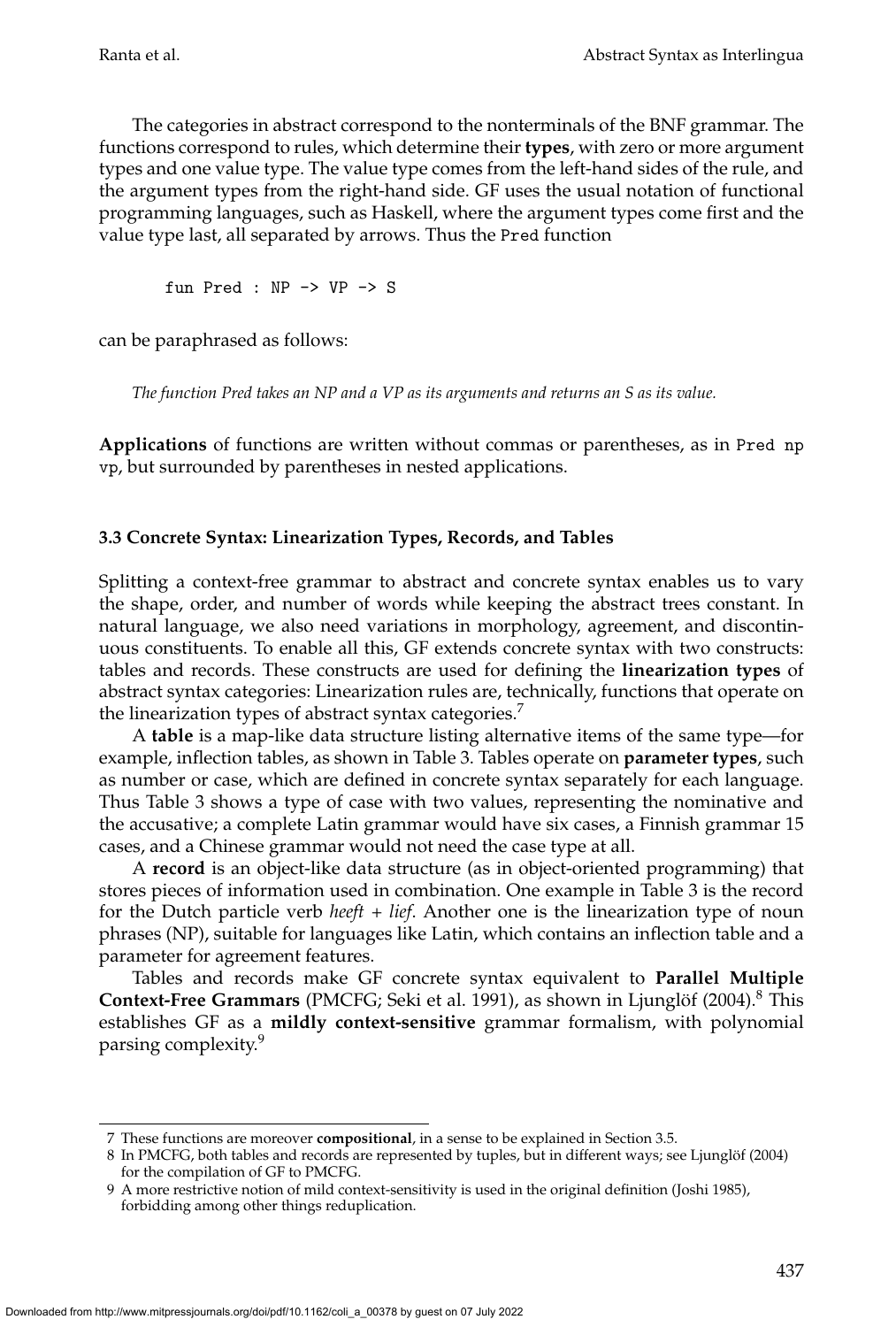#### **Table 3**

<span id="page-13-1"></span>Reading guide for GF notation. The first six rows list the kinds of rules. The rest are expressions for types and objects. The notation  $e \Downarrow v$  means that expression  $e$  is computed to value  $v$ .

| Construct                | <b>Notation</b> | Example                                                        |
|--------------------------|-----------------|----------------------------------------------------------------|
| Abstract syntax category | cat             | cat NP                                                         |
| Abstract syntax function | fun             | fun Pred: $NP \rightarrow VP \rightarrow S$                    |
| Linearization type       | lincat          | lincat NP = {s: Case => Str; a: Agr}                           |
| Linearization rule       | lin             | $lin$ Pred np vp = np.s!Nom ++ vp!np.a                         |
| Parameter type           | param           | $param Case = Nom   Acc$                                       |
| Auxiliary operation      | oper            | oper d1 s = table {Nom=>s; $Acc=>s+{^m}$ "}                    |
| String concatenation     | $++$            | "loves" ++ "Mary"                                              |
| Token concatenation      | $+$ $-$         | "Maria" $+$ "m" $\Downarrow$ "Mariam"                          |
| Function type            | $\rightarrow$   | $NP \rightarrow VP \rightarrow S$                              |
| Function application     |                 | f a b Pred np vp                                               |
| Table type               | $\Rightarrow$   | Case $\Rightarrow$ Str                                         |
| Table                    | table           | table $\{Nom \Rightarrow "Maria" ; Acc \Rightarrow "Mariam"\}$ |
| Selection from table     |                 | Mary ! Acc $\Downarrow$ "Mariam"                               |
| Record type              |                 | ${}$ {s: Str; p: Str}                                          |
| Record                   |                 | $\{ = \}$ {s = "heeft" ; p = "lief"}                           |
| Projection from record   | $\mathbf{r}$    | Love.p $\Downarrow$ "lief"                                     |
| Comment                  |                 | $--$ this is a comment                                         |

#### <span id="page-13-0"></span>**3.4 A Linguistic Perspective**

We have summarized the main features of GF seen as a programming language. Now we will take a linguistic point of view and see how GF models phenomena like morphology, agreement, and discontinuous constituents. The main point is to show that they can be accurately described in concrete syntax but ignored in abstract syntax.

<span id="page-13-2"></span>*3.4.1 Inflectional Morphology.* The "words" in abstract syntax can be seen as **word senses**, which the concrete syntax can realize by different **word forms**. Thus the abstract function Love in Figure [7](#page-11-0) corresponds to words in different languages used for expressing a certain sense of the English word *love*. In English, only the form *loves* is needed in this small example, but a full grammar would also cover *love, loved, loving*. In Latin, the corresponding verb *amare* has over 100 forms: *amo, amas, amat, amabam,...*.

To describe a language in isolation from other languages, one could come far with a context-free grammar that has a separate rule for every form of every word. But if we want to share an abstract syntax, we must abstract away from morphological variation. We want to have just one abstract syntax function for each word sense, and leave it to the concrete syntax to list the forms needed in each language. In GF, we do this by generalizing the linearization types (lincat) from strings (Str) to the table data structure. The tables, as well as the parameters used in them, can be different in every language, so that the abstract syntax can ignore morphological variation.

Actually populating the morphological tables is an engineering effort of its own. The GF programming language provides tools for automating much of this task. A powerful method is **smart paradigms**, which are concrete syntax functions that construct an inflection table from just one or a few forms. For instance, the regular verbs of English can be built with a smart paradigm that inspects the infinitive form and adds slightly different endings depending on the verb, for example, *walk-walks-walked-walking*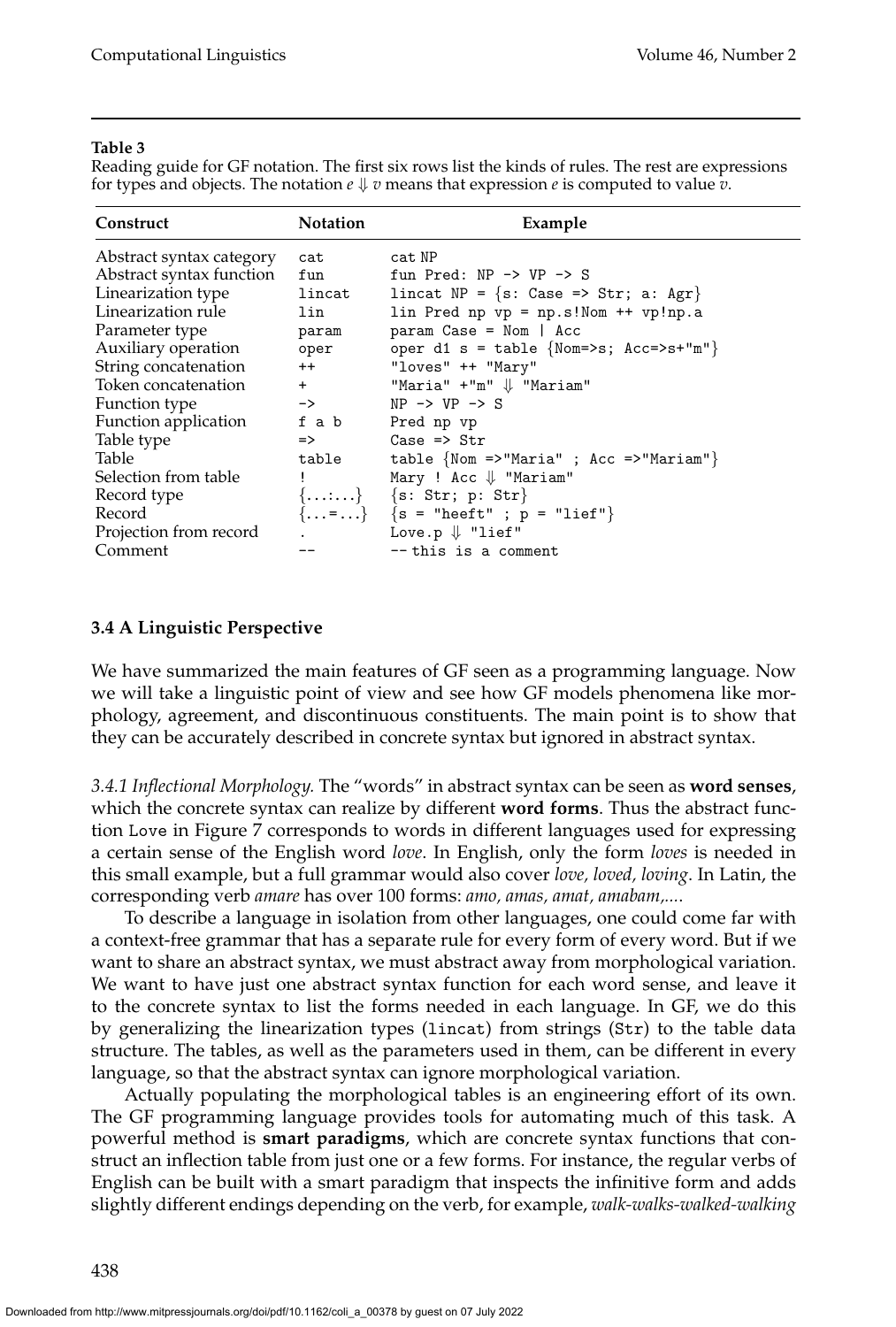as contrasted to *wash-washes-washed-washing* or *cry-cries-cried-crying*. **Regular expression pattern matching** is used for identifying inflection types. For instance, verbs ending with a sibilant produce forms where the third person present ending is *es* instead of *s*:

```
s@(+("s"|"z"|"sh"|"ch")) => forms s(s+"es")(s+"ed")(s+"ing")
```
A smart paradigm can take more than one form as its arguments to infer the rest. For instance, the five forms of an irregular English verb can usually be built from three, which are the same as in usual descriptions of irregular verbs in dictionaries.

Morphology with smart paradigms was the first example of GF scaling up to fullscale language processing tasks. Détrez and Ranta (2012) performed an evaluation for a few languages, showing that complete inflection tables can usually be inferred from just a bit more than one form on the average, even in languages like Finnish that have hundreds of word forms in total. As a practical benefit, this makes it efficient to build morphological dictionaries from word lists that do not include morphological information. The multilingual WordNet lexicon (Section [7.1\)](#page-41-1) is an example of this.

*3.4.2 Derivational Morphology.* Inflectional morphology in GF uses tables and smart paradigms. The same mechanisms also work for **derivational morphology**—the formation of new words from given ones. For example, turning an English adjective into a noun with the suffix *ness* can be performed by a smart paradigm that among other things turns *happy* to *happiness*. In Finnish, the corresponding function must make some more distinctions to use the suffix *[u]us*: *paha-pahuus* "bad," *keltainen-keltaisuus* "yellow," *hyv¨a-hyvyys* "good," *rikas-rikkaus* "rich," and so forth.

It is not enough just to define the morphology of derivational suffixes, because semantically similar derivations may be performed by different suffixes. For example, the noun resulting from *available* is *availability* rather than *availableness*. This information must be recorded in the lexicon, for instance, in a record field attached to each adjective, if a productive rule for adjective to noun conversion is to be included in the grammar.

Unlike inflectional morphology, derivational morphology is not completely productive. The approach usually followed in GF is therefore not to use general abstract syntax functions for things like adjective-noun derivations, but just to provide paradigms that can be used whenever a derivation is mandated by the abstract syntax.

<span id="page-14-1"></span>*3.4.3 Segmentation and Compounding.* Large inflection tables can become unpractical when the lexicon grows. Thanks to smart paradigms, the GF source code can still be kept small. But when their applications are compiled to full tables, run-time grammars can grow very large.

This problem can be solved by treating agglutinated morphemes as separate tokens. For example, Finnish verbs have over 10,000 forms, if all combinations with clitics are taken into account. But they can all be formed by concatenating suffixes to one of 14 stems.<sup>[10](#page-14-0)</sup> Therefore, it is sufficient to store these 14 stems in the inflection tables and add suffixes at runtime. For example, the equivalent of "did we walk" is *kävelimmekö*, which is produced from *käveli+mme+kö* ("walk(past)+1personPlural+question").

<span id="page-14-0"></span><sup>10</sup> These stems were identified by analyzing the full inflection tables of a comprehensive set of verbs. For a large majority of verbs, much fewer stems would be enough.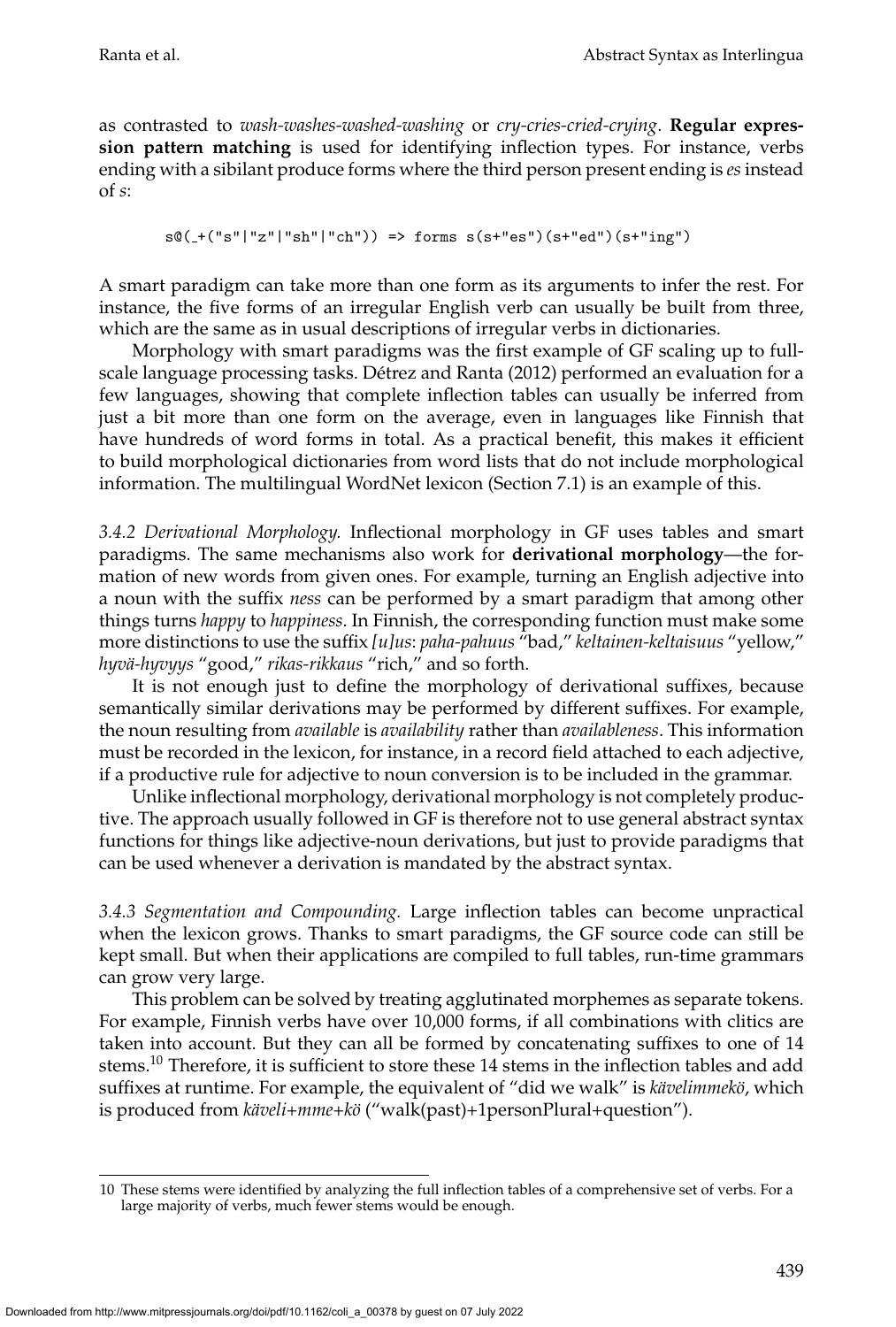In running Finnish text, the morpheme boundaries are not visible. The parser hence has to restore the boundaries in order to match the original grammar rules. An algorithm for this is presented in [Angelov \(2015\)](#page-0-0). It is an essential ingredient in enabling GF to parse morphologically rich languages with large lexica.

Segment analysis is also used when forming compound words in languages like Finnish, German, and Swedish. Thus English *summer time* translates compositionally to Swedish *sommar+tid*, which is rendered as *sommartid*. The algorithm of [Angelov \(2015\)](#page-0-0) separates these tokens when analyzing the Swedish word. In addition, the Swedish lexicon (as well as Finnish and German) must keep track of the special forms that are used in compounding, so that for instance *response time* becomes *svars+tid* and not *svar+tid*.

Segmentation can be ambiguous and resolvable only by clues from syntax and semantics. This is yet another way in which natural languages differ from programming languages: In compilers, segmentation is performed by (usually) deterministic preprocessing known as **lexing**. The algorithm in [Angelov \(2015\)](#page-0-0) performs segmentation as a part of parsing and can therefore use syntactic clues to resolve ambiguities. It can also use semantic clues, if the abstract syntax encodes them (Section [5\)](#page-27-0). In this sense, GF supports holistic end-to-end processing similar to neural networks, and not only compiler-like pipelines neatly divided into distinct components.

Another example of holistic segmentation is the GF resource grammar for Chinese [\(Ranta, Tian, and Qiao 2015\)](#page-0-0), where each character is treated as a separate token. Inserting word boundaries is left to the parser, which can therefore use all the clues available in the grammar.

<span id="page-15-1"></span>*3.4.4 Agreement and Government.* In addition to inflection tables, lexical information in a concrete syntax defines **inherent features**, such as the gender of nouns in many languages. An example in Table [3](#page-13-1) is the linearization type of noun phrases,

lincat  $NP = s : Case \implies Str ; a : Agr$ 

Agreement is an interplay between inherent and inflectional features. Assuming that verb phrases are tables on the agreement features, $11$ 

lincat  $VP = Agr \Rightarrow Str$ 

we can express the NP–VP agreement in predication, where the inherent features of the NP are passed to the VP:

lin Pred np vp = np.s ! Nom ++ vp ! np.a

**Government** is, similarly to agreement, treated in terms of inherent and inflectional features. One example is the case government of two-place verbs, V2. V2 has an inherent case, which determines the case inflection of the complement NP. Besides the case itself, the "complement case" may indicate a preposition, as a part of the lexical information (**valency**) of a verb. The abstract syntax does not specify complement cases, but only the number of complements and their abstract syntax types. This is why we use the

<span id="page-15-0"></span><sup>11</sup> VP can also depend on other features such as tense, but we omit the details here.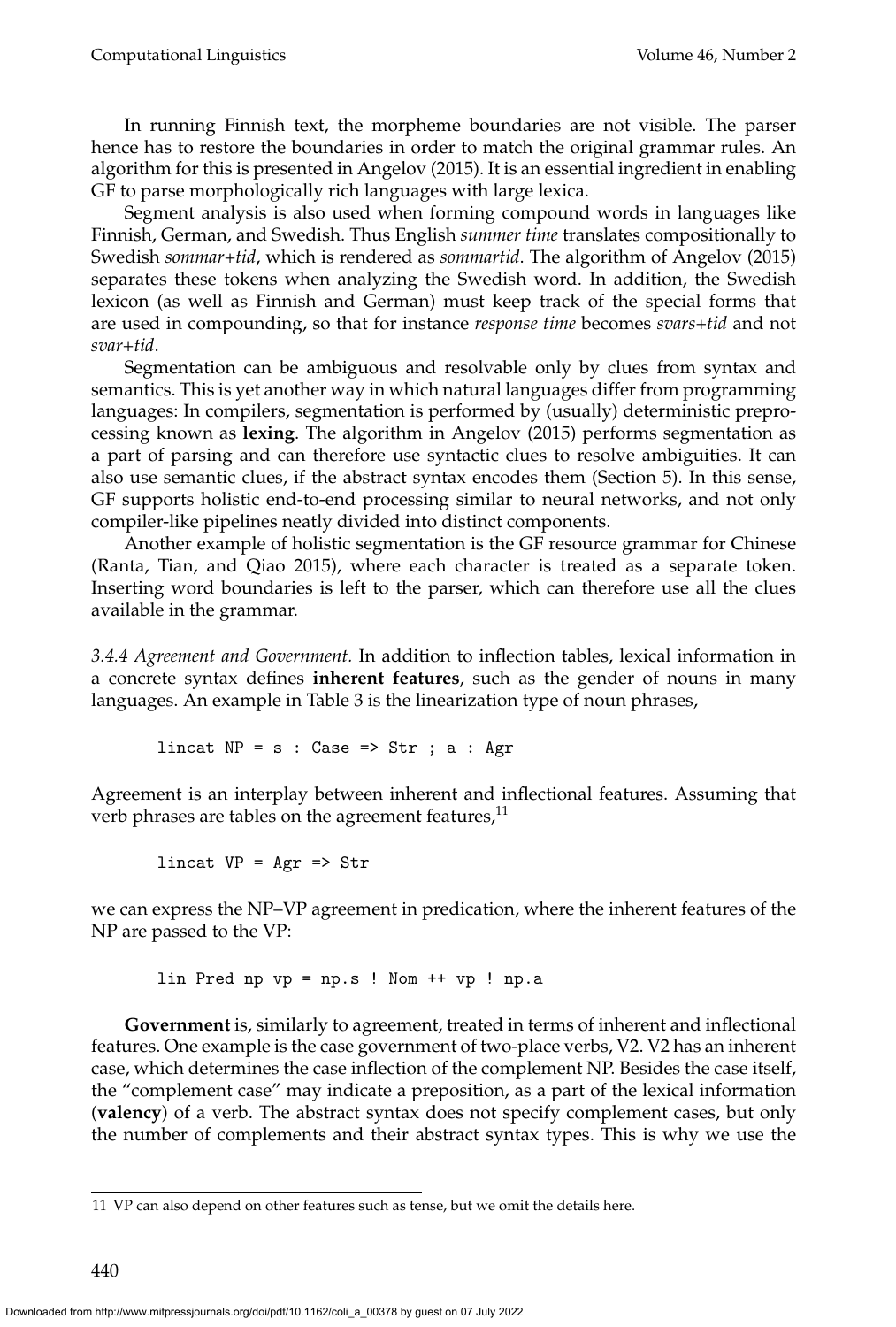category symbol V2 rather than transitive verb (TV): transitivity, which governs a direct object case, is a language-dependent feature that can be left to the concrete syntax.

*3.4.5 Discontinuous Constituents.* GF implements discontinuous constituents as records that contain more strings or inflection tables than just one. Figure [7](#page-11-0) shows two examples:

- the Dutch verb for "love," where *heeft* and *lief* can be separated by the object; and
- the Arabic VP, which has separate fields for the verb and its complement to enable the VSO order.

In general, a concrete syntax record may have to contain several fields in order to match a given abstract syntax. For example, VP in German and Scandinavian can have fields for all of the positions in the **topological structure** [\(Diderichsen 1962\)](#page-0-0), which permits the reordering of constituents in different syntactic contexts (main clause, question, subordinate clause, topicalizations).

*3.4.6 Linguistic Generalizations.* Plain PMCFG is a low-level language, where grammar rules are encoded in ways that are unintuitive and repetitive for humans. At the same time, it is well-suited for data-driven parsing, and the models can be directly used in GF's run time. An example is [Kallmeyer and Maier \(2013\)](#page-0-0), whose model was used in Angelov and Ljunglöf  $(2014)$ , showing that the run-time performance of a GF parser is competitive even in large-scale statistical parsing.[12](#page-16-0)

The source language of GF has a very different look and feel: It follows the design of modern functional programming language with abstraction mechanisms that enable the grammarian to express many kinds of **linguistic generalizations**. The goal has been to give the linguist a "freedom of speech" and help avoid repetitive coding both inside and between languages. Here is a summary of some of these mechanisms:

- The abstract syntax itself, expressing constituent structure in a crosslingual way.
- Parameterized modules (functors), enabling sharing of concrete syntax code within language families. For example, most syntax rules in Romance languages can be uniformly described in shared modules, from which the rules for individual languages are obtained by fixing the values of some parameters (Section [4\)](#page-19-0).
- Regular expression pattern matching, enabling smart paradigms and one-line definitions of lexical items, which list only one or a couple of characteristic forms.
- Function libraries, enabling the composition of grammars on different levels. For instance, the details of NP–VP predication can be expressed in a single function, which is reused in linearizing different logical propositions (Section [5\)](#page-27-0).

<span id="page-16-0"></span><sup>12</sup> The original model is in the closely related formalism of Linear Context-Free Rewriting Systems [\(Vijay-Shanker, Weir, and Joshi 1987\)](#page-0-0), which is easily convertible to PMCFG.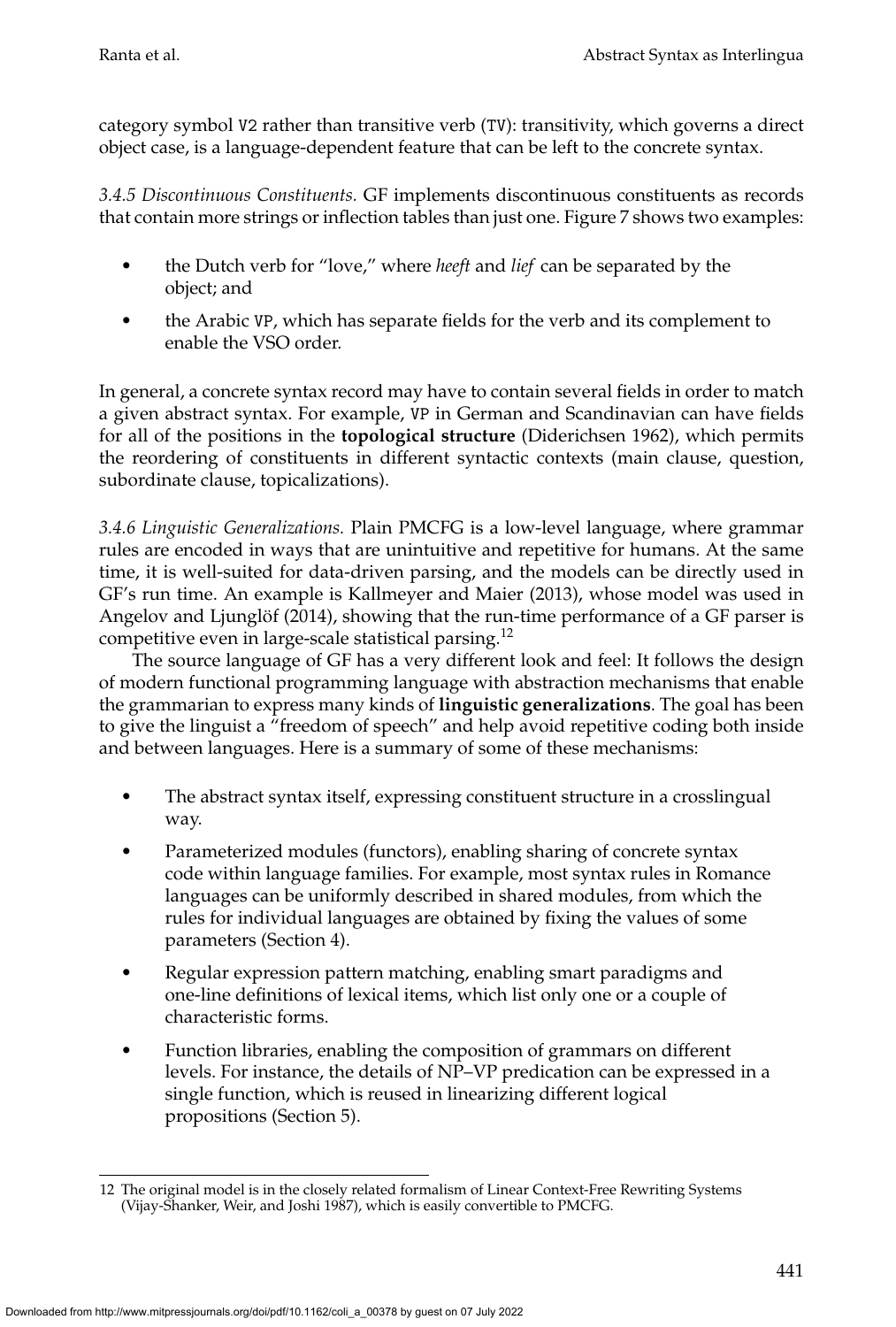#### <span id="page-17-0"></span>**3.5 Compositionality and Semantics**

One inspiration for GF was Montague grammar [\(Montague 1974\)](#page-0-0), which sees syntax as just a preparation for semantics. The semantics is designed to be **compositional**: Every syntactic rule must have a corresponding semantic rule. Compositionality can be defined in a simple and general way: a tree operation is compositional, if its application on every tree is a function of its applications on the immediate subtrees. More formally: a tree operation <sup>∗</sup> is compositional, if, for every abstract syntax function *F* with *n* arguments, there is an *n*-place function *F* ∗ such that

$$
(Ft_1 \ldots t_n)^* = F^*t_1^* \ldots t_n^*
$$

This means that every subtree is a meaningful unit, that is, has an independent meaning that is the same in all larger trees of which it is a part.

In addition to semantic rules, Montague grammar has operations that convert syntax trees ("analysis trees") to strings, but these rules are informal and follow no special format. In GF, these rules are formalized as *linearization* functions, which are compositional in the same sense as Montague's semantics. Thus, in the rule

$$
\text{lin } F t_1 \ldots t_n = \ldots t_1 \ldots t_n \ldots
$$

the variables  $t_1 \ldots t_n$  stand for the linearizations of the subtrees, not for the subtrees themselves. The operations on the right-hand sides of these rules are restricted to a few operations on strings, tables, and records. The important thing is that every subtree is a linguistically meaningful unit, that is, has an independent "linguistic meaning" (built from strings, records, and tables). This implies that the claim of a common abstract syntax is not vacuous: to share an abstract syntax function, a language must have a compositional linearization function for it.

The abstract syntax trees of GF also support Montague-style semantics [\(Ranta](#page-0-0) [2004a, 2011b\)](#page-0-0), extended by [Bernardy and Chatzikyriakidis \(2017\)](#page-0-0) to cover the entire abstract syntax of the GF RGL. It has thereby become usable in pipelines that convert open-domain text to logical formulas (of course partially, since RGL parsing is not total). Because of the common abstract syntax, this semantics is in principle defined for all RGL languages.

GF abstract syntax inherits from LF the full power of **dependent types** and **variable bindings**, which enables a compositional model of anaphora, even between sentences in a text [\(Ranta 1994\)](#page-0-0). This possibility was in fact the main initial reason to develop a typetheoretical version of Montague grammar in [Ranta \(1994\)](#page-0-0). It is possible to build abstract syntax trees that cover entire texts, and where variables bound in some sentences can be referenced in other sentences. What is needed is a **higher-order function** that takes two arguments: an initial sentence and a continuation, which is a function forming the rest of the text in the context created by the first sentence:

fun MKText : (A : Sentence) 
$$
\rightarrow
$$
 (Context A  $\rightarrow$  Text)  $\rightarrow$  Text

Longer texts can be built by iterated applications of MkText, where each sentence adds to the context in which the next one is formed. This mechanism has been used, for instance, in a CNL for software specifications [\(Johannisson 2005\)](#page-0-0), but not yet in large-scale NLP.

The main problem with text grammars is that treating complete texts as parsing units is computationally heavy. In practical implementations, it is often useful to relax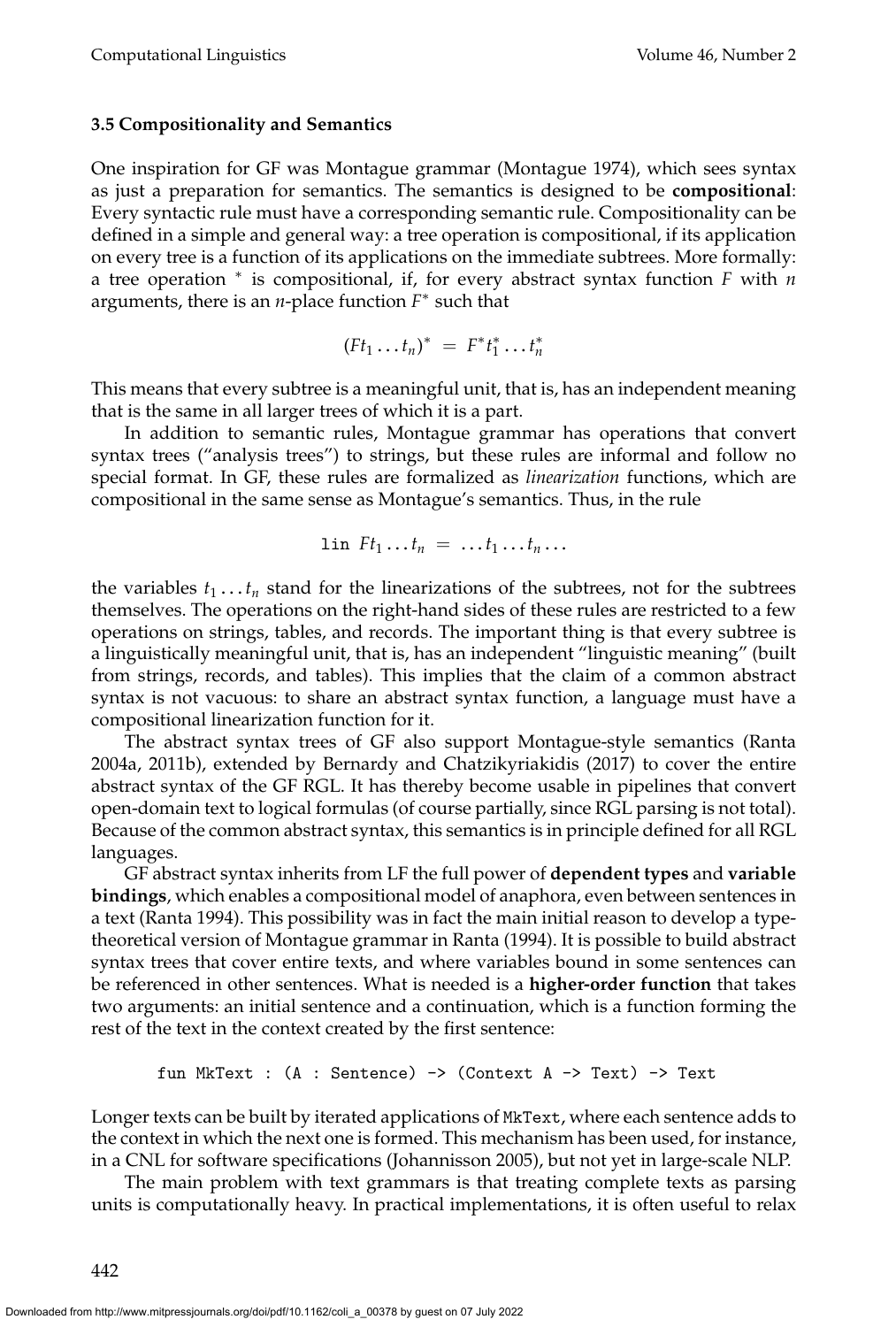compositionality—for instance, to perform anaphora resolution in a separate pass after grammar-based parsing. The technique of **almost compositional functions** [\(Bringert](#page-0-0) [and Ranta 2008\)](#page-0-0) enables such programs to be written with minimal effort.

Several applications of GF include a back end in logical semantics or translation to query languages. Examples include multilingual question answering [\(Zimina et al.](#page-0-0)  $2018$ ) as well as commercial projects on financial contracts and software specifications.<sup>[13](#page-18-0)</sup>

# <span id="page-18-1"></span>**3.6 Limitations of GF**

The expressivity of a grammar has two senses:

- **Weak generative capacity**: to define what sentences belong to a language.
- **Strong generative capacity**: to give all sentences an intended structural analysis.

In GF, the focus is clearly on the strong capacity: How to make languages match a given abstract syntax. The use of tables and records has usually proven to be sufficient for this when matching the abstract syntax of GF RGL (Section [4\)](#page-19-0).

A more common problem has to do with the computational resources required by PMCFG-based parsing. If linearization were the only operation needed, it could be performed easily by evaluating expressions by usual functional programming techniques. In particular, tables would rarely need to be expanded to their full forms, because each use of them would need only one form, which could be found by lazy evaluation without expanding the entire table. But the compilation to PMCFG needs to expand the tables at compile time and store them for the run time. Huge tables can sometimes, but not always, be avoided by using segmentation (Section [3.4.3\)](#page-14-1). Complex PMCFG grammars can be problematic both for memory usage and for parsing speed.

The heart of the problem is the static type system of concrete syntax—in particular, that all trees of the same category must have the same linearization type. This means that the linearization type must always cover the worst case, which may be relevant for just one word in the category. To give an example, the Spanish word *contigo* ('with you', familiar 'you') is a fusion of the preposition *con* ('with') and the pronoun *tú* ('you'). The word *conmigo* ('with me') is a similar fusion. No other pronoun, let alone noun phrase, fuses with a preposition. Now, if we want to implement the resource grammar function forming adverbials as prepositional phrases,

fun PrepNP : Prep -> NP -> Adv

we need to cover the combination of the preposition *con* with these two pronouns. With other prepositions, the pronoun would just follow the preposition in the oblique case, as in *sin ti* ('without you'). But because of *contigo* and *conmigo*, Prep and NP must have a parameter in their Spanish linearization type indicating that these combinations have an exceptional behavior. Because of static typing, this leads to redundancies in a majority of tables.

A related problem due to static typing is **defective paradigms**: words that lack some forms required by the linearization type. A technical solution is to use the GF construct

<span id="page-18-0"></span><sup>13</sup> See <http://digitalgrammars.com> for some commercial projects.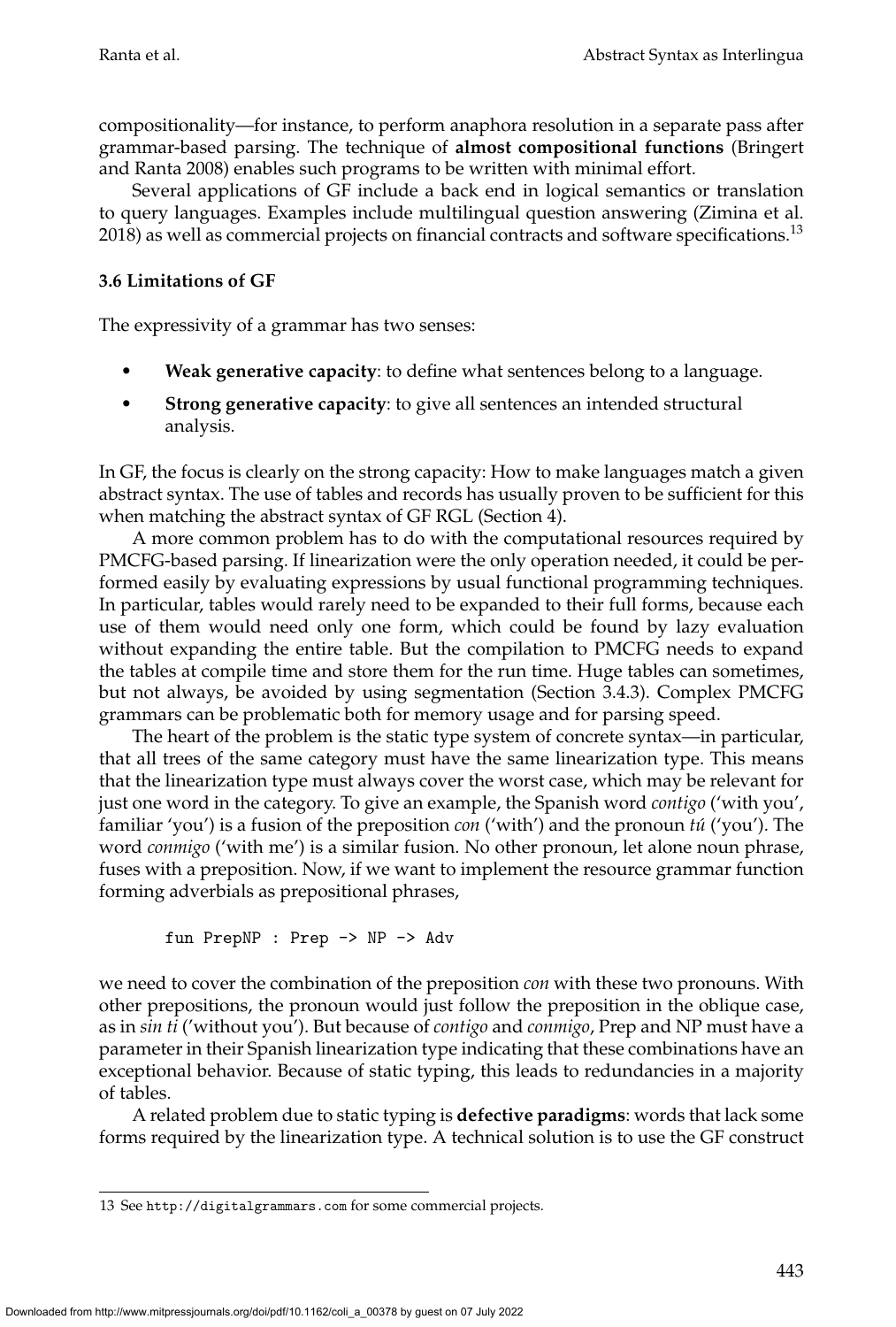nonExist, which is returned as a value for nonexistent forms. It is actually a special case of the GF construct variants, which can handle words that have several forms matching a given form description. However, as shown in Ljunglöf (2004), variants is not a standard PMCFG construct, and its inclusion in GF is not straightforward.

An important limit of GF comes from the (widely held) assumption that mild context sensitivity is sufficient for natural languages [\(Kallmeyer 2010\)](#page-0-0). This assumption has recently been challenged by an analysis of **hyperbatic constructions** in Latin, which make it possible to interleave any words contained in discontinuous constituents [\(Spevak 2010\)](#page-0-0). The analysis suggests that such constructions require more expressive power than PMCFG or in fact any mildly context-sensitive formalism.<sup>[14](#page-19-1)</sup>

### <span id="page-19-0"></span>**4. The GF Resource Grammar Library**

Is it really possible to map all languages to a common interlingual structure? Rather than arguing about this on *a priori* grounds, GF has approached the question in an experimental way: try to build a common abstract syntax and see how far you get. The result is the GF RGL [\(Ranta 2009b\)](#page-0-0). Its goal is to cover the morphology and syntax of languages, without going too deep into semantics but trying to formalize what is implicit in the tradition of grammars: that languages tend to have categories such as nouns and verbs, and combination rules such as predication and complementation. The syntactic combinations have a shared abstract syntax in the RGL, whereas morphology is defined separately for each language.

The original goal of the RGL was to serve as a *library* for controlled language grammars, in the sense of a **software library**, as further explained in Section [5](#page-27-0) (see also Ranta [2007, 2009a\)](#page-0-0). But it turned out later that the RGL can also be used on its own for wide-coverage translation and parsing. This was done first in a pure GF system [\(Angelov, Bringert, and Ranta 2014\)](#page-0-0). Later, as the shared dependency structure that was built in UD turned out to be close to the abstract syntax of the RGL, it became possible to combine UD and GF into a robust pipeline (Section [6\)](#page-33-0).

### **4.1 The RGL Languages**

The development of the RGL started in 2001, with grammars for English, Swedish, French, and Russian [\(Khegai 2006\)](#page-0-0). Finnish was soon added, showing the adequacy of the abstract syntax outside the Indo-European family. By the end of the European MOLTO project  $(2010-2013)$ ,<sup>[15](#page-19-2)</sup> a majority of the 27 official languages of the European Union had been covered. As of 2019, the RGL has "complete" implementations of 35 languages—complete in the sense of covering the common abstract syntax and a set of inflectional morphology paradigms able to produce all word forms. The non-Indo-European languages are Arabic [\(Dada and Ranta 2006\)](#page-0-0), Basque, Chinese [\(Ranta,](#page-0-0) [Haiyan, and Tian 2015\)](#page-0-0), Estonian [\(Listenmaa and Kaljurand 2014\)](#page-0-0), Finnish, Japanese [\(Zimina 2012\)](#page-0-0), Maltese [\(Camilleri 2013\)](#page-0-0), Mongolian [\(Erdenebadrakh 2015\)](#page-0-0), and Thai. At least 20 more languages are under construction, many of them Bantu languages (e.g., Ng'ang'a [2012,](#page-0-0) Pretorius, Marais, and Berg [2017,](#page-0-0) Kituku, Nganga, and Muchemi [2019\)](#page-0-0).[16](#page-19-3)

<span id="page-19-1"></span><sup>14</sup> The argument is presented in a paper submitted by François [Hublet \(2019\)](#page-0-0), which also suggests an extension of GF by constructs that would enable such rules.

<span id="page-19-2"></span><sup>15</sup> <http://www.molto-project.eu>.

<span id="page-19-3"></span><sup>16</sup> See <http://www.grammaticalframework.org/lib/doc/synopsis.html> and <https://github.com/GrammaticalFramework/gf-rgl> for an updated view.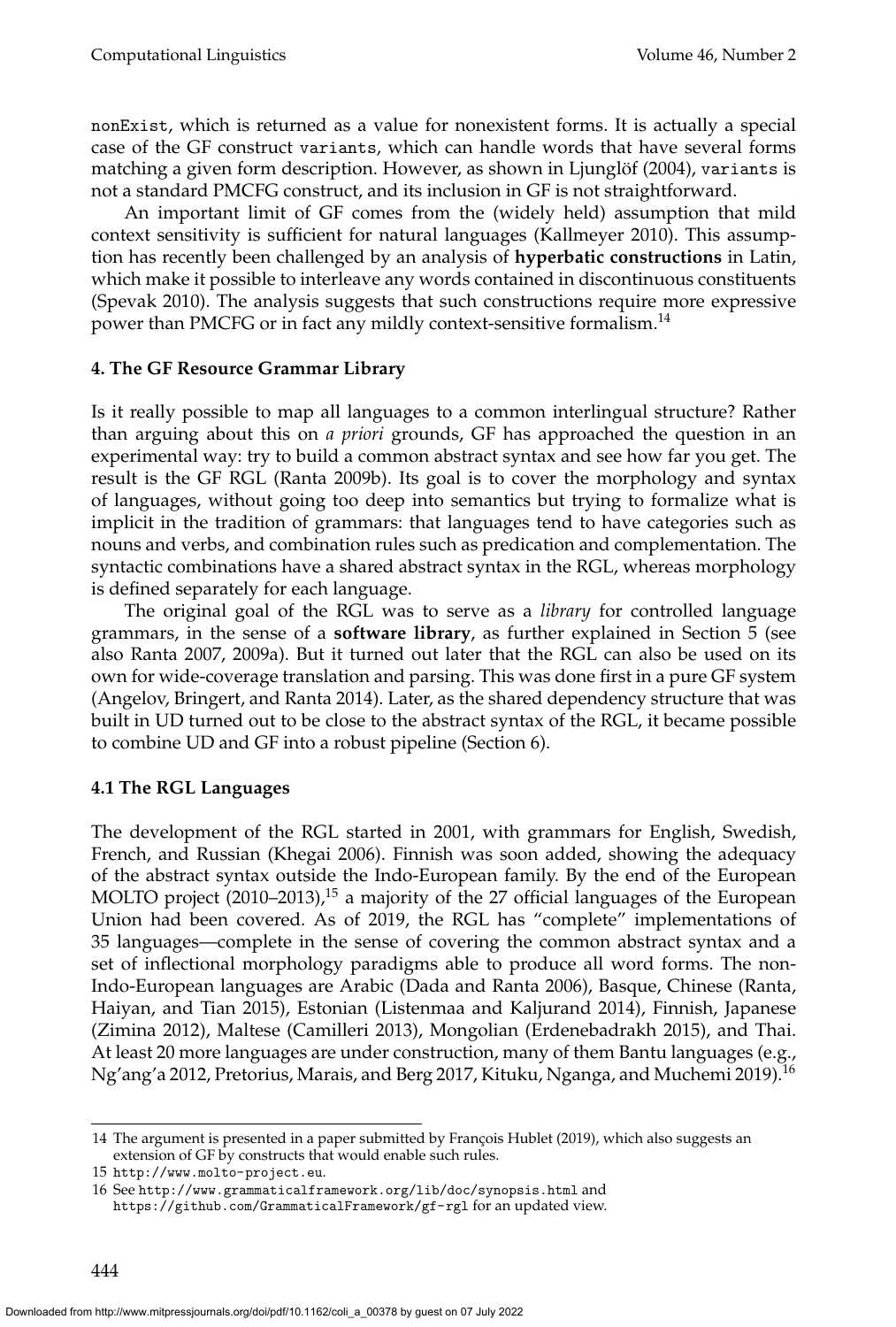More than 60 people have contributed to building the RGL, ranging from masters students to senior professors. The effort of building the RGL for a new language is typically from 2 to 6 person-months, requiring between 1,000 and 3,000 lines of GF source code. Table [4](#page-20-0) gives an overview and some statistics of the RGL languages.

Some groups of languages are implemented by using **functors**, also known as **parameterized modules**, which means source code depending on a set of parameters,

#### **Table 4**

<span id="page-20-0"></span>The complete languages of the GF Resource Grammar as of February 2019. ISO = ISO-639-3 code (so-called B code when this makes a difference). Dict = number of lemmas in the dictionary (500 means that there is just a basic lexicon of around 500 lemmas). Transl = used in wide-coverage translation. Appl = used in applications,  $++$  means also in commercial applications. Publ = publications available,  $++$  means international publications in addition to academic theses. LoC = lines of GF code (non-empty, non-comment), excluding the dictionary. The sum of two figures means shared functor+language-specific code. The asterisk \* means that there is an additional set of low-level morphological paradigms extracted from external sources. Year = when the main part of the grammar was released.

| <b>ISO</b> | Dict<br>Language |      | Transl                   | Publ<br>Appl    |         | LoC          | Year |
|------------|------------------|------|--------------------------|-----------------|---------|--------------|------|
| Afr        | Afrikaans        | 500  |                          |                 |         | 1200         | 2009 |
| Ara        | Arabic           | 500  |                          | $^{++}$         | $^{++}$ | 3300         | 2006 |
| Bul        | Bulgarian        | 53k  | $+$                      | $^{++}$         | $^{++}$ | 4500*        | 2008 |
| Cat        | Catalan          | 18k  | $+$                      | $\hbox{+}$      |         | 900+1300*    | 2006 |
| Chi        | Chinese          | 37k  | $+$                      | $^{\mathrm{+}}$ | $^{++}$ | 900          | 2012 |
| Dan        | Danish           | 500  | $\overline{\phantom{0}}$ | $^{++}$         |         | 800+1100     | 2002 |
| Dut        | Dutch            | 23k  | $^{+}$                   | $^{++}$         |         | 1600         | 2009 |
| Eng        | English          | 65k  | $\ddot{}$                | $^{++}$         |         | 1600         | 2001 |
| Est        | Estonian         | 84k  | $+$                      | $+$             | $^{++}$ | 2600         | 2013 |
| Eus        | Basque           | 10k  | $\overline{\phantom{0}}$ |                 |         | 1400         | 2018 |
| Fin        | Finnish          | 42k  | $^+$                     | $^{++}$         | $^{++}$ | 2900         | 2003 |
| Fre        | French           | 93k  | $\ddot{}$                | $^{++}$         |         | 1100+1300    | 2002 |
| Ger        | German           | 44k  | $+$                      | $^{++}$         | $^{+}$  | 1900         | 2002 |
| Gre        | Greek            | 500  |                          |                 | $^{++}$ | 2600         | 2012 |
| Hin        | Hindi            | 36k  | $+$                      | $+$             | $^{++}$ | 800+1100     | 2012 |
| Ice        | Icelandic        | 500  | $\overline{\phantom{0}}$ |                 | $^{+}$  | 2800         | 2015 |
| Ita        | Italian          | 30k  | $+$                      | $^{++}$         |         | $800+1300*$  | 2003 |
| Jpn        | Japanese         | 16k  | $+$                      | $+$             | $^{++}$ | 3100         | 2012 |
| Lav        | Latvian          | 63k  |                          | $+$             | $^{++}$ | 1300         | 2011 |
| Mlt        | Maltese          | 4k   |                          |                 | $^{++}$ | 4600         | 2014 |
| Mon        | Mongolian        | 24k  | $\overline{\phantom{0}}$ |                 | $^{++}$ | 1700         | 2015 |
| Nep        | Nepali           | 500  |                          |                 | $^{+}$  | 2100         | 2013 |
| Nno        | Norwegian(n)     | 500  |                          |                 |         | $600 + 1100$ | 2016 |
| Nor        | Norwegian(b)     | 500  |                          | $^{++}$         |         | $600 + 1100$ | 2002 |
| Pes        | Persian          | 500  |                          | $^{++}$         | $^{++}$ | 1200         | 2013 |
| Pnb        | Punjabi          | 500  |                          |                 | $^{++}$ | 1600         | 2012 |
| Pol        | Polish           | 500  |                          | $++$            | $^{++}$ | 5700*        | 2010 |
| Por        | Portuguese       | 129k | $\overline{\phantom{0}}$ | $++$            | $^{+}$  | 1000+1300*   | 2018 |
| Ron        | Romanian         | 500  |                          | $^{++}$         | $^{++}$ | 3800*        | 2009 |
| Rus        | Russian          | 136k | $+$                      |                 | $^{++}$ | 3000         | 2001 |
| Snd        | Sindhi           | 500  |                          |                 | $^{+}$  | 1500         | 2013 |
| Spa        | Spanish          | 43k  | $\ddot{}$                | $^{++}$         | $^{+}$  | $800+1300*$  | 2003 |
| Swe        | Swedish          | 111k | $\ddot{}$                | $^{++}$         | $^{++}$ | 700+1100     | 2002 |
| Tha        | Thai             | 44k  | $^{+}$                   | $^{+}$          |         | 600          | 2011 |
| Urd        | Urdu             | 15k  |                          | $\ddot{}$       | $^{++}$ | 800+1100     | 2012 |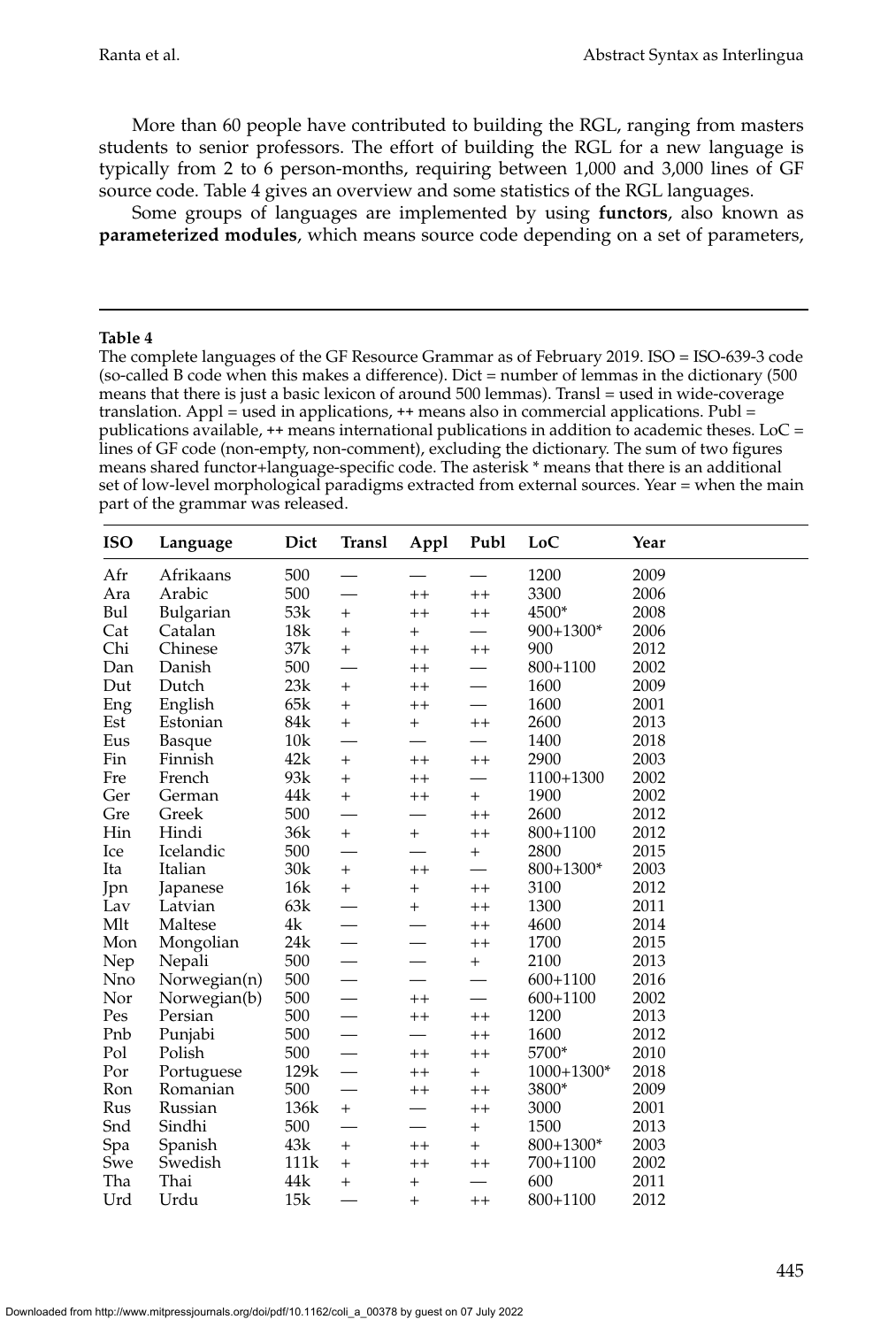from which the compiler produces different run-time code via different values given to the parameters. The most comprehensive functor covers five Romance languages— Catalan, French, Italian, Portuguese, and Spanish. Functors are also used for Scandinavian (Danish, Norwegian Bokmal and Nynorsk, Swedish) and for Hindustani (Hindi, ˚ Urdu). In all these cases, around 90% of the code for syntax is shared within the family. A functor is also used in the emerging Bantu grammars.

No effort is known to us trying to share the morphology or the lexicon, even though this could be an interesting typological exercise. It could also be an interesting typological task to create hierarchies of functors, such as Germanic on top of Scandinavian. However, most RGL developers have had ultimately practical goals and used functors only when they clearly ease the effort of language implementation or maintenance. The practical benefit of functors is that they enable adding rules and fixing bugs simultaneously in many languages.

### **4.2 The Economics of Grammar Writing**

Grammar writing can be contrasted with another way to create language resources: by annotating corpora to create data for machine learning [\(Sharoff and Nivre 2011\)](#page-0-0). A common view is that corpus annotation is "cheaper," in terms of both time and skills required. In our experience, writing a resource grammar indeed requires more programming skills than corpus annotation, and the human labor is therefore "more expensive." But grammarians usually see it as an enjoyable intellectual challenge, which they do voluntarily. It has attracted people who would probably not volunteer for largescale corpus annotation—for instance, professors of mathematics and computer science.

Grammar writing vs. corpus annotation is not an exclusive choice. Using a grammarbased parser as the first step for building a treebank is a proven method (Marcus, Santorini, and Marcinkiewicz [1993;](#page-0-0) Oepen and Manning [2004\)](#page-0-0). Because natural language grammars typically yield ambiguous results and have limited coverage, a human is needed to disambiguate and complete the parser output. But this method can still save work compared with fully manual annotation. It can also improve the consistency of the resulting treebanks, by mechanically analyzing the same structures always in the same way.

What is more, a computational grammar is in many ways a richer resource than an annotated corpus. A GF grammar, in particular, gives

- an accurate method to generate language and not only to analyze it,
- a precise definition of crosslingual relations via the shared abstract syntax.

We will see in Section [6.3](#page-37-0) that a resource grammar can even *replace* much of the work of hand-annotating corpora, because it enables the generation of synthetic corpora that come a long way in providing data for machine learning without any additional cost.

So what does it cost to build a GF grammar? For a complete resource grammar (in the sense of Table [4\)](#page-20-0), a typical development time is 2 to 6 months of one person's work (**?**). This is an appropriate size for a master's thesis; examples include Japanese [\(Zimina 2012\)](#page-0-0), Greek [\(Papadopoulou 2013\)](#page-0-0), Maltese [\(Camilleri 2013\)](#page-0-0), and Icelandic [\(Traustason 2016\)](#page-0-0). To extend this to a shallow wide-coverage grammar, such as used in [Angelov, Bringert, and Ranta \(2014\)](#page-0-0), just a few weeks more is needed, if the lexicon can be extracted from available resources (cf. Sections [5.2](#page-29-0) and [7.1\)](#page-41-1). However, there is no GF experience yet from a wide-coverage deep and precise grammar comparable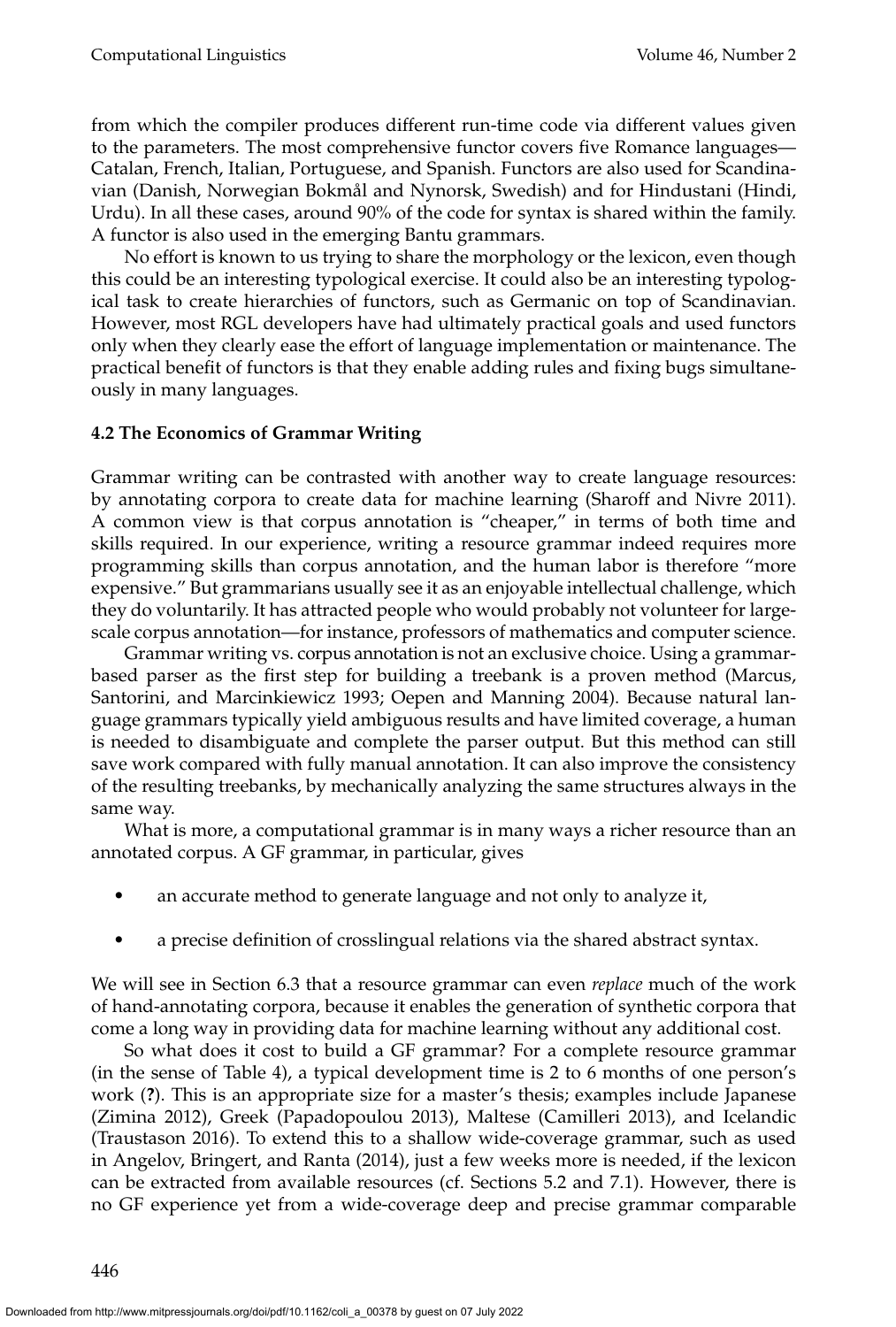

<span id="page-22-0"></span>The categories of the common abstract syntax of the RGL, showing their main dependencies. The full dependency graph has several cycles. The rectangles show lexical categories subcategorized by their complement lists, such as V2 for two-place verbs taking one NP complement. V\* and V2\* mean sets of verb categories taking other complements as well, such as VP, AP, or S.

to the head-driven phrase structure grammar (HPSG) English Resource Grammar [\(Flickinger 2010\)](#page-0-0).

### <span id="page-22-2"></span>**4.3 The Common Abstract Syntax**

The common abstract syntax of the GF RGL has a set of categories, summarized in Figure [8.](#page-22-0) Figure 9 shows an example that uses many of the categories. Some of the functions combining these categories are shown in Table [5.](#page-24-0) The table shows all of the RGL functions that are used in the examples of this paper and serves therefore as a quick reference. The total figures are (rounded to nearest tens):

- 90 categories,
- 200 combination functions,
- 140 function words (pronouns, determiners, numerals, etc.),
- 350 content words in a test lexicon.

The common abstract syntax also features a content word test lexicon, designed for testing the morphology and syntax. It includes the Swadesh list [\(Swadesh 1955\)](#page-0-0) as well as a set of common modern words.[17](#page-22-1) As shown in Table [4,](#page-20-0) many languages also have a

<span id="page-22-1"></span><sup>17</sup> The Swadesh list has around 200 lemmas. The modern words are selected from elementary language teaching material with no particular source.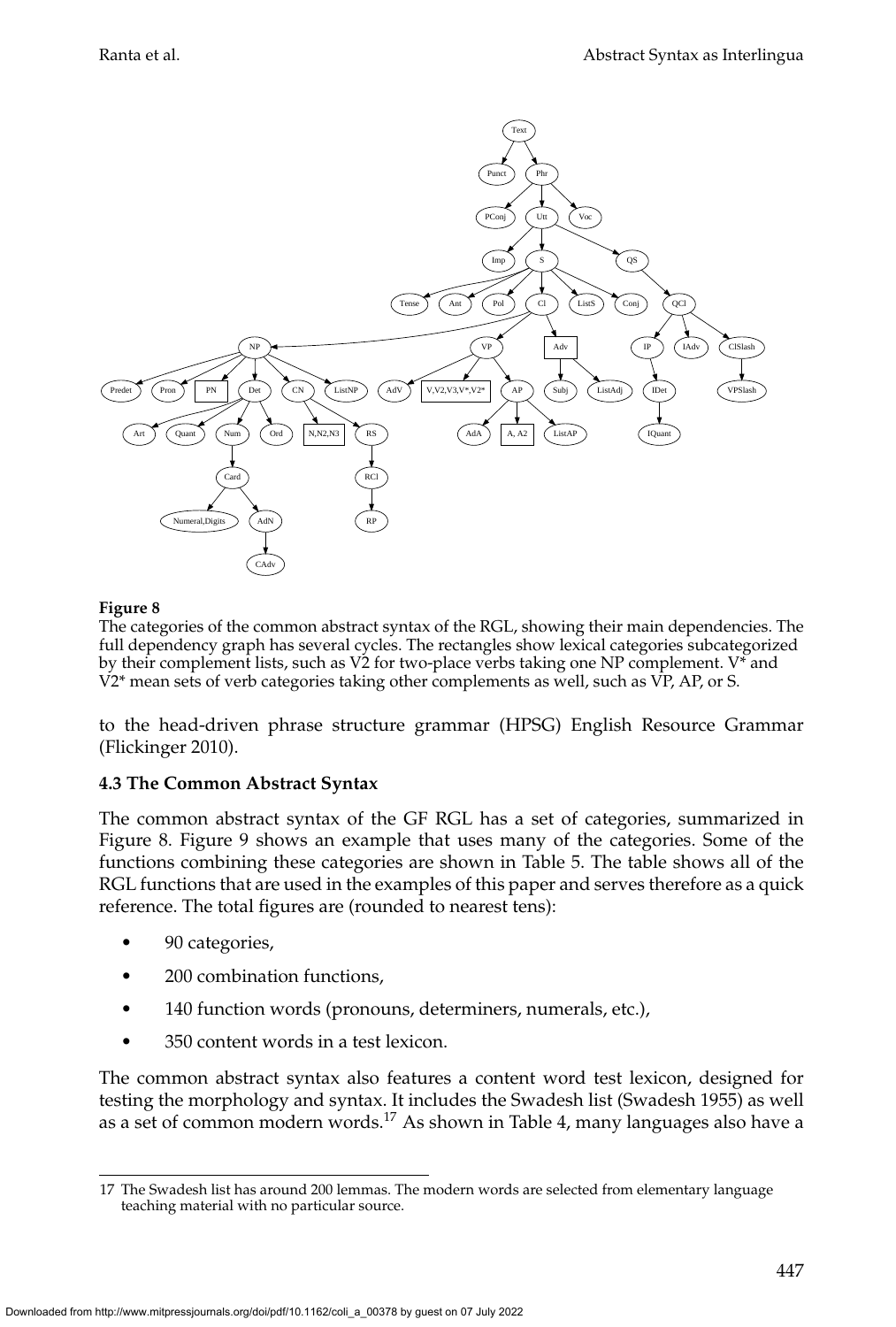

An example of RGL abstract syntax trees (above), with corresponding phrase structure trees for English and Italian (below). The phrase structure trees show two differences in word order: AP–CN and V2–Pron.

larger lexicon, which is either just a monolingual morphological lexicon, or also gives links to other languages by implementing a common abstract syntax of word senses; languages of the latter kind are those that have been used in wide-coverage translation.

Figure [8](#page-22-0) and Table [5](#page-24-0) suggest that the RGL follows a Western grammar tradition, as formalized by [Chomsky \(1957\)](#page-0-0) and later in different grammar formalisms in numerous variations. The most important inspiration at the early stage was Montague's "PTQ grammar" ("Proper Treatment of Quantification in Ordinary English," Montague [1974\)](#page-0-0) and its extension in the Core Language Engine, particularly as described in [Rayner et al.](#page-0-0) [\(2000\)](#page-0-0). The mechanism of "slash categories" to deal with "wh movement" was inspired by Generalized Phrase Structure Grammar [\(Gazdar et al. 1985\)](#page-0-0), although in a restricted form conformant to PMCFG.<sup>[18](#page-23-0)</sup>

<span id="page-23-0"></span><sup>18</sup> The restriction is that each category must correspond to a tuple of a fixed size. Similar reasons made it impossible to reproduce the full power of Montague's "quantifying in" rules, in which an unlimited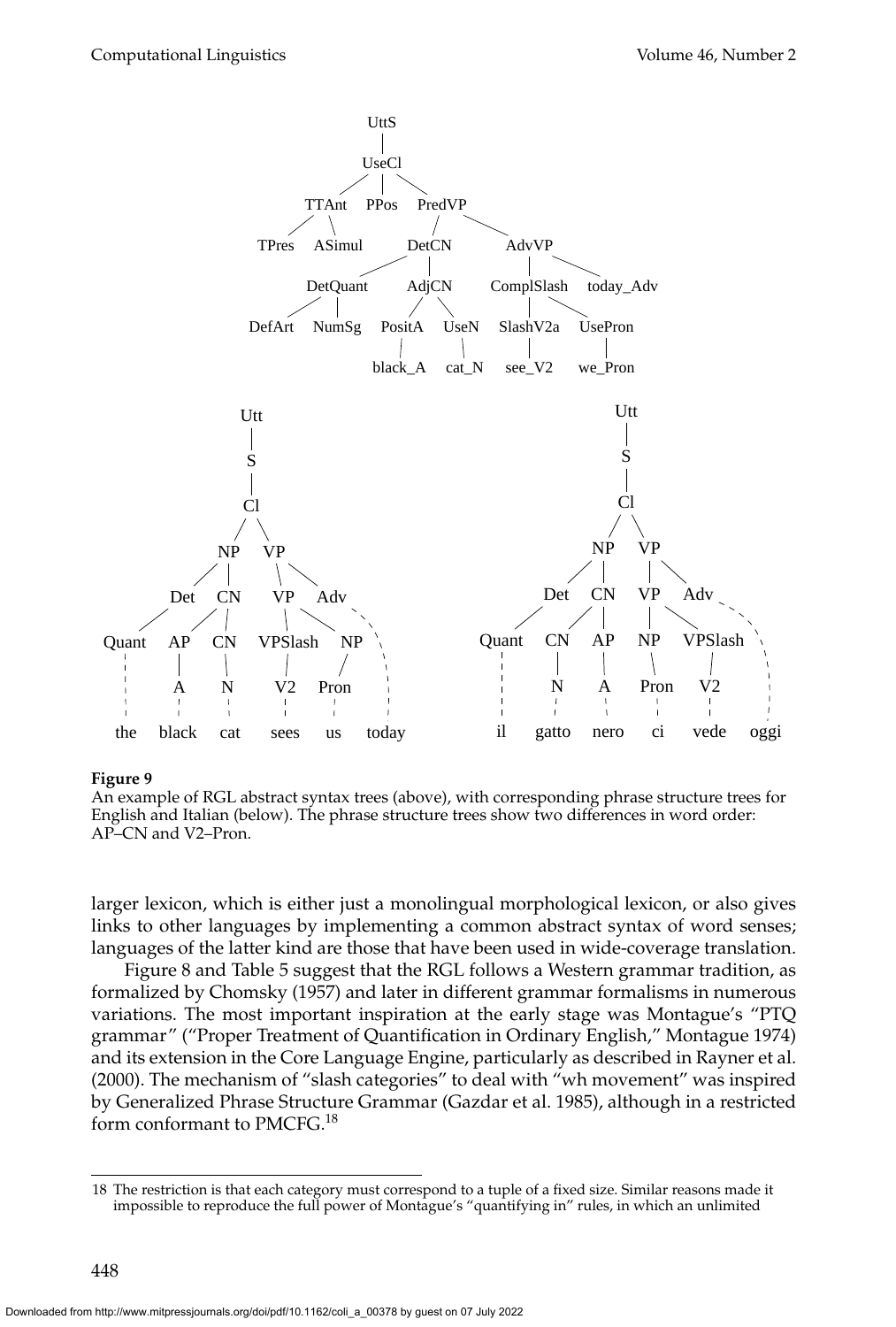### **Table 5**

<span id="page-24-0"></span>A sample of the syntactic combination functions in the common abstract syntax, covering the functions used in the examples in this paper. The "UD labels" column refers to the dependency label associated with each argument place of the function, to be discussed in Section [6.](#page-33-0)

| Function              | <b>Type</b>                                                                          | Example                               | <b>UD</b> labels         |
|-----------------------|--------------------------------------------------------------------------------------|---------------------------------------|--------------------------|
| AdAP                  | $AdA \rightarrow AP \rightarrow AP$                                                  | very warm                             | advmod head              |
| AdjCN<br>AdvVP        | $AP \rightarrow CN \rightarrow CN$<br>$VP \rightarrow Adv \rightarrow VP$            | big house<br>sleep here               | amod head<br>head advmod |
| ComplSlash<br>ComplVV | $VPSlash \rightarrow NP \rightarrow VP$<br>$VV \rightarrow VP \rightarrow VP$        | love it<br>want to run                | head obj<br>head xcomp   |
| <b>DetCN</b>          | $Det \rightarrow CN \rightarrow NP$                                                  | these men                             | det head                 |
| DetOuant<br>PositA    | Ouant $\rightarrow$ Num $\rightarrow$ Det<br>$A \rightarrow AP$                      | these five<br>black                   | head nummod<br>head      |
| PredVP                | $NP \rightarrow VP \rightarrow Cl$                                                   | John walks                            | nsubj head               |
| SlashV2a<br>UseCl     | $V2 \rightarrow VPS$ lash<br>Temp $\rightarrow$ Pol $\rightarrow$ Cl $\rightarrow$ S | $love$ $(it)$<br>she won't have slept | head<br>aux advmod head  |
| UseN<br>UsePron       | $N \rightarrow CN$                                                                   | cat                                   | head<br>head             |
| UttS                  | $Pron \rightarrow NP$<br>$S \rightarrow Utt$                                         | we<br>she sleeps                      | head                     |

The main proof for the abstract syntax is that "it works"—at least, has been found to work so far. No claims are made that it should continue to work for all languages of the world and be "universal" in the most pregnant sense of the word. However, the recent advances of UD [\(Nivre et al. 2016\)](#page-0-0) have not only shown that it is possible to assign the same syntactic structures to vastly different languages, but also ended up with structures very similar to the RGL [\(Kolachina and Ranta 2016\)](#page-0-0). We will return to the GF-UD correspondence in Section [6.](#page-33-0)

### <span id="page-24-2"></span>**4.4 Dealing with Structural Differences**

The abstract syntax of the GF Resource Grammar is, in the technical sense, an interlingua, which implements a certain linguistic theory of crosslingual syntax. However, it is not good enough to serve as a semantic interlingua that guarantees meaning-preserving translation. The reason is that translation often has to change the syntactic structure to render the original meaning. Here are some simple and well-known examples:<sup>[19](#page-24-1)</sup>

- English *I am a teacher*, French *je suis professeur*: no indefinite article in French.
- English *I like this*, Italian *questo mi piace* ("this pleases me"): swap of subject and object.

number of slots must be available for pronouns corresponding to a bound variable. The full power of Chomsky's transformations is beyond the reach of PMCFG as well. Slash propagation in GF is implemented as function composition, following the tradition in categorial grammars; cf. [Steedman](#page-0-0) [\(1988\)](#page-0-0).

<span id="page-24-1"></span><sup>19</sup> Many more can be found in, e.g., [Dorr \(1994\)](#page-0-0) and [Kay \(2017\)](#page-0-0).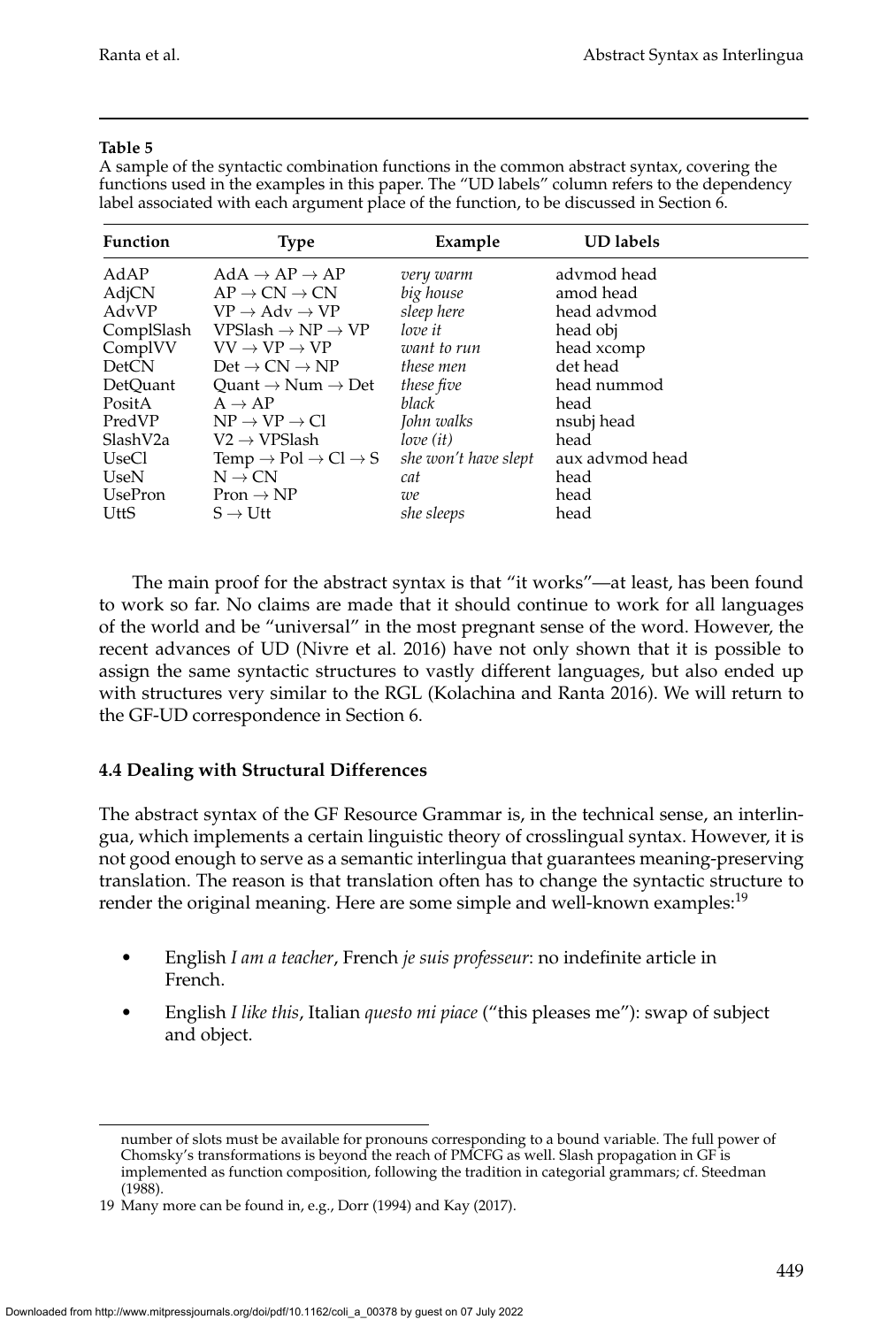- English *there is money*, German *es gibt Geld* ("it gives money"), Swedish *det finns pengar* ("money is found"), Finnish *rahaa on* ("money is"): existentials expressed in numerous ways.
- English *he swims across the river*, French *il traverse la rivi`ere en nageant* ("he crosses the river by swimming"): the mode and direction of movement distributed in different ways.
- English *my name is John*, German *ich heiße John* ("I have-name John"), French *je m'appelle John* ("I call myself John"): different constructions where even the subject changes.

The RGL could of course in principle cope with all this by adding more and more constructions on a more abstract level. From the above examples, the existentials are actually handled in the RGL by special functions that enable compositional translation. But in general, there are too many constructions to keep track of, and special domains of language use come with their own constructions. For example, English *be subject to X* can in legal language be expressed in French as *faire l'objet de X* ("make the object of X"; see Table [7](#page-32-0) later in this article for some more examples). The strategy adapted for this is to use domain-specific **application grammars** for precision translation tasks. The RGL is then used as a **library** for building these grammars, so that the authors of application grammars (such as lawyers) do not need to write linearization rules on the level of records and tables, but can use RGL functions to take care of linguistic details [\(Ranta 2009a\)](#page-0-0).

Using RGL as a library, rather than as a run-time grammar, was its original purpose. The users of the library would only need to know its abstract syntax, and leave the details of linearization to the linguists who have implemented the RGL. We shall return to the library use of the RGL in Section [5,](#page-27-0) where we look closer into **grammar composition**: a way to combine grammars of different levels (semantics, syntax) by function composition.

### <span id="page-25-1"></span>**4.5 Extensions of the RGL**

The common abstract syntax of the RGL can be seen as an *intersection* of the structures available in different languages. There is no claim that it covers all the structures of all languages: On the contrary, the library has a standard set of modules for language-specific extensions. These were originally defined in separate modules for each language or family (where, for instance, Romances language have a common set of extensions).

Later development has led to a "matrix" of extensions, which is the *union* of all language-specific functions and their optional implementations in other languages. Each language has a column indicating the concrete syntax of each such function, either by a genuine rule or by a paraphrase. A typical example is the ProDrop function, which drops the string part of a subject pronoun but retains its agreement features. It has genuine entries for some languages (Italian, Spanish, Finnish), whereas languages that do not have pro-drop are just given a paraphrase—an identity function to the effect that the pronoun is not dropped.<sup>[20](#page-25-0)</sup>

<span id="page-25-0"></span><sup>20</sup> In Finnish, pro-drop is restricted to the first and second persons, which is of course a part of the linearization rule.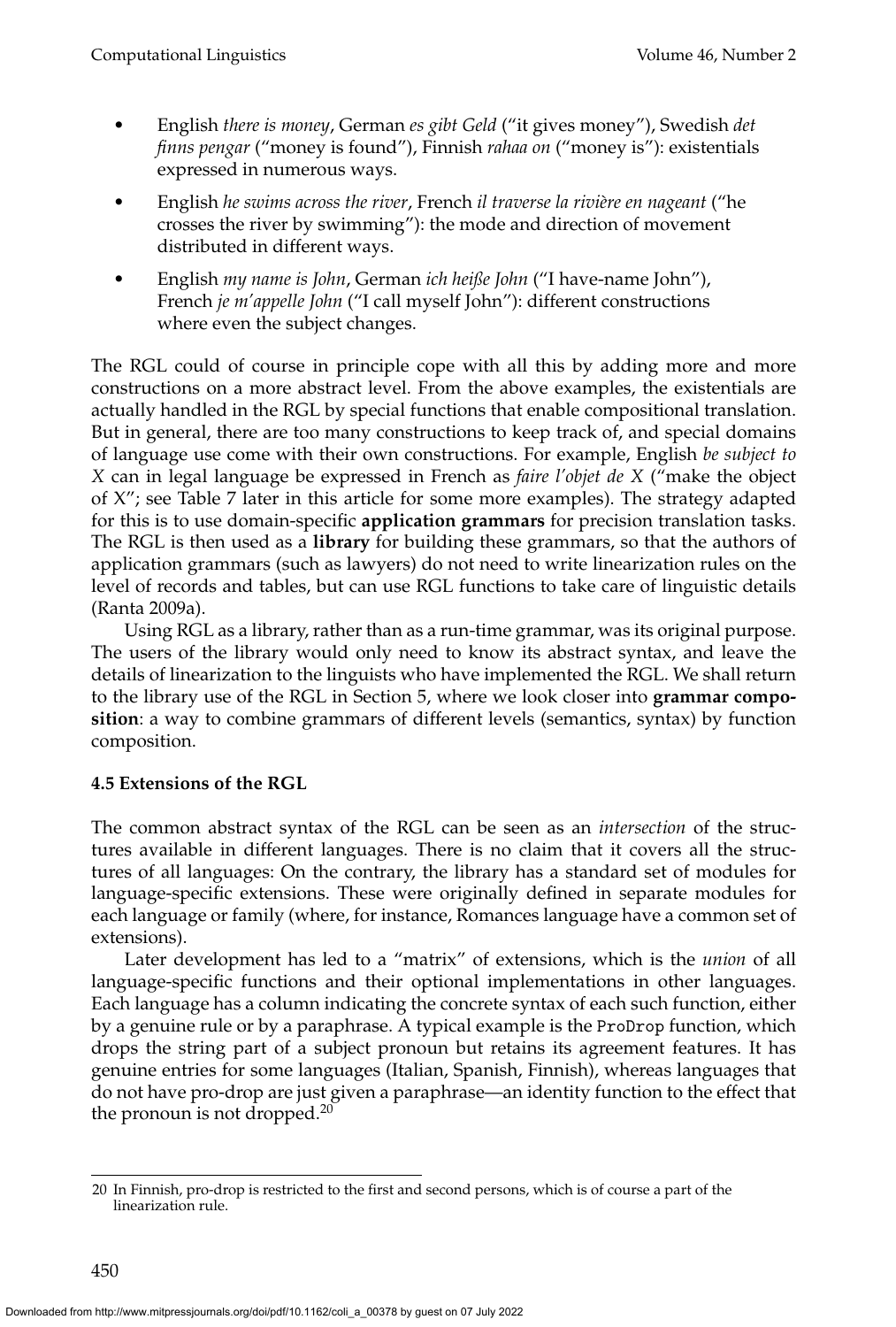### <span id="page-26-0"></span>**4.6 Limitations of the RGL**

The RGL was originally designed to cater to the needs of NLG. For this purpose, it is enough to express all desired content in one way: One does not need to cover all possible ways to express things. However, in wide-coverage parsing, this is a serious limitation. The first experiment in this direction was the conversion of the Penn Treebank [\(Marcus,](#page-0-0) [Santorini, and Marcinkiewicz 1993\)](#page-0-0) to GF RGL. It showed that over 90% of the nodes could be interpreted as RGL functions, but only 5% of the sentences had complete translations [\(Angelov 2011\)](#page-0-0). This led to a series of extensions as described in Section [4.5,](#page-25-1) first meant to cover the missing English structures. However, if the ultimate goal is to build an interlingual grammar, the structures designed for English are not necessarily adequate for other languages—in particular, they might not allow for compositional linearizations. Extending the RGL is therefore a slow process by design, and different languages proceed at different speeds.

One example of variation is **word order**. English has an exceptionally rigid word order, but even the Penn Treebank presented variation in the order of complements and adjuncts not previously covered in the RGL. The situation is much more serious in languages like Finnish. Word order is often free only from the weak generative point of view (what strings are grammatical). From the strong generative perspective, Finnish word order often expresses different structures, for instance definiteness (as Finnish has no articles) and focus [\(Karttunen and Kay 1985\)](#page-0-0). Such structures should be covered by distinct abstract syntax functions, which in turn should be implemented for other languages. Just some small experiments have been made in this direction [\(Ranta 2012\)](#page-0-0).

The abstract syntax of RGL can sometimes look too superficial even for syntaxbased translation purposes. One example is the **tense system**. There is a common abstract tense system, which works well for English and Scandinavian languages, but is insufficient for many other languages. For instance, Romance languages make an aspectual distinction between continuous and "simple" past. This is implemented in the Romance extensions to RGL, but there is no support for selecting the right tense when translating English to French: this has to be done on an additional semantic level.

A GF-inherent problem, rather than an RGL-specific one, is that the need to implement a common abstract syntax can require complex record and table systems, which leads to heavy run-time grammars (cf. Section [3.6\)](#page-18-1). For instance, the slash constructions (Section [4.3\)](#page-22-2) in Romanian become so heavy that the grammar cannot be used for parsing in its entirety, but only as a library.

A general consequence of a common abstract syntax is that spurious parsing ambiguities result in almost all individual languages. For instance, indefinite and definite nouns are mostly indistinguishable in Finnish and Slavic languages, which means that a noun used as an NP typically gets two parse trees. The same happens with the tense system, where for instance Finnish does not distinguish between the present and future of verbs. A slightly more subtle ambiguity can be found in predicative constructions involving interrogatives:

#### *Who is the chairman*?

has two analyses: one where *who* is the subject and another where it is the complement. The resulting two trees have different linearizations in some languages, for example, Finnish (*kuka on puhemies* vs. *kuka puhemies on*). And indeed, the ambiguity is not spurious even in English, as shown by the subordinate forms of the questions (*I don't know who the chairman is* vs. *I don't know who is the chairman*).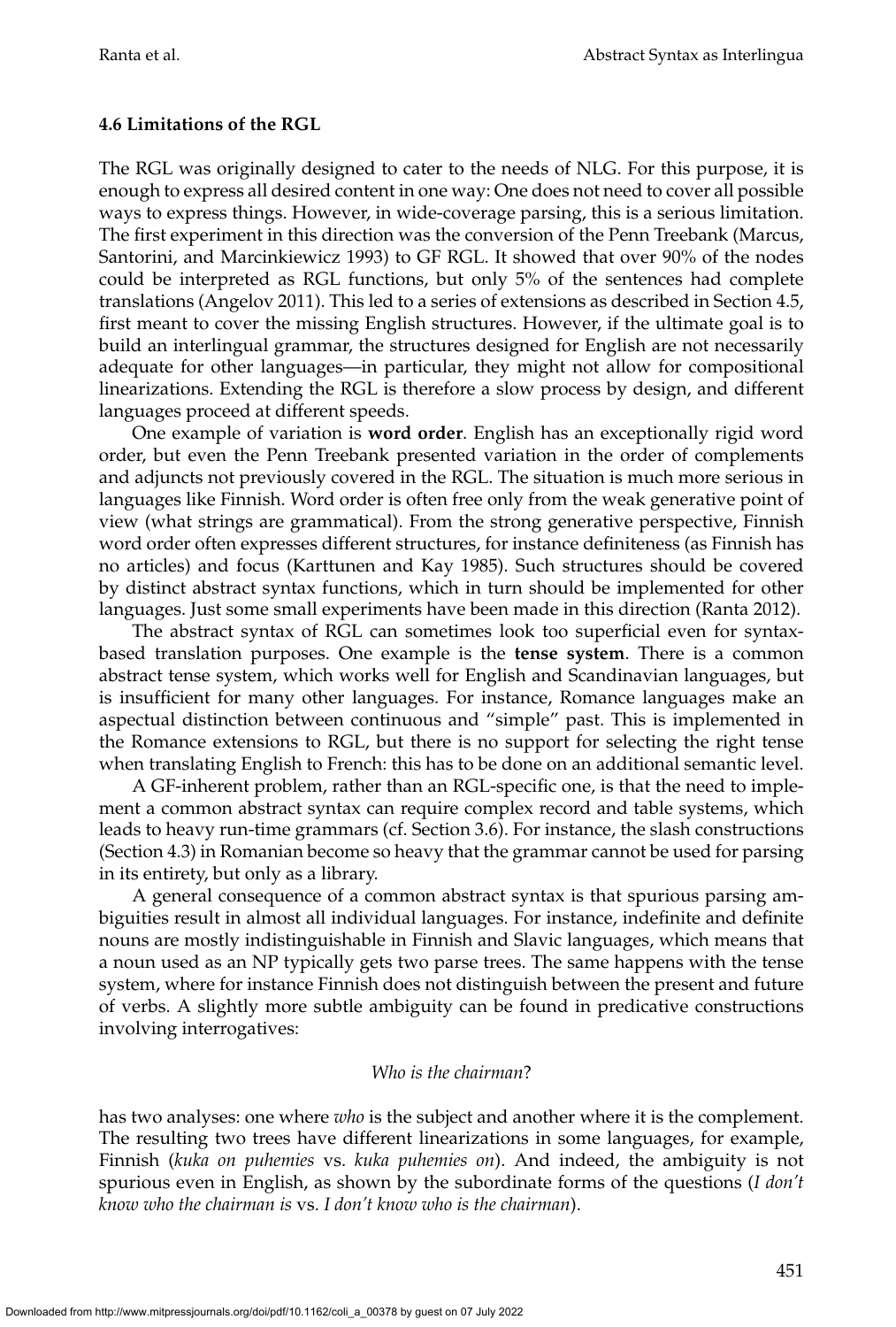In some cases, the common abstract syntax has turned out impossible to implement for the reason that a language just does not have that construct. The clearest example is Japanese, where the conjunction of relative clauses (included in the RGL) is possible only for clauses where the relative pronoun is the subject. The grammar does linearize trees for other clauses as well, but they are not grammatically correct [\(Zimina 2012\)](#page-0-0). One possible solution is a layer of non-compositional post processing that finds paraphrases for inadequate trees (Section [3.5\)](#page-17-0).

Similar reasons have led to a decision not to include a V2 conjunction (as in *John loves and hates Mary*) in the RGL. The problem is that, in most languages, V2 conjunction is only possible for verbs whose complement cases match. But the RGL does not indicate complement case in the abstract syntax (Section [3.4.4\)](#page-15-1).

### <span id="page-27-0"></span>**5. Levels of Interlingua**

Abstract syntax can formalize structures on different levels. The highest level conceived by Vauquois, *semantic interlingua*, is a full representation of meaning. In GF terms this means that if we find the correct tree matching the source language, then we can be sure that its linearization into the target language renders the meaning correctly (given that the linearization rules are correct).[21](#page-27-1) The next level down is a *syntactic interlingua* such as the RGL, but it gives no guarantees of correctness: A translation can be syntactically equivalent to the source sentence without being a correct expression of its meaning. At the lowest level, one can construct a *lexical interlingua*, where translation is performed by replacing words with their equivalents. Between syntactic and lexical, a *chunk interlingua* works with segments that can be longer than single words. A chunk interlingua can be used to implement a system similar to Apertium [\(Forcada et al. 2011\)](#page-0-0). It can even take into account morphology—for instance, translate plural genitive nouns into plural genitives. It does not guarantee syntactic correctness, but it can still give good results for closely related languages, such as Spanish-Catalan in Apertium, where word order, morphology, and agreement are similar.

In GF, interlinguas of different levels have been used in two different ways. The most common way, used in numerous CNL systems, is **grammar composition**: interlinguas of lower levels are used as libraries for implementing interlinguas of higher levels (Section [5.1\)](#page-27-2). A more experimental way, used in wide-coverage translation, is to use **layered interlinguas**, where lower levels serve as backups of higher levels (Section [5.2\)](#page-29-0).

### <span id="page-27-2"></span>**5.1 Grammar Composition**

The idea of grammar composition is related to NLG pipelines such as the Meaning-Text Theory of Mel'cuk [\(Mel'cuk 1997\)](#page-0-0). Instead of writing linearization rules directly from a semantic interlingua to strings, tables, and records, we write them in terms of RGL functions that build syntactic structures.

Let us consider a simple example: A social media application might need a semantic predicate expressing that "someone likes something." The abstract syntax function uses semantic categories:

<span id="page-27-1"></span><sup>21</sup> Semantics is here understood in the wide sense of including various aspects of *pragmatics*, i.e., encoding all relevant information about a speech act in a relevant situation. Ranta, Détrez, and Enache (2012) is an example of semantics in GF in such a wide sense.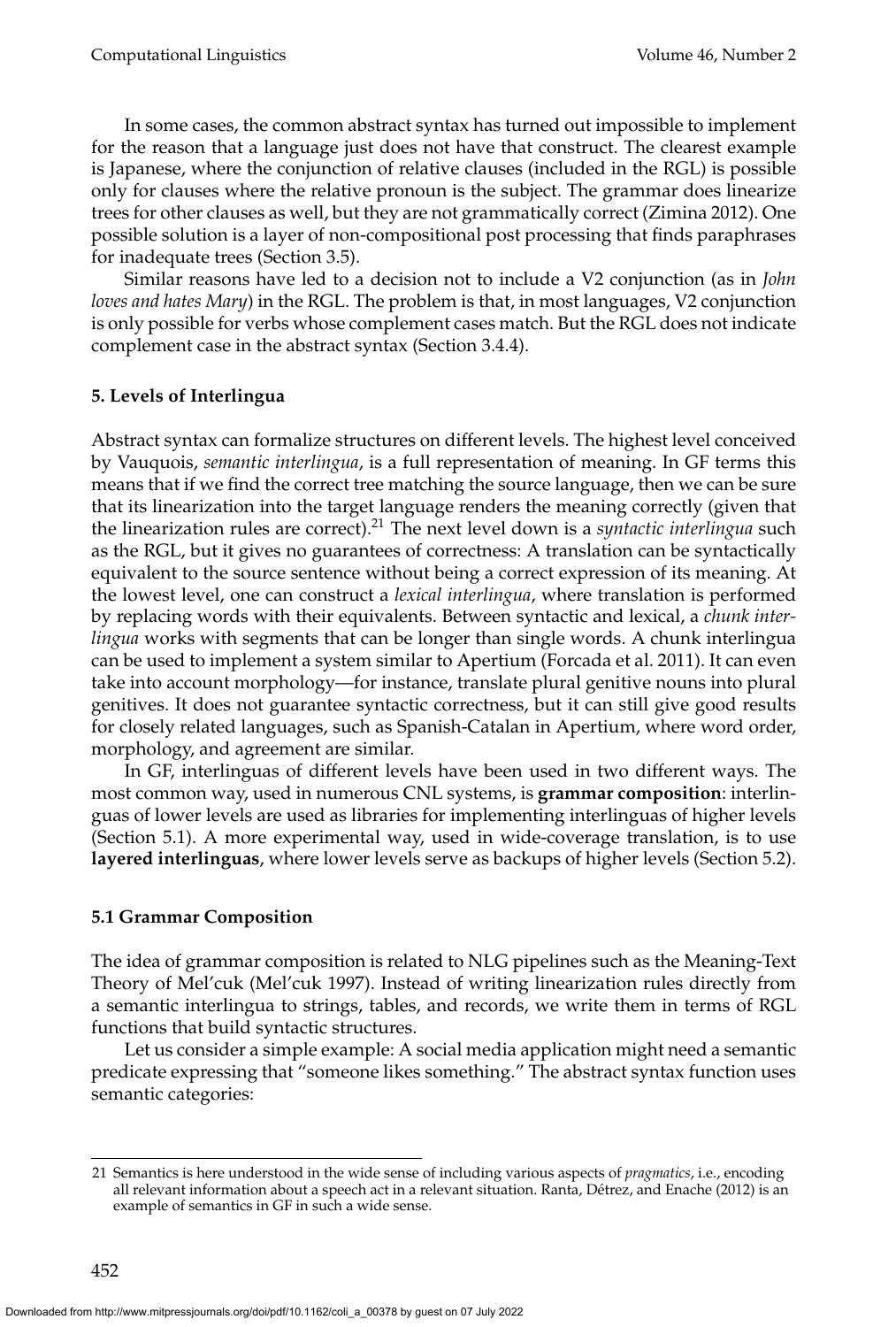

<span id="page-28-2"></span>Semantic interlingua and word-alignment (top), followed by syntactic interlingua (bottom), for English and Italian.

fun Like : Person -> Object -> Fact

The categories Person and Object are both implemented as NP in the RGL, whereas Fact is implemented as clause (Cl).<sup>[22](#page-28-0)</sup> Distinguishing the types Person and 0bject, even though syntactically the same, imposes a semantic control of well-formedness: We can express the fact *John likes beer* but exclude *beer likes John*. But because of the use of NP and Cl, we can use RGL functions to implement the predicate in different languages:<sup>[23](#page-28-1)</sup>

|  |  |  |  | lin Like x $y = mkCl x$ (mkV2 like_V accusative) $y$ -- Eng   |  |
|--|--|--|--|---------------------------------------------------------------|--|
|  |  |  |  | lin Like x $y = mkCl x$ (mkV2 gilla_V accusative) $y - Sw$ e  |  |
|  |  |  |  | lin Like x y = mkCl x (mkV2 tykätä_V elative) y -- Fin        |  |
|  |  |  |  | lin Like $x \, y = mkCl$ y (mkV2 piacere_V dative) $x$ -- Ita |  |

In English and Swedish, the construction with direct transitive verb (V2 with the accusative case) is used, with appropriate verbs from the lexicon of each language. In Finnish, the verb *tykätä* takes its complement in the elative case (the "from inside" case), rather than as a direct object. In Italian, the verb *piacere* takes a dative object (either a clitic pronoun or a noun phrase with the preposition *a*), but its syntactic dative object expresses the logical "subject," and the syntactic subject expresses the logical "object."

The effect of the levels of interlingua can be seen by comparing the syntax trees and the word alignment. Figure [10](#page-28-2) shows the shared semantic tree as well as the languagespecific syntactic trees for English and Italian. It also shows the word alignment constructed

<span id="page-28-0"></span><sup>22 &</sup>quot;Implemented" means that semantic categories use RGL categories as linearization types.

<span id="page-28-1"></span><sup>23</sup> The definitions use the RGL API, where almost every function forming a tree of type *C* has the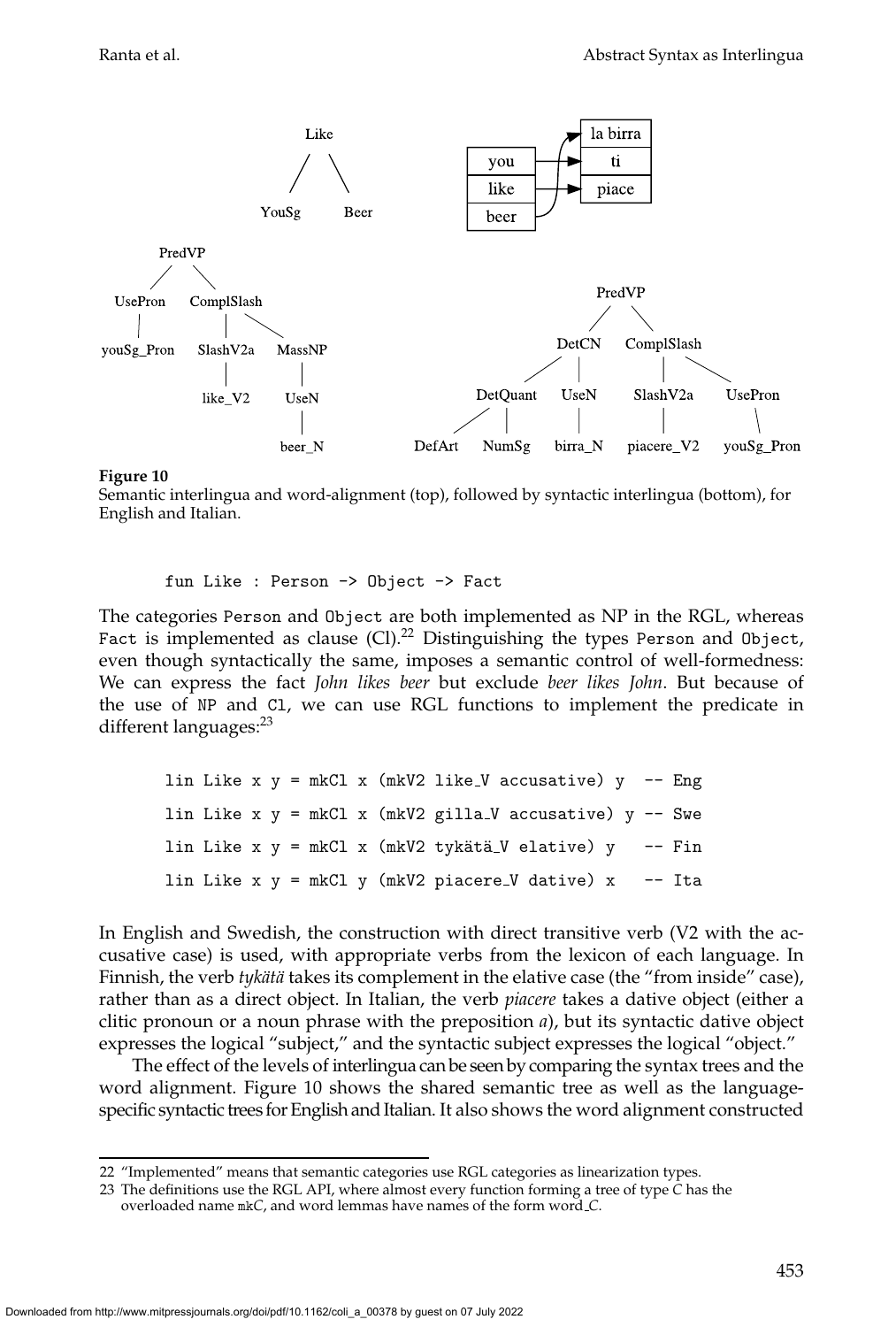by linking words that correspond to the same subtrees in the abstract syntax: Here, the components *you*, *like*, and *beer*. In addition to the subject–object swap, Italian differs from English by adding the definite article to the mass noun *birra* when used as a subject. A grammar using the RGL as a library resembles an NLG pipeline that goes via different levels of representation: semantic, syntactic, and lexical. However, in typical GF systems, the intermediate representations are not visible at run time: All that remains are the semantic trees and the concrete strings. Making this possible in the grammar compiler was a major challenge in the development of GF, using compilation techniques such as partial evaluation [\(Ranta 2004b; Angelov, Bringert, and Ranta 2009\)](#page-0-0).

GF grammar composition is analogous to transducer composition in the finitestate world [\(Kaplan and Kay 1994\)](#page-0-0), where grammar writers can structure their source code into smaller components, but this structure is optimized away from the run-time system, which works as a single end-to-end transducer. Borrowing the notation of XFST, we could express the implementation of a semantic grammar for a language, say Hindi, as

```
SemanticAbstract .o. SemanticHin .o. SyntacticHin
```
While grammar composition is an appealing idea linguistically, it also has the practical advantage that it enables a *division of labor* between linguists, who write syntactic grammars, and domain experts, who write semantic grammars. The linguists typically do not know the semantic structures in different domains, which can be very specialized, whereas domain experts do not know the concrete details of languages.

Grammar composition is not restricted to a fixed number of levels, but can exploit any intermediate levels of abstractions, such as the FrameNet, which lies between the RGL API and the final application, as described in Section [7.2.](#page-48-0)

### <span id="page-29-0"></span>**5.2 Layered Translation**

A semantic grammar can only deal with expressions that are interpretable in the semantic model. It can therefore be expected to be partial. To change this behavior, one can use a syntactic grammar as a backup for everything that cannot be interpreted in the semantics. The syntactic grammar can in turn be backed up by a chunk grammar. In general, a grammar can consist of layers of less and less precise grammars, giving fewer and fewer guarantees of translation equivalence, but with the advantage of being robust in the sense of always returning something.

Four layers have been used in [Angelov, Bringert, and Ranta \(2014\)](#page-0-0), [Ranta \(2014\)](#page-0-0), and [Ranta, Unger, and Vidal Hussey \(2015\)](#page-0-0):

- semantic interlingua (a CNL abstract syntax),
- syntactic interlingua (the RGL abstract syntax),
- chunk interlingua (sequences of RGL phrases), and
- verbatim string literals.

Semantic and syntactic interlinguas have been discussed before, whereas verbatim strings need little explanation: An unknown word in the source language is returned as itself in the target language. But what is the chunk interlingua?

Just like the semantic interlingua, a chunk interlingua can be implemented in terms of the RGL. It consists of an extension of the RGL with two new categories: chunks and

454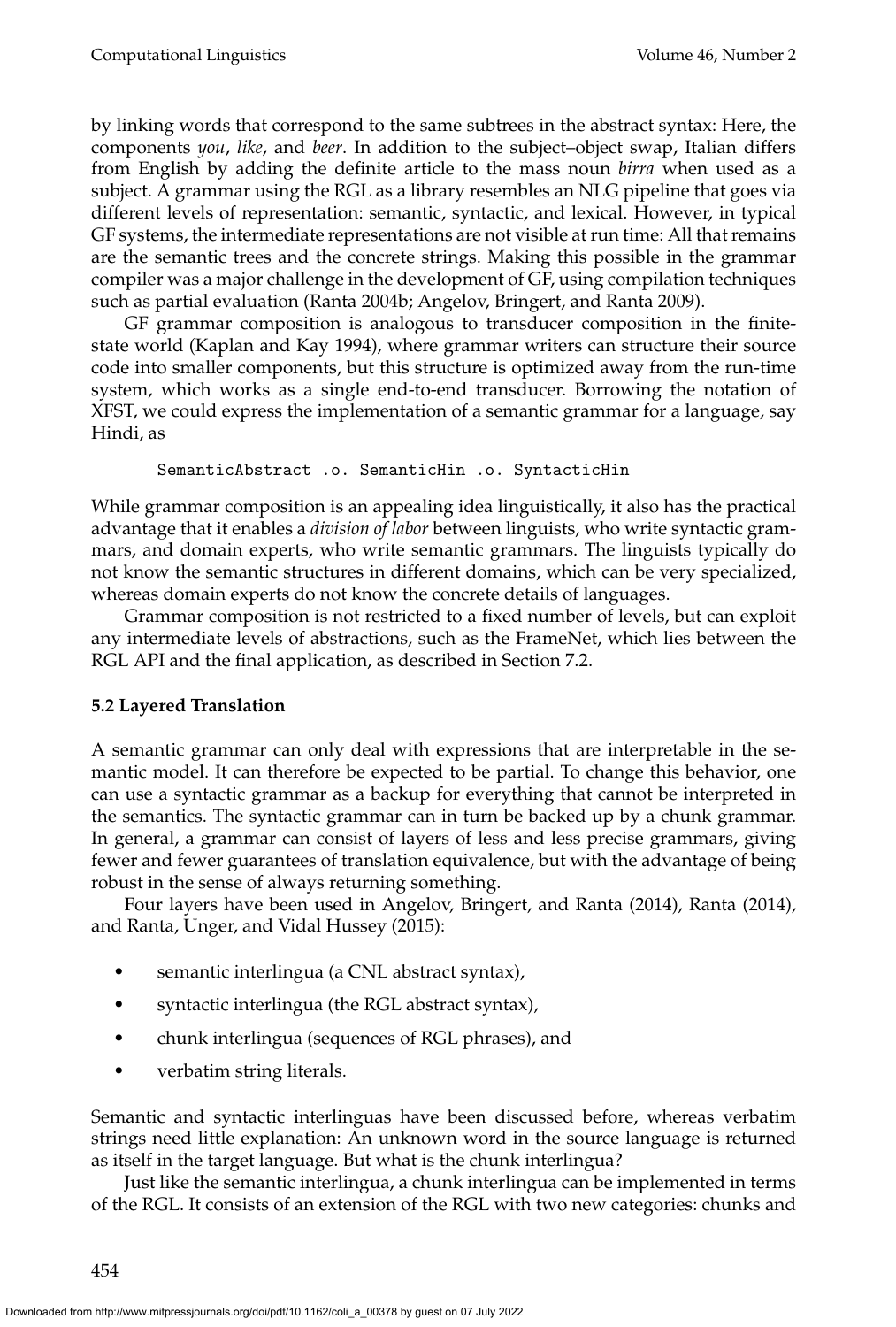lists of chunks. Chunks can be built from different phrase categories, such as NP, AP, VP. The upper limit is an entire sentence, the lower limit a single word. The parser tries to build chunks of maximal lengths. Its output is a list of chunks, which are independent of each other. Linearization renders the chunks into their translations in the same order.

The main difference between full syntactic trees and chunk lists is that chunk lists do not impose any dependencies between the phrases—in particular, no agreement, and no syntactic clue that could change the order of chunks. Thus a chunking parser can recover from agreement errors and return a target sentence, which often has similar agreement errors (here translating from English to Italian):

*he sleep here* → [he\_NP, sleep\_V, here\_Adv] → *lui dormire qui* 

The middle term is a list of three chunks belonging to different categories.

Inside each chunk, agreement works. This means that longer chunks are better than shorter ones, provided that the chunk limits are correct. The following examples show how both agreement and word order get corrected when chunks get longer:

*this yellow house* −→ [this\_Det, yellow\_A, house\_N] −→ *questo giallo casa* −→ [this\_Det, (mkCN yellow\_A house\_N)] −→ *questo casa gialla* → [mkNP (this\_Det (mkCN yellow\_A house\_N))] → *questa casa gialla* 

This effect is similar to **smoothing** in *n*-gram based language models, where longer *n*-grams are preferred but can be backed up by shorter ones. In grammar-based approaches, GF chunks resemble the **fragments** in lexical functional grammar (LFG) [\(Riezler et al. 2002\)](#page-0-0), with the expected difference that chunks in GF have a languageindependent abstract syntax.

### **5.3 Evaluations of Layered Translation**

GF systems built for CNLs usually aim for a precision of 80% or more, when measured as BLEU scores using post-edited machine translations as reference. Post-edited references are laborious to produce, but they solve one problem typical of rule-based MT, which is that it often produces translations that are, although correct, not the same as in a static reference. Static references are also unfair for statistical and neural translations, but do make more sense when the test set and the training set are selected from the same material. Below, when we compare GF translation with other methods, we always work on separate references for all systems in order to guarantee a fair comparison. Even with post-edited reference, 100% is hard to reach, because human post-editors tend to make changes to improve the style or idiomacy of the translation.

A comprehensive CNL evaluation campaign was made within the European MOLTO project [\(Rautio and Koponen 2013\)](#page-0-0).<sup>[24](#page-30-0)</sup> The results confirmed BLEU scores mostly above 80%—sometimes under this, sometimes above 90%—for the main CNL applications, such as a tourist phrasebook (Ranta, Détrez, and Enache 2012) and a GF implementation of Attempto-controlled language [\(Kaljurand and Kuhn 2013\)](#page-0-0).

Going down to lower levels of interlingua expectedly lowers the quality of translation. The first comprehensive experiment in this direction was a translation system

<span id="page-30-0"></span><sup>24</sup> Multilingual Online Translation, FP-ICT-247914.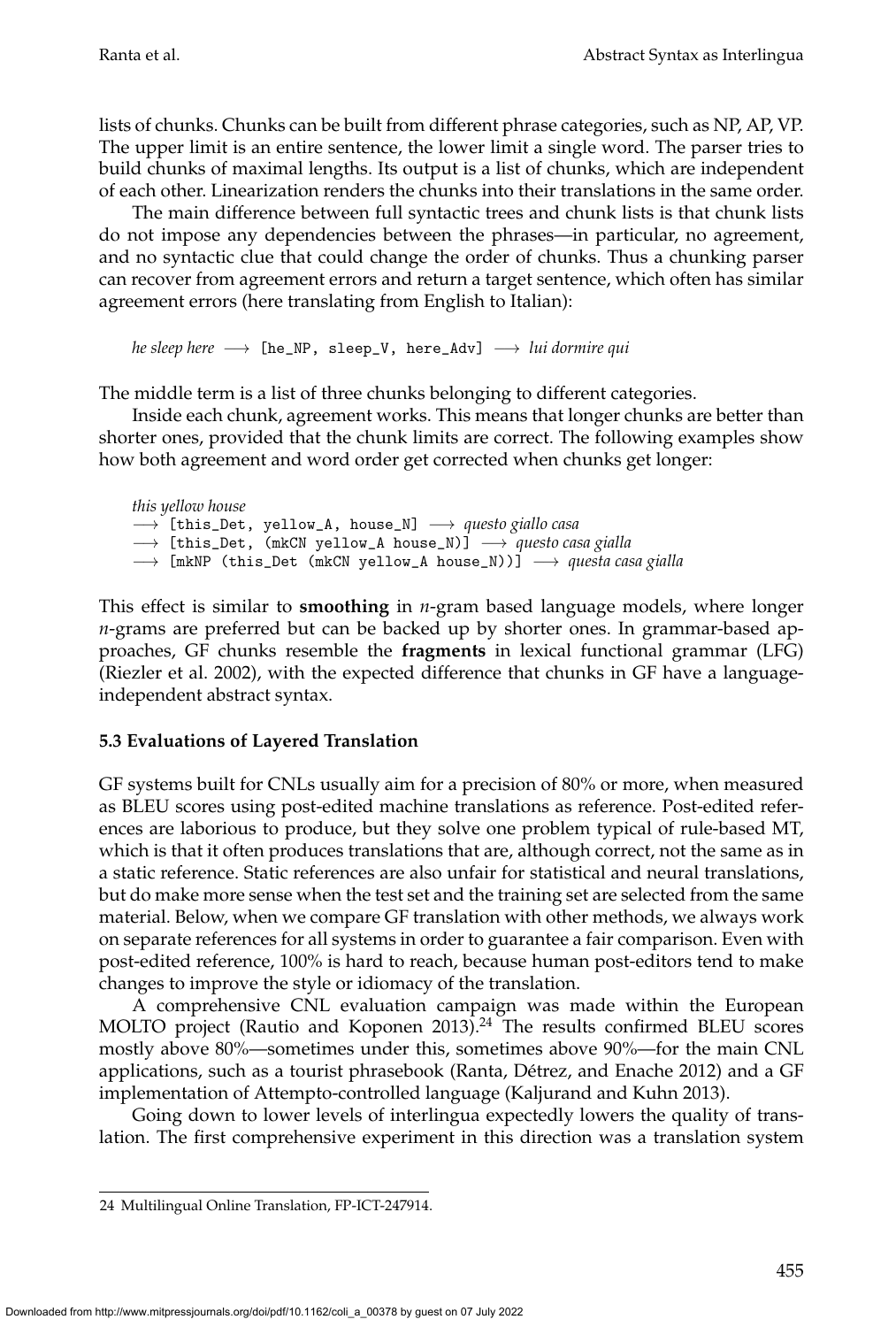#### **Table 6**

<span id="page-31-1"></span>Quality evaluation for layered translation in [Ranta, Unger, and Vidal Hussey \(2015\)](#page-0-0). "CNL" means translation with the semantic grammar, "robust" means CNL with other layers. The "correct" percentage indicates that no changes were made in post-editing.

| Language        | Correct | <b>BLEU, GF</b> | <b>BLEU, Google</b> |
|-----------------|---------|-----------------|---------------------|
| Finnish, CNL    | 48%     | 77              | 31                  |
| Finnish, robust | $0\%$   | 31              | 20                  |
| Finnish, all    | 46%     | 73              | 28                  |
| German, CNL     | 44%     | 75              | 37                  |
| German, robust  | $0\%$   | 33              | 34                  |
| German, all     | 42%     | 73              | 37                  |
| Spanish, CNL    | 34%     | 76              | 28                  |
| Spanish, robust | $0\%$   | 39              | 25                  |
| Spanish, all    | 32%     | 74              | 28                  |

for descriptions of buildings from a text database, with Swedish as source and Finnish, German, and Spanish as target languages [\(Ranta, Unger, and Vidal Hussey 2015\)](#page-0-0). The input was not pure CNL, but free texts written by many different humans, containing typos and often in telegraphic style dropping articles, etc. Table [6](#page-31-1) shows BLEU scores above 75 for semantic translations and 30 to 40 for the chunk-based back-ups. Even the latter were better on the average than Google Translate, except for German.<sup>[25](#page-31-2)</sup>

The size of the system in Table [6](#page-31-1) is in the order of thousands of concepts. Section [7.1.5](#page-47-0) goes up one order of magnitude and reports the most recent results from translation by using the RGL in combination with WordNet for English and Bulgarian. The proportion of necessary chunking and its effect on BLEU is reported later in Table [12.](#page-47-1)

The next step is a full-scale open domain task. The GF entry in the WMT contest in 2015 was the first attempt in this direction. It showed very low BLEU scores for a generic English–Finnish translation grammar not adapted to the domain [\(Kolachina and Ranta](#page-0-0)  $2015$ .<sup>[26](#page-31-3)</sup> Using the training data of the WMT task to build a specialized lexicon for words and multiword constructions would probably have helped. An interesting question for future work is to develop alignment techniques that can use parallel data to extend grammars with constructions usable as translation units.

### <span id="page-31-0"></span>**5.4 Constructions as Translation Units**

Many recent GF projects have addressed "semi-wide-coverage" tasks, which involve legacy texts that are from limited domains but not CNL. The largest such project known to us is a lexicon for the concepts in the General Data Protection Regulation (GDPR) of the European Union (EU).<sup>[27](#page-31-4)</sup> It is a commercial project carried out by a language

<span id="page-31-2"></span><sup>25</sup> Google translation at the time was still phrase-based and not neural, at least for Swedish and Finnish. It was chosen as comparison because the customer had used it before ordering the GF system. To guarantee fair comparison, Google translations were evaluated against their own post-edited references.

<span id="page-31-3"></span><sup>26</sup> The BLEU score for the GF system was 4.8 according to the EuroMatrix evaluation matrix,

<span id="page-31-4"></span><http://matrix.statmt.org/>, whereas the best system in the competition achieved 16.0.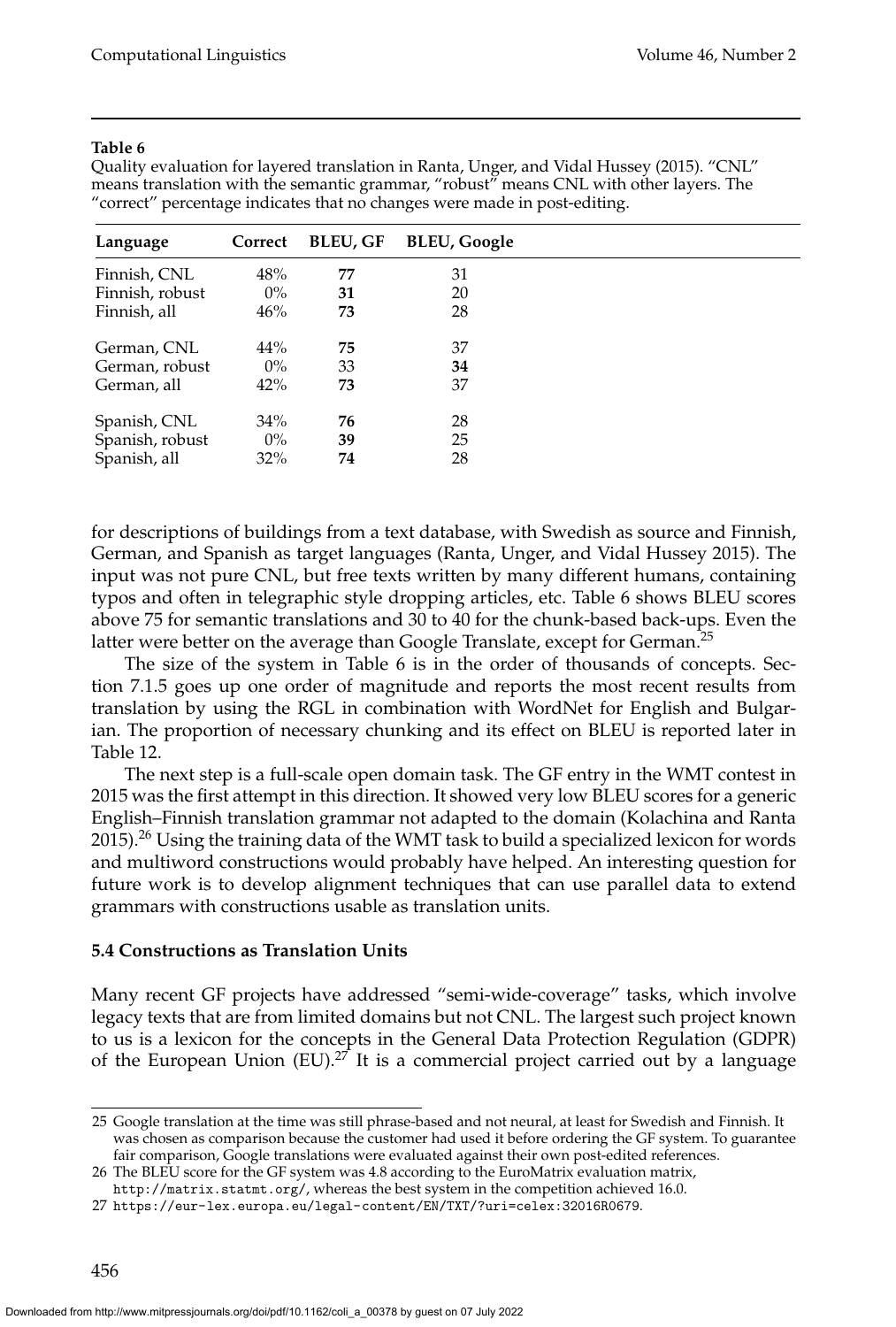#### **Table 7**

<span id="page-32-0"></span>Example of the GDPR lexicon, showing a part of the search results for the word *subject*. Every line corresponds to a different abstract syntax construction involving this word.

| English           | German             | French             | Italian               | <b>Spanish</b>       |
|-------------------|--------------------|--------------------|-----------------------|----------------------|
| be subject to $X$ | X unterliegen      | être soumise à $X$ | essere sottoposta a X | ser sujeta a X       |
| be subject to X   | X unterworfen sein | faire l'objet de X | essere soggiogata a X | ser sujeta a X       |
| subject           | betroffen          | concerné           | soggetto              | sujeto               |
| subject           | Gegenstand         | sujet              | soggetto              | objeto               |
| subject-matter    | Gegenstand         | objet              | oggetto               | objeto               |
| subject to X      | vorbehaltlich X    | sous reserve de X  | soggetto a X          | siempre que se den X |
| subject to X      | fallend unter X    | soumis $\lambda$ X | soggetto a X          | interesados a X      |

#### **Table 8**

<span id="page-32-2"></span>Statistics of the GDPR grammar and corpus. The numbers of different types of abstract syntax functions are independent of language. "Pure syntax" means combination rules with no content words inserted. "Constructions" means mixtures of syntax and content words. "Multiword functions" means linearizations that introduce more than one token; one can see clearly that German is a compounding language. "Multiword frequency" gives two figures: how many lexical items in the corpus are multiwords, and how many tokens are parts of multiwords.

|                          | Abstract | English  | German French |           | Italian   | <b>Spanish</b> |
|--------------------------|----------|----------|---------------|-----------|-----------|----------------|
| functions, total         | 3,525    |          |               |           |           |                |
| functions, atomic        | 3,272    |          |               |           |           |                |
| functions, pure syntax   | 139      |          |               |           |           |                |
| functions, constructions | 114      |          |               |           |           |                |
| word tokens              |          | 55,186   | 54,903        | 62,198    | 55.296    | 57,383         |
| word types               |          | 2,625    | 4,153         | 3,206     | 3,520     | 3,498          |
| lemma types              |          | 2,555    | 3,053         | 2,467     | 2,689     | 2,478          |
| multiword functions      |          | 590      | 227           | 574       | 559       | 594            |
| multiword frequency %    |          | $8 - 13$ | $3 - 10$      | $10 - 21$ | $10 - 20$ | $11 - 21$      |

technology and a law technology company, but has a publicly available demo.<sup>[28](#page-32-1)</sup> Table [7](#page-32-0) shows an output of the demo, with constructions containing the word *subject* in English with their translations to German, French, Italian, and Spanish. Every line corresponds to a different abstract syntax function, where those with the letter X are constructions that take arguments.

All correspondences in the GDPR grammar are attested in the corpus used. They have concrete syntax rules in all languages addressed, which makes it possible to both generate and recognize them in all of their occurrences (inflected forms, discontinuities). Every phrase shown in the Web demo has hyperlinks to the passages where the term occurs. Table [8](#page-32-2) gives some statistics of the size of the corpus and the grammar.

The GDPR grammar was built on top of GF-ACE [\(Ranta and Angelov 2010\)](#page-0-0), a GF implementation and multilingual generalization of Attempto Controlled English (ACE, Fuchs, Kaljurand, and Kuhn [2008\)](#page-0-0). It was designed to be used for generating, analyzing, and translating legal documents in the data protection domain.

<span id="page-32-1"></span><sup>28</sup> See <https://gdprlexicon.com> for the demo and more details.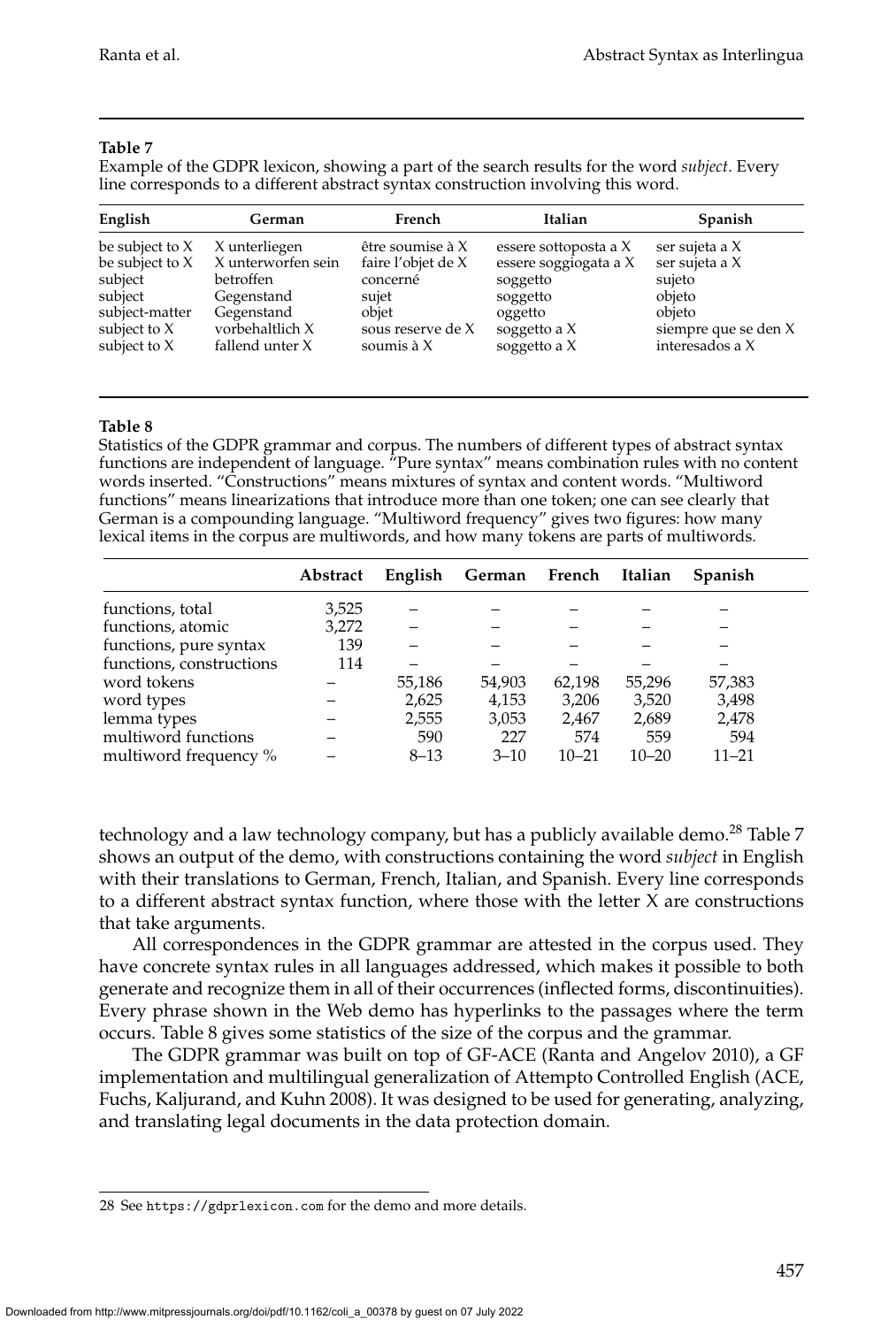The GDPR corpus shows a large number of multiword constructions that are not translated word to word. A similar observation was made in the WordNet translation experiment (Section [7.1.5\)](#page-47-0) as well as earlier, in a different context, in the hybrid machine translation experiment on patent claims [\(Enache et al. 2012\)](#page-0-0). The patent translation project developed some techniques to extract grammatical rules for multiwords from parallel corpora via SMT phrase tables. But this method did not work equally well in the GDPR case, probably because of the much smaller amount of data.

# <span id="page-33-0"></span>**6. Abstract Syntax and Universal Dependencies**

UD [\(Nivre et al. 2016\)](#page-0-0) is an approach to dependency parsing that uses the dependency labels and part of speech tags for different languages. In that sense, UD can be seen as an abstract syntax approach. In this section, we will study the relations between GF and UD in some detail. We will start with a more general discussion of the relations between abstract syntax trees and dependency trees: The right level of comparison is not GF–UD, but either RGL–UD or GF–dependency parsing, because RGL is just one grammar in the GF format, in the same way as UD is just one annotation scheme using the dependency format.

# **6.1 From Abstract Syntax Trees to Dependency Trees**

We need to distinguish between three kinds of trees:

- abstract syntax trees, which are built from typed constructor functions,
- phrase structure trees, which are built from categories (non-terminals) and tokens (terminals), and
- dependency trees, which are built from tokens (words) and labeled dependency arcs.

The labels in dependency trees are meant to stand for **grammatical functions**, such as subject, object, and modifier. This is not the same notion of function as abstract syntax functions in GF. But the notions are related: Grammatical functions in dependency trees correspond to argument places of abstract syntax functions. Some such correspondences are shown in Table [5.](#page-24-0) To repeat an example, the predication function together with its type and dependency labels is

fun PredVP : NP -> VP -> Cl -- nsubj head

which means that the first argument, an NP, contains the subject, whereas the second argument, a VP, contains the head. In dependency trees, the subject and the head are not phrases like NP and VP, but individual words in them, namely, the ones that are reached by following the head paths (the **spines**) down to the leaves. In a noun phrase the head is typically a noun; in a verb phrase, it is often a verb.<sup>[29](#page-33-1)</sup> The precise algorithm for deriving a dependency tree from an abstract syntax tree is the following:

<span id="page-33-1"></span><sup>29</sup> UD deviates from the latter rule by letting content words be heads if the verb is a copula; this is in fact analogous to the way it is done in the RGL, where the copula has no abstract syntax function of its own.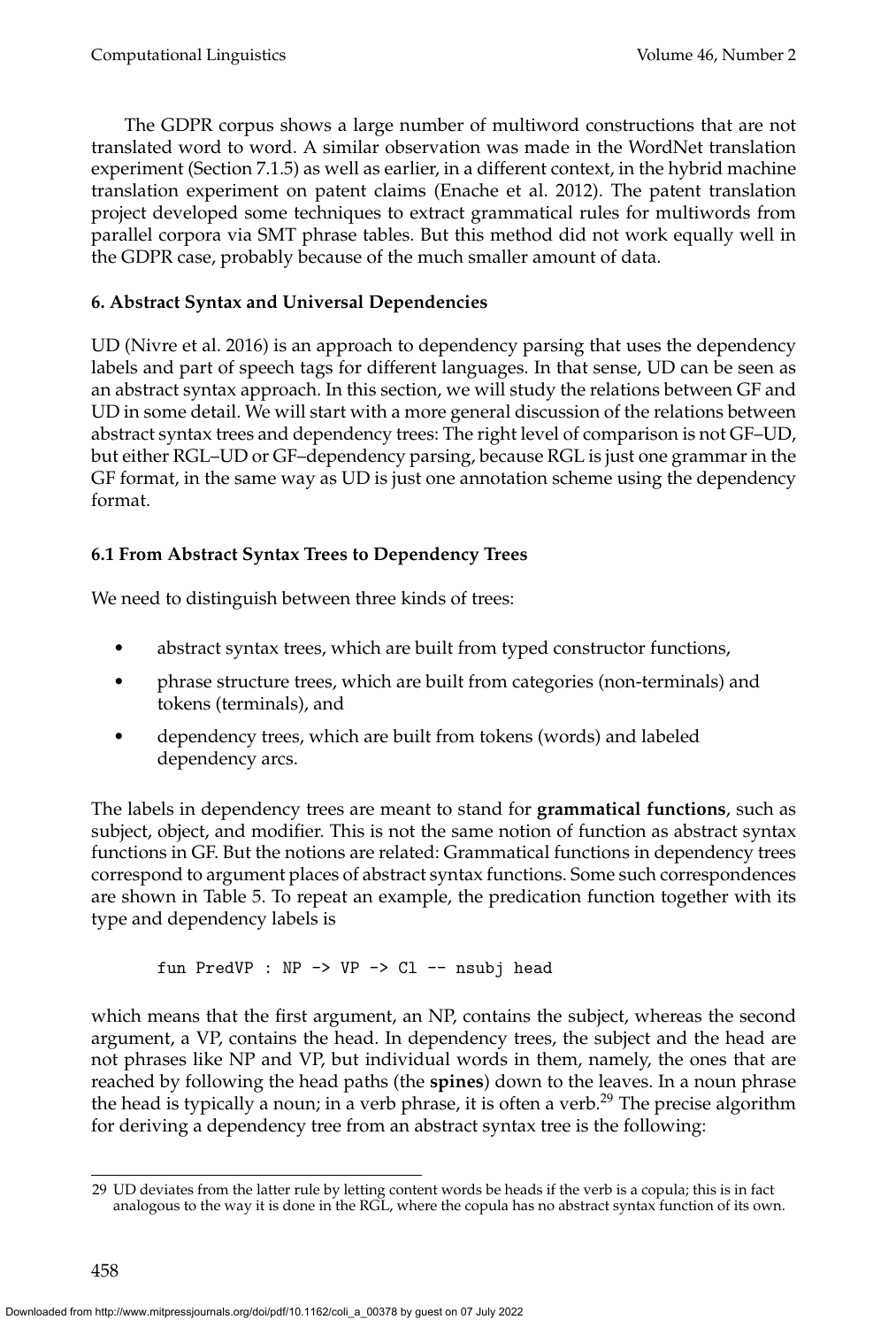

<span id="page-34-0"></span>An RGL abstract syntax tree annotated with dependency labels, and the corresponding dependency trees for English and Italian. The thick red path from DefArt to cat N shows how the dependency tree algorithm finds the head of a word by walking up the tree until a label is reached, and then walking down along the head spine.

- 1. Mark the subtrees of each function node with the corresponding labels.
- 2. Linearize the tree to the desired language, retaining a link from each leaf node to the corresponding word in the linearization.
- 3. For each word *W*,
	- (a) follow the path up the tree until you encounter a label *L*.
	- (b) from the function node dominating *L*, follow the spine (head path) down to a word *U*,
	- (c) draw an arrow from *U* to *W* labeled by *L*.

This algorithm together with the dependency label annotations for UD is called gf2ud. It is the way the dependency trees have been derived in Figure [11.](#page-34-0)

The algorithm makes an assumption that holds in Figure [11](#page-34-0) but not in general: that the leaf nodes in abstract syntax trees are in one-to-one correspondence with words in linearizations. There are three exceptions to this:

- A leaf node has no word attached, as, e.g., in the case of pro-drop.
- A leaf node has many words attached, as in multiword expressions.
- There are words not corresponding to any leaf node.

The first exception is mostly harmless: Some edge is just not created, resulting in the same tree as in standard UD. This can be a problem if the node is a head; however, the UD convention of using content words as heads usually avoids this situation.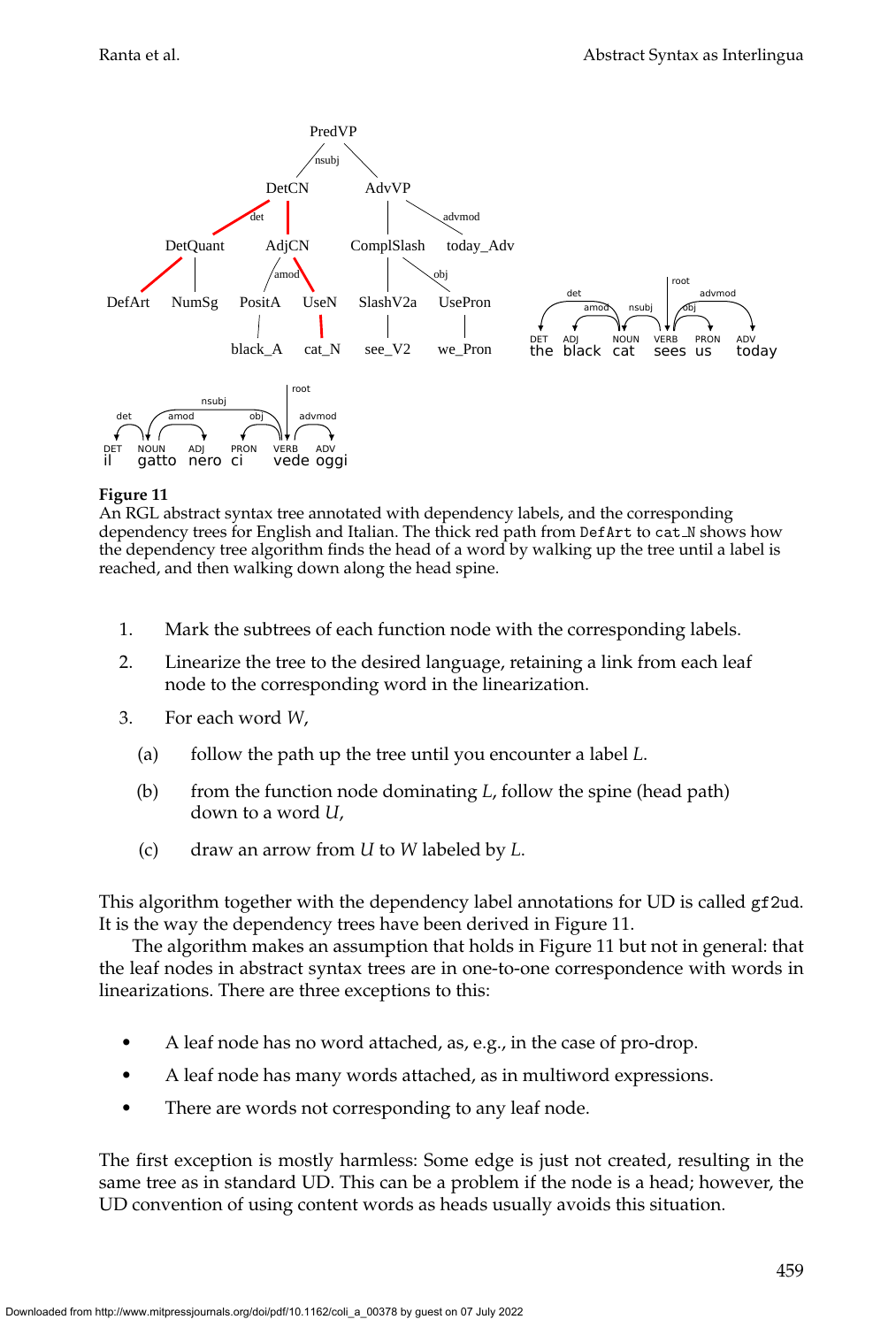The second exception, multiwords, is a problem even inside UD, solved by more or less established ways to impose some internal structure, for instance, on multiword prepositions such as *in accordance with*, *on behalf of*.

The third exception is the most serious one. It has to do with **syncategorematic words**: words that do not belong to categories, but are introduced in connection to syntactic combination rules. In the RGL, this includes copulas, negation words, tense auxiliaries, and infinitive marks. For example, the copula in sentences like *the cat is black* is often missing in Arabic, Russian, and Chinese (depending on tense and some other factors). Therefore it is not considered to be a universal meaning-bearing unit, and it is introduced in the linearization rules of adjectival and other non-verbal predication, for those languages that need it.

The dependency configurations such as given in Table [5](#page-24-0) and used in the above algorithm are called **abstract configurations**. They apply to all RGL languages and produce UD labels for all words that correspond to abstract syntax leaf nodes. The rest of the words—the syncategorematic ones—are by default given the label dep and linked to the head of the closest dominating phrase node. However, this labeling can be changed by using **concrete configurations**, which are rules referring not only to abstract syntax but also to the words produced in linearization. For example, the following concrete configuration marks the finite forms of the English verb *be* with the label cop when used as copula with a predicative complement, links them to the head of the UseComp function, and marks them with the part of speech tag VERB:

UseComp "is","are","am","was","were" VERB cop head

With appropriate shorthands and abstractions, a dozen or two concrete configurations are enough to label all words of a language with an informative UD label (i.e., other than the dummy label dep). Looking from another perspective, about 80% of text words on the average get correct labels by the abstract configurations alone [\(Kolachina and Ranta](#page-0-0) [2016\)](#page-0-0). These statistics become relevant when we consider GF as a tool for generating dependency trees automatically from grammars (Section [6.3\)](#page-37-0).

Abstract and concrete configurations, as described above, are **local** in the sense that they refer only to one function and its immediate subtrees. They could also be called **compositional** in a sense related to Section [3.5.](#page-17-0) However, if we want to match the standard UD treebanks exactly, local rules are not always enough. This is often due to language-specific variations. For instance, the combination of VP-complement verbs (VV) has two alternative configurations,

fun ComplVV : VV -> VP -> VP -- head xcomp | aux head

depending on whether the VV is considered auxiliary or main verb. The RGL does not make this distinction, because being auxiliary is not universal in the same way as being a VP-complement verb is. In some languages, such as Finnish, this distinction hardly makes any sense, because there is no corresponding difference in syntactic behavior. In some languages, such as the related Germanic languages English and Swedish, the distribution is different: The translation of *I want to sleep*, where *want* is a head verb, is *jag vill sova*, where *vill* is an auxiliary. In the RGL, auxiliarity is just a parameter in the concrete syntax, and only in those languages where it makes sense.

One possibility is to ignore some details of current UD, and work with dependency trees that are a better match to RGL abstract syntax and, in this technical sense, also

460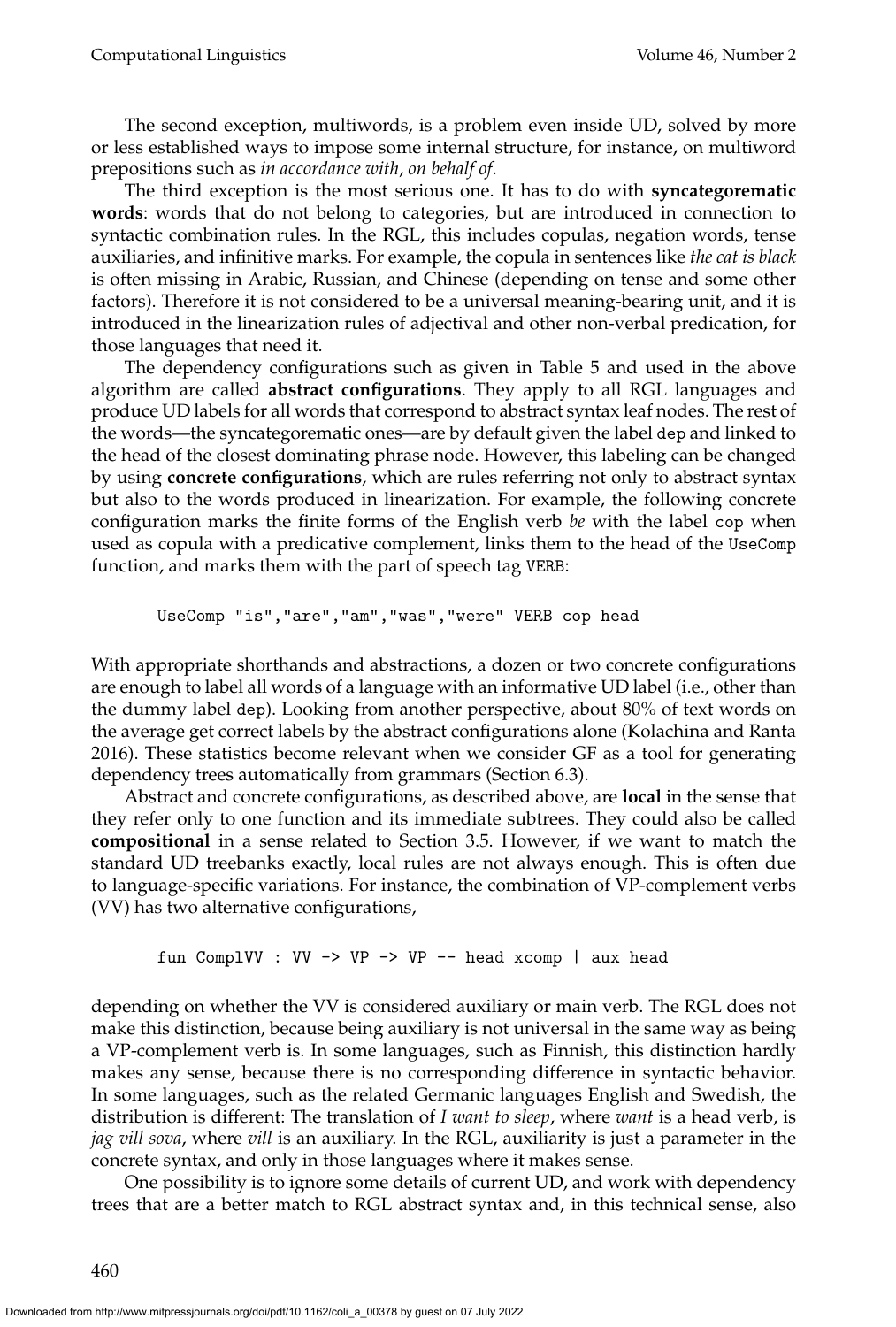

<span id="page-36-0"></span>Three pipelines combining UD with GF: direct translation, type-theoretical semantics (gf2tt), translation instructed by semantics.

more universal. Another possibility is to use non-local rules to satisfy the current UD conventions, which means more work specific to individual languages.

#### **6.2 From Dependency Trees to Abstract Syntax**

Converting abstract syntax trees to dependency trees is a deterministic procedure that can be carried out by a set of rules. But how is the opposite direction: Can we retrieve GF trees from dependency trees? The utility of such a procedure for GF applications would be high, because parsing in GF can be slow and brittle (Section [3.6\)](#page-18-1), whereas dependency parsing is fast and robust. On the other hand, dependency parsing has no obvious way to generate language—in particular, to convert a tree to a string in a different language. This makes UD trees alone insufficient as a translation interlingua.

Combining dependency parsing with GF generation can be used as a translation pipeline. Figure [12](#page-36-0) shows three variants of it. The first one is direct translation: UD parsing piped into GF generation. The second one uses the semantic back end of GF to produce a logical form, here a type-theoretical formula (Section [3.5\)](#page-17-0). The third one uses the logical analysis to guide translation.

Guidance from logical analysis can be used, for instance, in the translation of anaphoric expressions, to guarantee that no ambiguities are created in translation. For example, the English sentences (1) and (2) below are both translated to French (3), if pronouns are compositionally rendered as pronouns. But a logical analysis that first finds the referents of the English pronouns (via bound variables in the logical formula) can replace them by the unambiguous translations (4) and (5), as described in [Ranta](#page-0-0) [\(1994\)](#page-0-0):

- 1. *if a man owns a donkey he beats it*
- 2. *if a man owns a donkey it beats him*
- 3. *si un homme poss`ede un ˆane il le bat*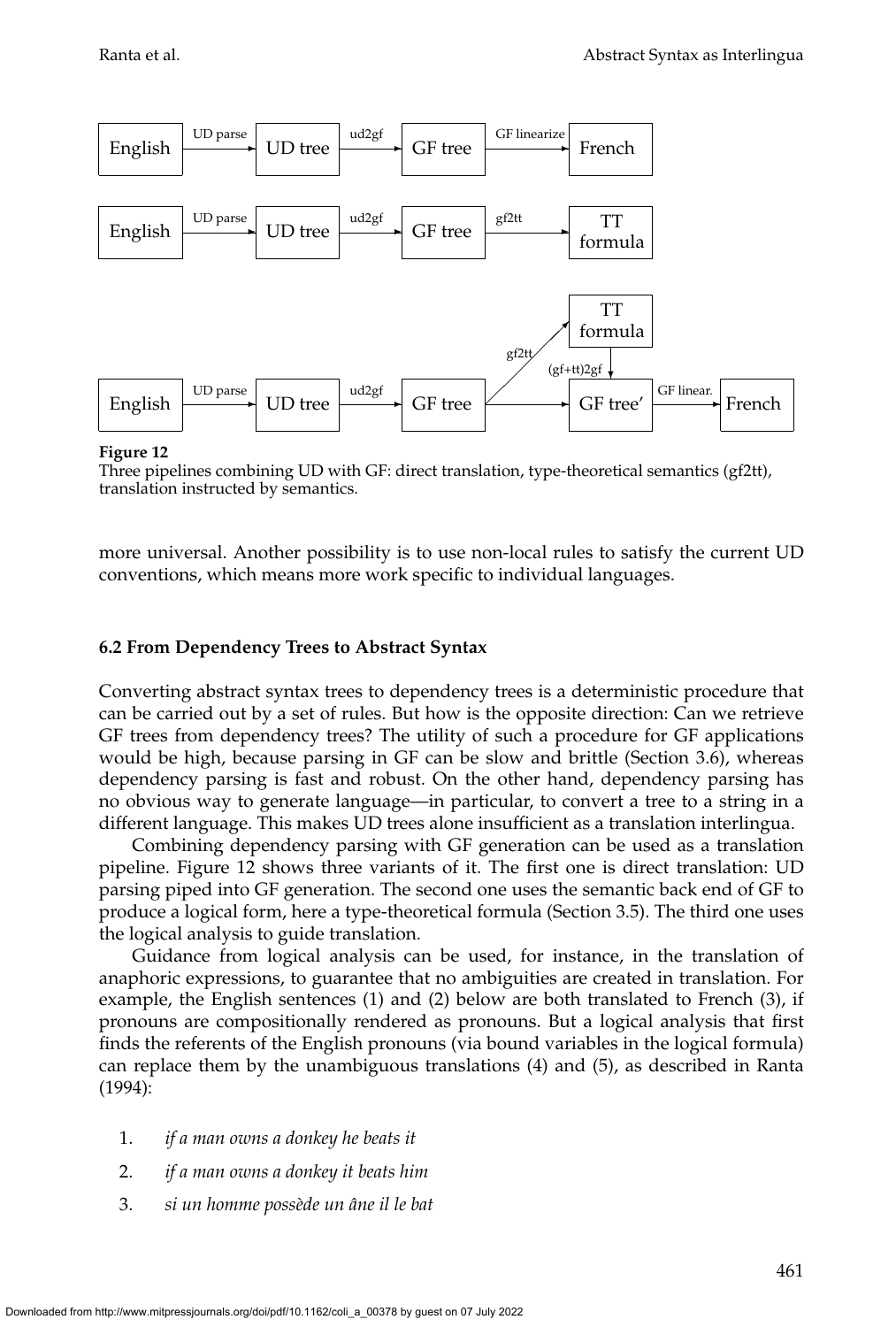- 4. *si un homme poss`ede un ˆane l'homme le bat*
- 5. *si un homme poss`ede un ˆane l'ˆane le bat*

In order to build pipelines like those in Figure [12,](#page-36-0) we need a ud2gf component to retrieve abstract syntax from dependency trees. An algorithm for this is presented in [Ranta and Kolachina \(2017\)](#page-0-0). Its core is the same kind of dependency configurations as in gf2ud, which are now used in a search mode: Given a UD tree, find all GF trees that can generate it. The ud2gf conversion is not deterministic, since gf2ud is a lossy operation. For instance, the order of adjectival modifiers is not preserved in UD: The French phrase (6) has just one UD tree, whereas the RGL gives two trees corresponding to two different English translations:

- 6. *petit animal carnivore*
- 7. (*petit animal*) *carnivore*—"carnivorous small animal"
- 8. *petit* (*animal carnivore*)—"small carnivorous animal"

Another problem is even more serious in practice: that many existing UD trees have no corresponding RGL trees. This can have many reasons:

- GF grammars do not cover everything.
- UD treebanks have annotation errors.
- UD parsers return wrong parses.

The way to cope with this in [Ranta and Kolachina \(2017\)](#page-0-0) is to introduce **backup rules**, which interpret unknown parts of UD trees as adverbial modifiers of closest possible subtrees. This makes it possible to build an RGL tree from any UD tree, but some subtrees are interpreted as modifiers with unclear grammatical status. This idea is related to chunk grammars (Section [5.2\)](#page-29-0), but it has better accuracy, since the backup phrases are attached to local subtrees, and their presence does not need to break the overall structure of the sentence. Table [9](#page-38-0) gives statistics of the coverage of nodes in terms of how much such backups are needed in parallel UD treebanks. Figure [13](#page-38-1) gives an example of a partially interpreted UD tree and the generated GF-RGL tree.

Using gf2ud as a front end to GF generation is an example of **explainable machine translation** (XMT), which uses a neural parser as a black box [\(Straka and Strakova 2017\)](#page-0-0), ´ but returns an **explanation**—the interlingual tree—which makes it possible to assess the reliability of the translation (cf. Figure [5](#page-8-0) in Section [2\)](#page-4-1).

# <span id="page-37-0"></span>**6.3 Data Augmentation and Bootstrapping**

We saw in the previous section how dependency parsing can be used as a component in GF pipelines. GF generation can, conversely, be useful in dependency parsing projects. Here are three obvious ways how to use GF to save manual work:

- 1. **Data augmentation**: Extend a dependency treebank by new trees derived from given trees.
- 2. **Data transfer**: Translate a treebank from one language to another.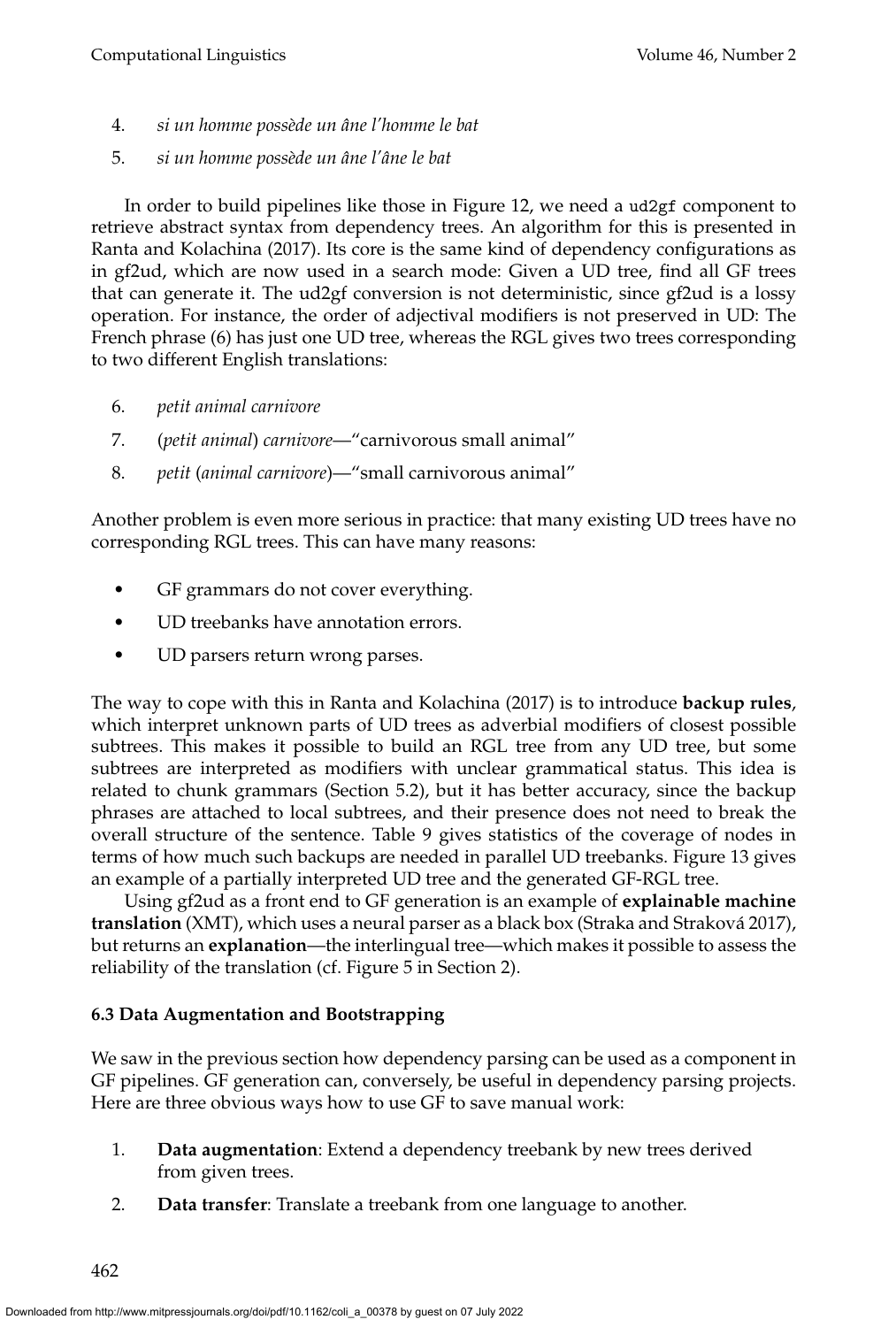#### **Table 9**

<span id="page-38-0"></span>Coverage of nodes in test sets from the PUD treebanks for English, Swedish and Finnish. L\* (Swedish\*, Finnish\*) is with language-independent configurations only. #conf's is the number of language-specific configurations.

| Language |       | # Trees # Confs | $\%$ Interpreted trees | % Interpreted nodes |  |
|----------|-------|-----------------|------------------------|---------------------|--|
| English  | 1,000 | 59              | 77                     | 96                  |  |
| Finnish  | 1,000 | 49              | 69                     | 95                  |  |
| Finnish* | 1,000 |                 | 62                     | 84                  |  |
| Swedish  | 1,000 | 62              | 71                     | 94                  |  |
| Swedish* | 1.000 |                 | 64                     | 83                  |  |



### *I have a change in plans [next week] minulla on muutos suunnitelmissa [seuraava viikko] jag har en ¨andring i planer [n¨asta vecka]*

#### **Figure 13**

<span id="page-38-1"></span>A tree from the UD English training treebank interpreted in GF with a backup node, and the resulting linearizations to English, Finnish, and Swedish, where the backup part is enclosed in brackets. The grammar used here does not recognize the prepositionless noun phrase as an adverbial. The Swedish translation happens to be acceptable, whereas the Finnish translation would require a different case to make sense.

### 3. **Data bootstrapping**: Synthesize a treebank from a grammar with no previously given trees.

Data augmentation (Figure [14\)](#page-39-0) uses both ud2gf and gf2ud. The "augment" step is carried out at the level of GF trees. It can be a simple process such as generating all tense and polarity variants of a clause. But it can also vary the subject, the verb, and the object, as well as add or remove modifiers. A handful of simple tree operations can multiply the size of the treebank by several orders of magnitude. Only a part of this makes significant difference when training a parser by machine learning, and there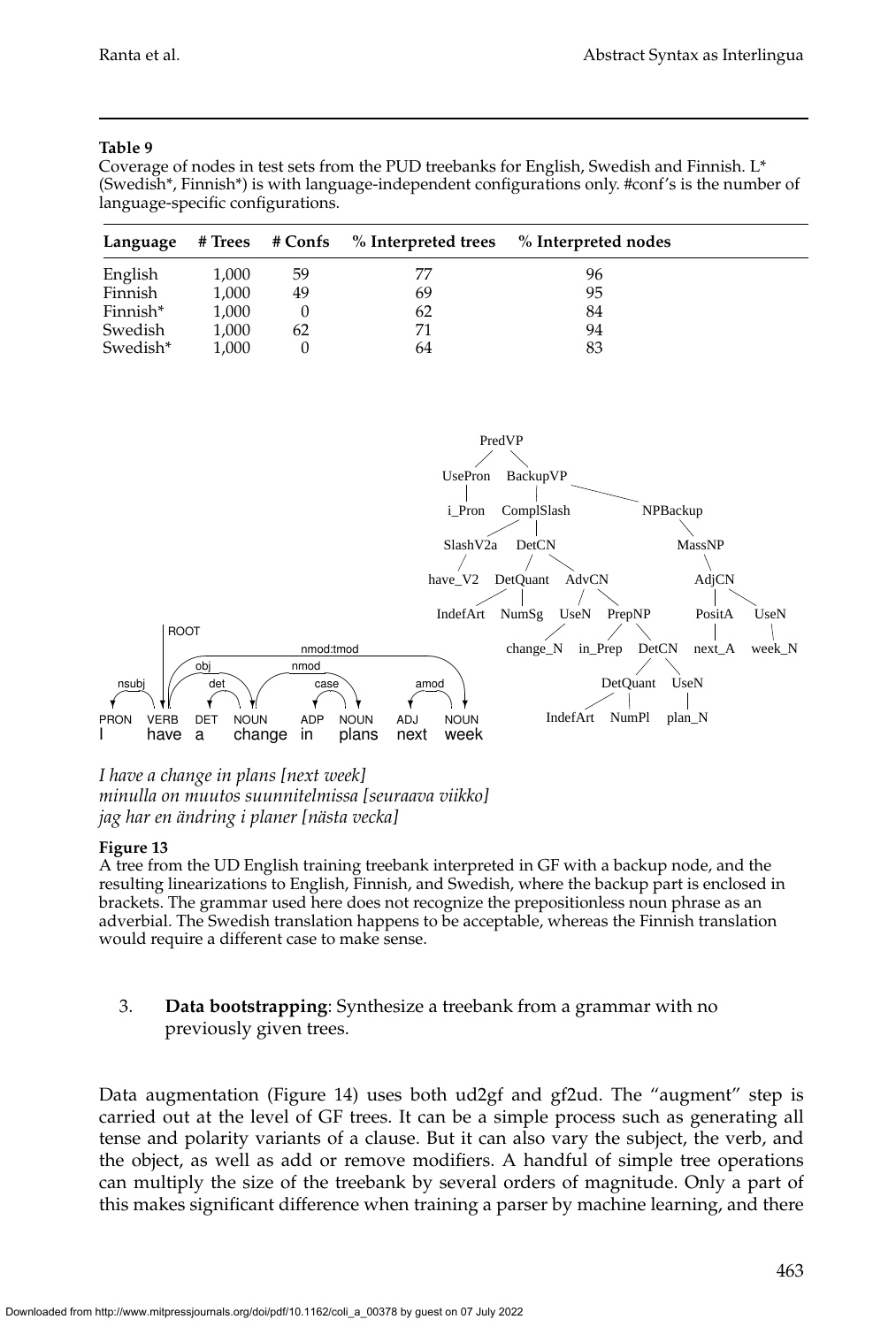

<span id="page-39-0"></span>Data augmentation: The tree for a sentence is transformed to trees in other tenses, polarities, and question/declarative forms. In the generated trees, morphological tags (in the UD notation) can be included to improve the training, even though not shown here.



**Figure 15**

<span id="page-39-2"></span>Data bootstrapping: learning curves with synthetic (red) vs. natural (blue) treebanks for English and Finnish, showing the Labeled Attachment Score (LAS) as a function of training corpus size. Models trained on synthetic data need approximately twice the size of the real examples to achieve comparable scores in delexicalized parsing tasks. The results are from [Kolachina and](#page-0-0) [Ranta \(2019\)](#page-0-0).

are computational limits to how much data the learning can actually cope with.  $30$  The potential of the method is to help cover all grammatical variations in the language (especially morphologically complex and/or under-resourced ones). Such potential has previously been shown by [Sahin and Steedman \(2018\)](#page-0-0), whose methods are based on string-level edits of trees; the advantage of grammar-based augmentation is that it can guarantee the well-formedness of the resulting trees. Initial experiments on data augmentation show improvements of 1% to 2% units in the performance of labeled attachment scores (LAS).

Data transfer is related to augmentation, because it uses in a similar way both ud2gf and gf2ud. But the linearization involved in the gf2ud phase targets a language different

<span id="page-39-1"></span><sup>30</sup> A naive approach to augmentation increases the size of the treebank by a factor of 1,000.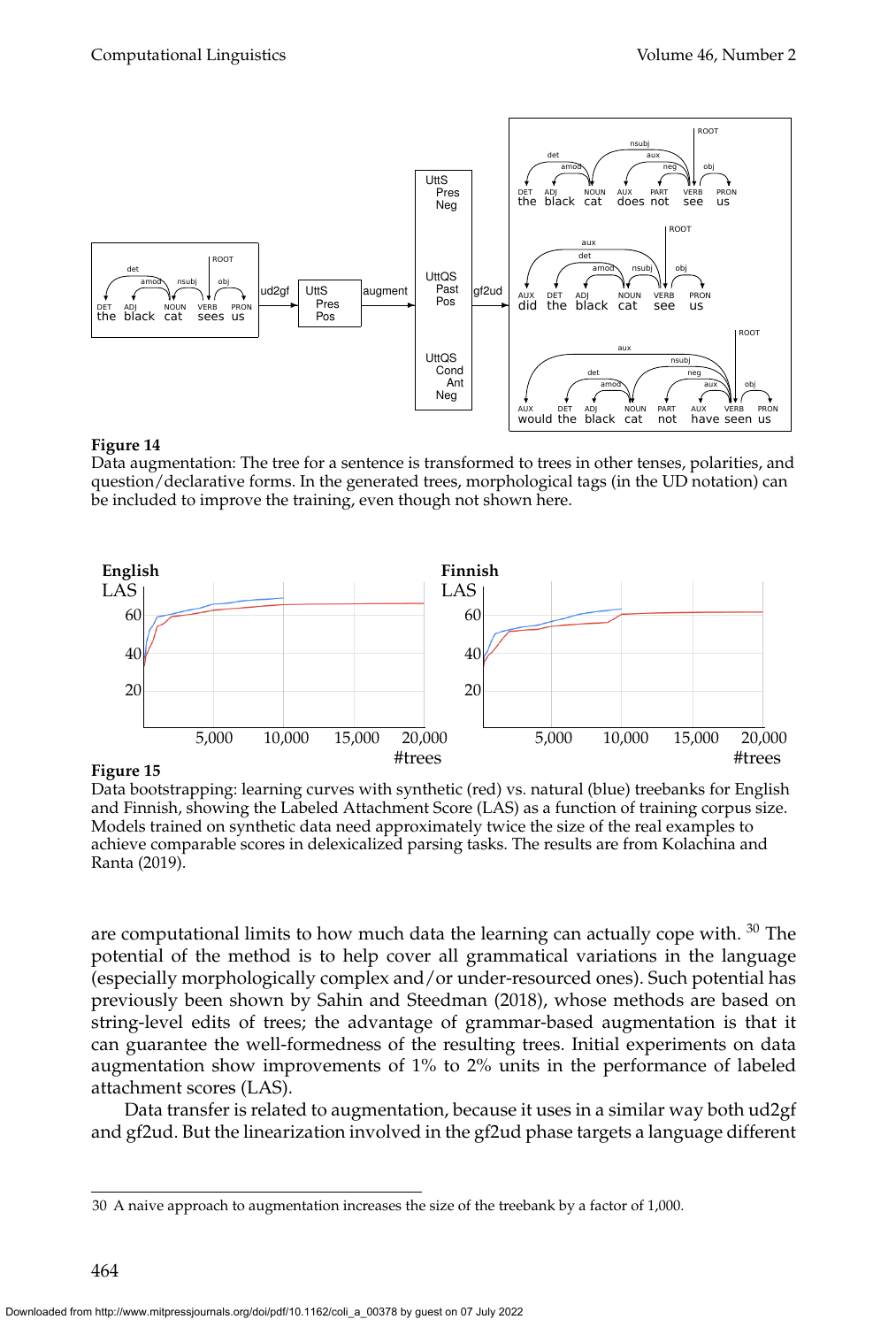from the source. The augmentation phase can adapt the data to the target language, for instance, by adding examples of morphological variation not found in the source language. This method is an instance of **crosslingual treebanking**, which in [Tiedemann](#page-0-0) [and Agic \(2016\)](#page-0-0) is approached by statistical machine translation methods. Just like in ´ data augmentation, one could expect better precision if grammatical knowledge is used in the generation phase. [Kolachina and Ranta \(2016\)](#page-0-0) give some examples of this, but a large-scale evaluation remains to be done.

Data bootstrapping is the most radical method, of particular interest for languages that have grammars but no treebanks. The method produces a set of trees from a GF grammar and converts them to UD. No ud2gf is needed, but only gf2ud. Figure [15](#page-39-2) shows, following [Kolachina and Ranta \(2019\)](#page-0-0), that 20,000 synthetic trees can be as good as 10,000 manually annotated trees, both in English and Finnish. As the process is fully automatic, no extra work is required to produce any number of trees—millions or billions. However, as noticed in [Kolachina and Ranta \(2019\)](#page-0-0), the learning curves flatten on a lower accuracy level than manual treebanks, as soon as the variations covered by the grammar are exhausted. An obvious next question is what combinations of bootstrapping, manual annotation, and augmentation are the best ways to build parsers with the minimum of manual work.

All three methods share a general problem of synthesized data: how to guarantee not only that all relevant variation is covered, but also that the distribution of data is realistic. When training a statistical parser, wrong distributions can lead to wrong behavior. Data of natural origin, if sampled in a proper way, is expected not to have this problem (although even there the distribution may vary from one domain or genre to the other).

Interlingual representations such as GF and UD suggest a simple solution: One can transfer a probability distribution of syntactic structure (that is, abstract syntax functions or dependency labels) from one language to another, and expect it to be, if not optimal, much better than a random distribution. In the bootstrapping experiment of [Kolachina and Ranta \(2019\)](#page-0-0), the distribution from the RGL version of the English Penn Treebank was used. The results showed some drop of performance from English to the other languages, but even Finnish ended up above 60 LAS points just below English.

### **6.4 The Goals of UD and RGL**

To conclude the comparison between UD and the GF-RGL, let us take a look at "Manning's Law," a set of rules followed by the developers of  $UD$ <sup>[31](#page-40-0)</sup>. We annotate each rule (in italics) with a comment on how it is followed in the GF-RGL.

- 1. *UD needs to be satisfactory for analysis of individual languages.* RGL tries to follow this rule as well, moreover with an explicit concrete syntax for each language.
- 2. *UD needs to be good for linguistic typology.* RGL enables typological comparisons, by sharing structures on different levels.
- 3. *UD must be suitable for rapid, consistent annotation.* This was not among the goals of RGL, but can be done—for example, by post-processing UD annotations.

<span id="page-40-0"></span><sup>31</sup> Not found in publications, but stated, e.g., in <http://universaldependencies.org/introduction.html>.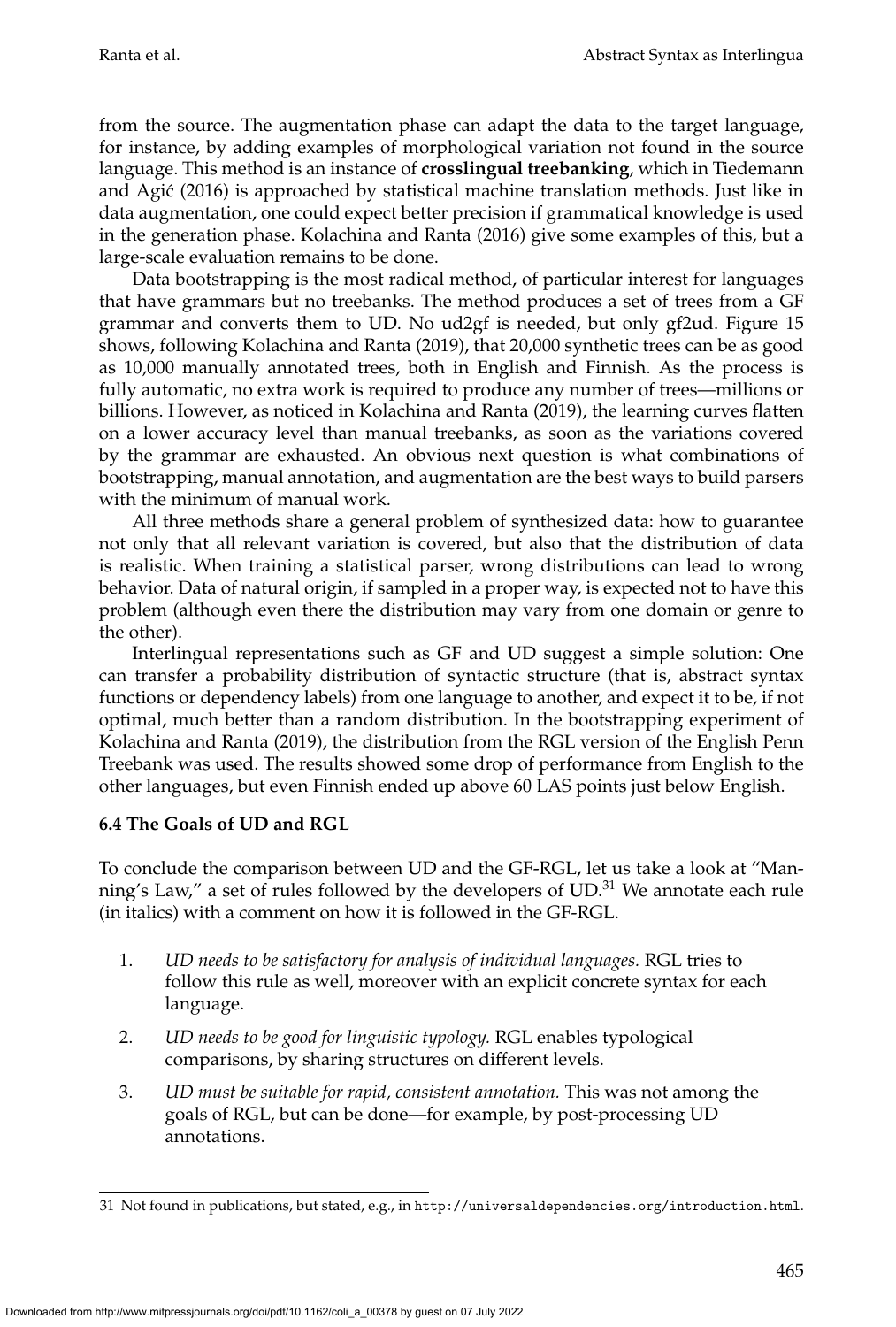- 4. *UD must be suitable for computer parsing with high accuracy.* Parsing with RGL is in principle more accurate in details, but its coverage is worse and its speed lower.
- 5. *UD must be easily comprehended and used by a non-linguist.* This is the goal we have set to the RGL API, but not to the RGL itself. However, the gf2ud mapping can be used to communicate RGL analyses to those who understand UD.
- 6. *UD must provide good support for downstream NLP tasks.* Definitely one of the main goals, even though the typical downstream tasks are different from those with UD.

### <span id="page-41-0"></span>**7. An Abstract Syntax View on Other Approaches**

In most grammar formalisms used for natural language (HPSG, LFG, TreeAdjoining Grammar [TAG], Combinatory Categorial Grammar [CCG]), abstract syntax is closely coupled with concrete syntax.<sup>[32](#page-41-2)</sup> Thus for instance the F-structures of LFG contain both semantic and morphological features. Grammars are written separately for different languages, even when packages of parallel grammars are maintained (LinGO, ParGram). There is no common abstract syntax or other kind of interlingua.

Some data-driven approaches, such as UD, can be easier to relate to GF, because they typically have abstract representations defined separately from relations to concrete languages; these relations are often established by machine learning techniques rather than grammatical rules. In this section, we will give an overview of some approaches that have established connections with GF.

### <span id="page-41-1"></span>**7.1 WordNet**

WordNet [\(Fellbaum 1998\)](#page-0-0) started as an effort to enumerate the senses of all English words, and to organize those senses into a network of interrelations. Soon after, the effort was applied to other languages. First the EuroWordNet [\(Bloksma, Diez-Orzas,](#page-0-0) [and Piek 1996\)](#page-0-0) for Dutch, Italian, Spanish, French, German, Czech, and Estonian, and later the BalkaNet [\(Stamou et al. 2004\)](#page-0-0) for Bulgarian, Czech, Greek, Romanian, Serbian, and Turkish. There are also a multitude of similar projects for other languages. In particular, all publicly available WordNet resources are aggregated by the Open Multilingual WordNet project [\(Bond and Paik 2012\)](#page-0-0).

What is interesting about WordNet from the GF perspective is that most of these resources for other languages are also linked to the English WordNet. In WordNet, a set of words that can be used interchangeably (synonyms) to express a particular meaning are grouped together. Each of these **synsets** (synonym sets) has a unique identifier in the English WordNet. For example, Princeton WordNet has the following synset:

(08094856-n) family, household, house, home, menage (a social unit living together)

<span id="page-41-2"></span><sup>32</sup> See [Pollard and Sag \(1994\)](#page-0-0) for HPSG, [Bresnan \(1982\)](#page-0-0) for LFG, [Joshi and Schabes \(1997\)](#page-0-0) for TAG, and [Steedman \(2000\)](#page-0-0) for CCG.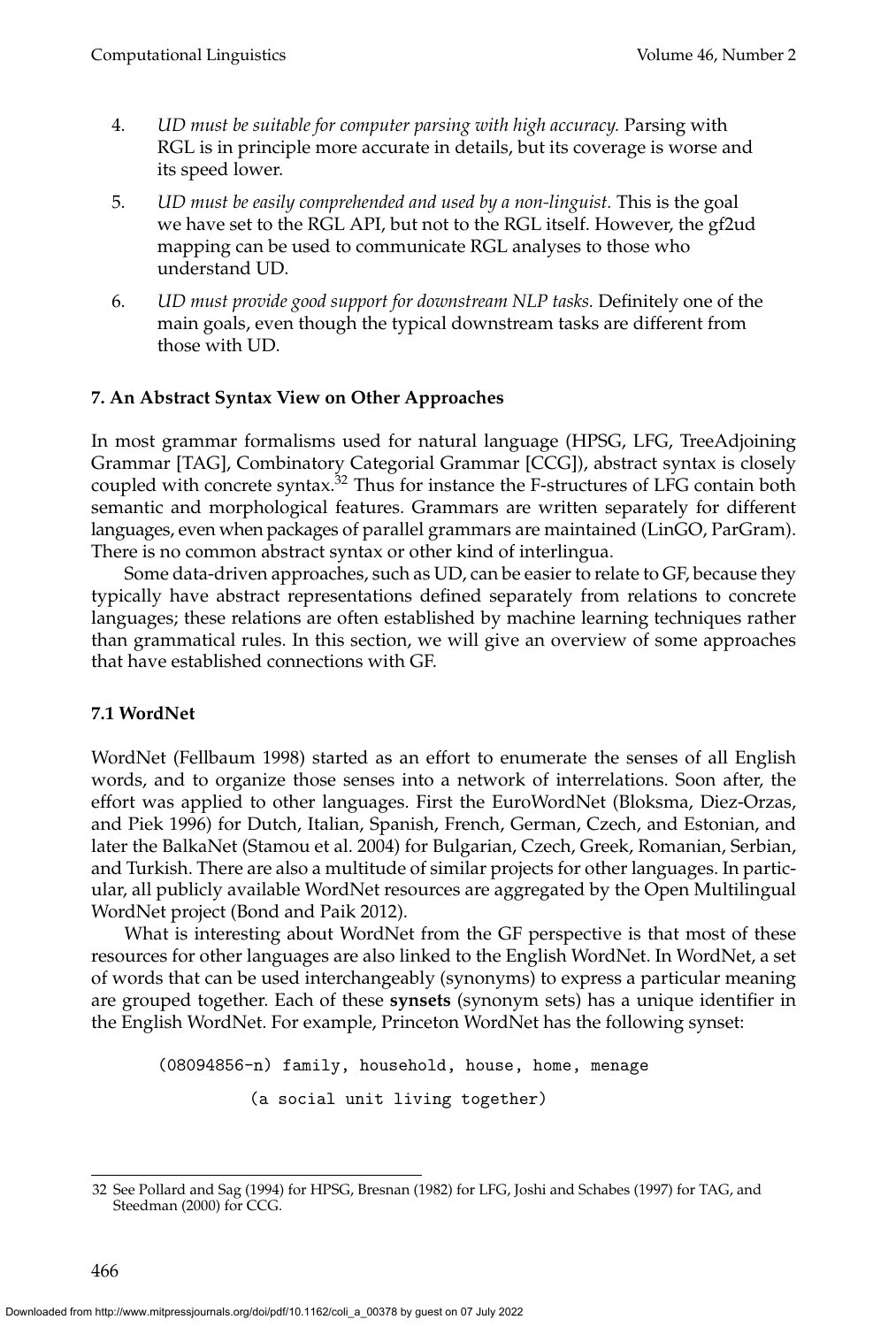When a WordNet for a new language is developed, the developers usually keep a link between the English synset and the one in the new language. Thus for Swedish for example (Borin, Forsberg, and Lönngren 2013; Viberg et al. 2002), one could find the corresponding synset:

(08094856-n) hus, hushåll, familj, hem (a social unit living together)

From the outside it seems as if the WordNet initiative is building an interlingual lexicon, which fits very well with GF's mission to build an interlingual grammar. This was attempted for instance in [Virk et al. \(2014\)](#page-0-0). There, every synset corresponds to one abstract function and then the function's linearization in each language produces all words in the language as variants.

However, a more detailed analysis shows that this is not ideal. For instance, with the above assumption it is equally likely that a translation of "family" to Swedish could be either of "hus," "hushåll," "hem," or "familj." In reality, this is true only if we are very sure about the right sense used in a particular sentence. On the other hand if we restrict "familj" to be the only translation of "family" then that choice will be valid even if the actual sense was:

(08124465-n) family

((biology) a taxonomic group containing one or more genera)

where candidates like "house," "household," and so forth, would be inappropriate.

Another problem is that very often the entries in one and the same synset might be synonyms but can be used only in very different regimes. For instance, we have:

(12654755-n) apple, orchard apple tree, Malus pumila (native Eurasian tree widely cultivated in many varieties for its firm rounded edible fruits)

Here the Latin name "Malus pumila" is used only in botany, and would be inappropriate as an everyday term for an apple tree.

A third problem is that the authors of different WordNets are prolific to different extents. For instance the synset above includes "orchard apple tree" which may or may not be included in the other languages, even if literal translation of the expression might work equally well. In fact, from the point of view of optimality of the lexicon, multiword expressions should be included only if they lead to a non-compositional translation in another language. Despite this, examples like these occur in many languages, but whether or not the equivalents in other languages are included is not consistent.

These examples suggest that translation equivalence is both more fine-grained and a more coarse-grained relation than synset equivalence. For example, the translation equivalence "family-familj" is more coarse because it can be reused for both synsets 08094856-n and 08124465-n. On the other hand, the translation equivalence should be more fine-grained in order to avoid producing "Malus pumila" in Swedish as a response to "apple." At least in the Finnish WordNet (Lindén and Carlson 2010) that equivalence was explicitly preserved because the whole database was created by manual translation.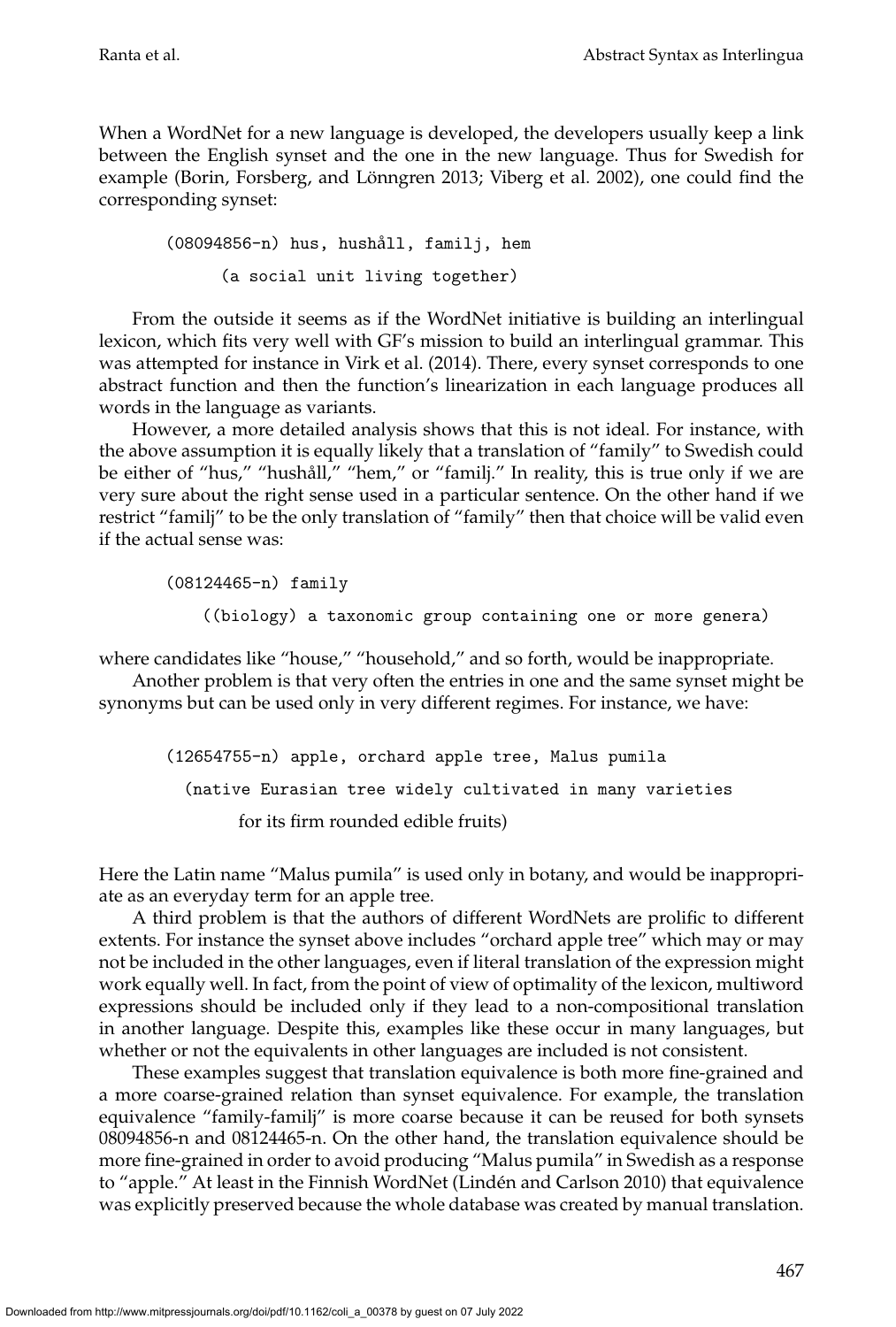| <b>Abstract</b>              | <b>Bulgarian</b>                                  | English |               | <b>Finnish Portuguese Slovenian</b> |                   |                | <b>Spanish Swedish</b> |
|------------------------------|---------------------------------------------------|---------|---------------|-------------------------------------|-------------------|----------------|------------------------|
|                              | household N домакинство household kotitalous casa |         |               |                                     | gospodinjstvocasa |                | <b>Swedish</b>         |
| house $10 N$ Kb and          |                                                   | house   | <b>suku</b>   | casa                                | hiša              | lcasa          | <b>Swedish</b>         |
| home 8 N                     | 10M                                               | home    | berhe         | llar                                | ldom              | hogar          | <b>Swedish</b>         |
| $\text{family}\_1\_\text{N}$ | семейство                                         | family  | <b>talous</b> | <i>família</i>                      | družina           | <i>familia</i> | <b>Swedish</b>         |

<span id="page-43-1"></span>A snapshot of a synset from the search interface for GF WordNet.

An attempt to automatically recover the equivalence from already existing linked WordNets is presented in [Angelov and Lobanov \(2016\)](#page-0-0). The method, however, is limited by the quality and the size of the original resource. In general, the algorithm tends to produce very good results when the input data is already clean from mistakes and it covers many synsets. Post validation of the result can still be necessary.

*7.1.1 A WordNet in GF.* There is an ongoing effort to build an interlingual WordNet for Bulgarian, Catalan, Chinese, Dutch, English, Estonian, Finnish, Italian, Portuguese, Slovenian, Spanish, Swedish, Thai, and Turkish $33$  that is consistent with GF by design. Because of the wide range of languages, we decided to focus on a few languages first for which there is in-house expertise: Bulgarian, English, and Swedish, whereas for the other languages the lexicon is bootstrapped using the method in [Angelov and](#page-0-0) [Lobanov \(2016\)](#page-0-0) with very little post-validation. The exception is Finnish, where we used the translation data in FinnWordNet (Lindén and Carlson 2010). This means that the translation choices for Finnish are mostly correct, but further work is needed for multiword expressions and for correcting verb valencies. In order to compensate for the limited coverage of most WordNet resources, additional data for all languages was extracted from PanLex [\(Kamholz, Pool, and Colowick 2014\)](#page-0-0).

In parallel with the lexicon, we build a corpus that is annotated with abstract syntax trees where the lexical items in the trees are sense disambiguated. The corpus is intended for training statistical parsing (Angelov and Ljunglöf 2014) and sense disambiguation in GF.

A synset in our WordNet is a matrix as in Figure [16,](#page-43-1) where the rows of the matrix represent the translation equivalence, and the columns represent the synsets of the different languages. Note that each row also corresponds to a different abstract syntax identifier. It is important to note that a single identifier like <code>family\_1\_N $^{34}$  $^{34}$  $^{34}$ </code> could in principle be reused across synsets. For instance, it can also be used for the synset:

((biology) a taxonomic group containing one or more genera)

since all the chosen translations also fit in that sense. When identifiers are reused, this reduces the size of the interlingual lexicon, but what is more important is that for translation purposes it becomes enough to perform sense disambiguation only up to the level of abstract identifiers and not the actual WordNet sense. This means that the amount of ambiguity can be reduced to the level needed in translation, while the real sense ambiguity is much higher.

The raw data for the synsets comes from existing resources such as Princeton WordNet for English [\(Fellbaum 1998\)](#page-0-0), Svenska OrdNät [\(Viberg et al. 2002\)](#page-0-0) and WordNet-SALDO

<span id="page-43-0"></span><sup>33</sup> <https://github.com/GrammaticalFramework/gf-wordnet>.

<span id="page-43-2"></span><sup>34</sup> The identifiers are composed of an English lemma plus a GF category. When that is not enough, we add a consecutive number to make the identifier unique.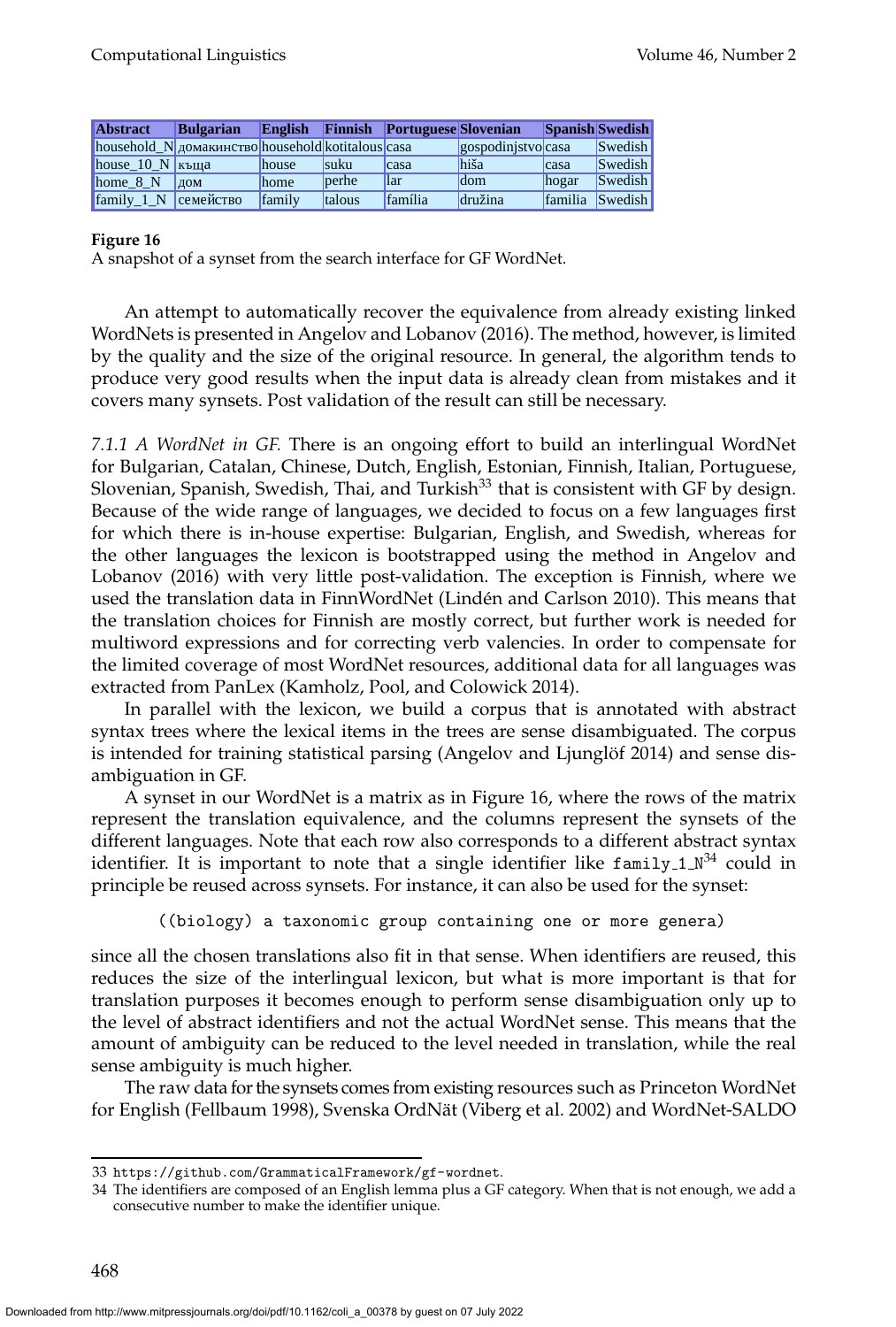|         | nom |  | gen                      |            |  |                             | нечленувано къща        |                      |                  |            | vksikkö monikko |           |        |         |
|---------|-----|--|--------------------------|------------|--|-----------------------------|-------------------------|----------------------|------------------|------------|-----------------|-----------|--------|---------|
| sghouse |     |  |                          | lhouse's l |  | ед.ч.                       | членувано               | къшата               | nominatiiviltalo |            | talot           |           |        |         |
|         |     |  | <b>pl</b> houses houses' |            |  |                             |                         |                      |                  | пълен член | къшата          | genetiivi | Italon | talojen |
|         |     |  |                          |            |  |                             | <b>Нечленувано</b> къщи |                      | partitiivi       | Italoa     | taloja          |           |        |         |
|         |     |  | obestbest                |            |  | мн.ч. <sub>Ч</sub> ленувано | къшите                  | translatiivi taloksi |                  | Italoksi   |                 |           |        |         |
|         |     |  |                          | lhuset     |  |                             | звателна форма          | КЪШО                 |                  |            |                 |           |        |         |
|         |     |  | nom <b>sghus</b>         | lhusen     |  | бройна форма                |                         | КЪШИ                 | $\cdots$         | $\cdots$   | $\cdots$        |           |        |         |
|         |     |  | sghus                    | lhusets    |  |                             |                         |                      |                  |            |                 |           |        |         |
| gen     |     |  | plhus                    | lhusensl   |  |                             |                         |                      |                  |            |                 |           |        |         |

<span id="page-44-1"></span>Snapshots of morphological tables generated from GF WordNet.

(Borin, Forsberg, and Lönngren 2013) for Swedish, and BulTreeBank WordNet for Bulgarian [\(Simov and Osenova 2010\)](#page-0-0). The BalkaNet WordNet for Bulgarian [\(Koeva, S., and](#page-0-0) [Genov 2004\)](#page-0-0) was not used because of its restrictive license. Both the Swedish and the Bulgarian resources are incomplete (28,046 senses in Swedish and 8,936 in Bulgarian), so additional translations are added from the Folkets Lexikon for Swedish [\(Kann and](#page-0-0) [Hollman 2011\)](#page-0-0) and KBEDict for Bulgarian [\(Angelov 2014\)](#page-0-0). The initial bootstrapped resources are then subjected to an ongoing validation effort. The validation ensures that the best translation pairs are chosen according to the criteria:

- the two words should share as many senses as possible;
- each of the words should be commonly used as translation of the other;
- preserve morphological derivations as much as possible, that is, if *science* is *vetenskap* then *scientific* is *vetenskaplig*;
- whenever possible, preserve cognates between languages; and
- when the data come from Folkets Lexikon or SA Dictionary, check that the translation matches the actual WordNet sense.

*7.1.2 Morpho-syntactics.* The original WordNet resources are all on the level of lemmas, whereas, as discussed earlier, in GF we also need to have complete morphological information for all languages. A large morphological lexicon for English and Bulgarian already existed [\(Angelov 2014\)](#page-0-0); to that we also added the morphology for Swedish from SALDO (Borin and Lönngren 2009). The morphology for Finnish comes from Kotus. $^{35}$  $^{35}$  $^{35}$ Whenever we encounter words that are not listed in any of the existing morphological lexica, then those words are inflected by using the smart paradigms in the RGL (Section [3.4.1\)](#page-13-2). Figure [17](#page-44-1) shows inflection tables for English, Swedish, Bulgarian, and Finnish generated automatically from our grammar.

Morphology is not the only missing piece. In WordNet all lexical items are categorized as just nouns, verbs, adjectives, or adverbs, whereas the RGL requires finer subcategorization. The most prominent need of subcategorization is for verbs, which exhibit different valency patterns. The grammar, for instance, needs to know whether a verb is intransitive, transitive, or a prepositional verb. Particle verbs are also treated specifically since in translation the particle is often absorbed as a prefix or suffix in

<span id="page-44-0"></span><sup>35</sup> <http://kaino.kotus.fi/sanat/nykysuomi/>, the free morphological dictionary of the Institute for the Languages of Finland.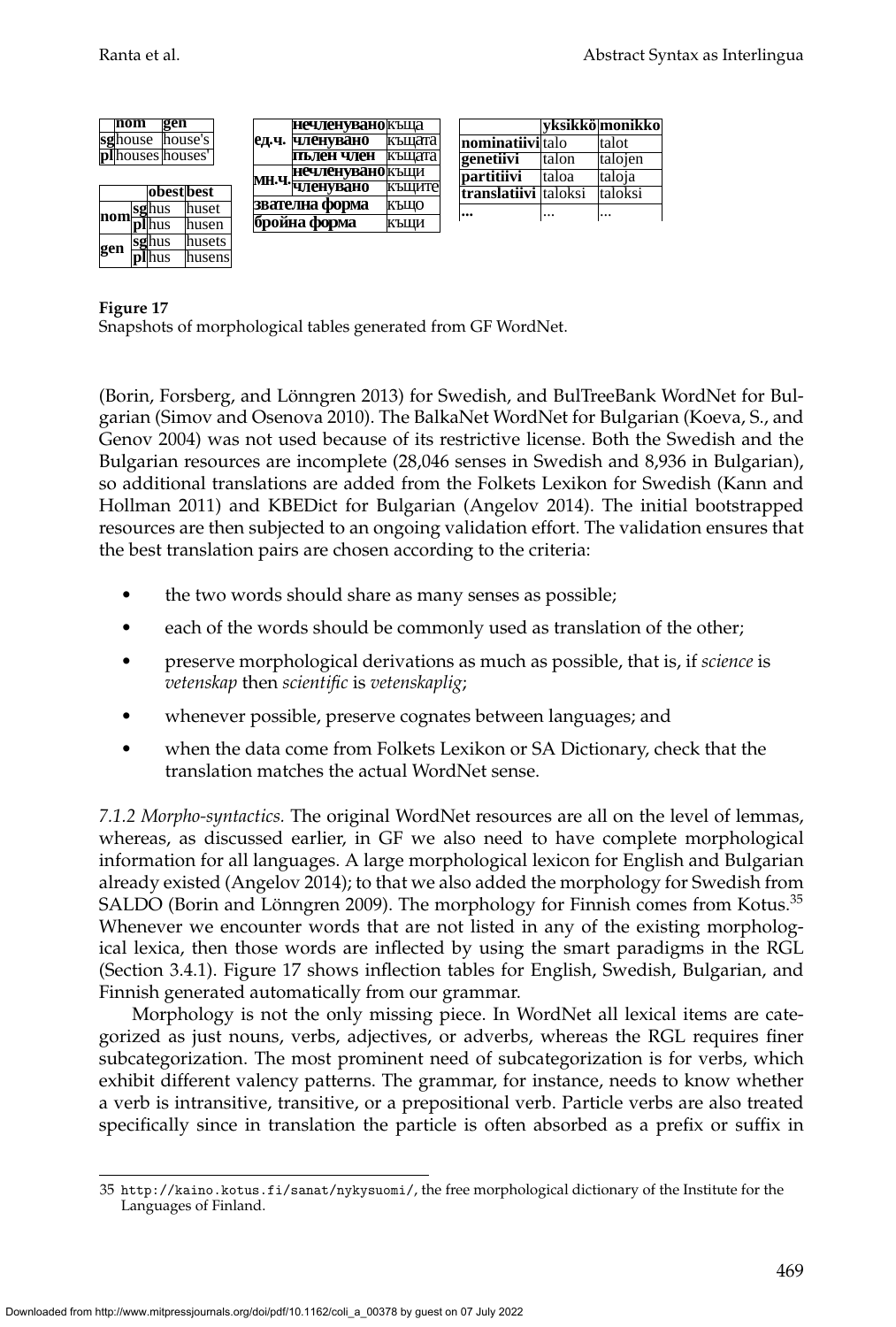the main verb, and thus, the phenomenon is treated in the concrete rather than in the abstract syntax.

Another example is the adverbs, which in WordNet are treated uniformly, whereas in the resource grammars they are categorized according to their syntactic functions. For instance adverbs like "very," which modify adjectival phrases, have different categories than adverbs like, for example, "occasionally," which typically modify verbs. There are also adverbs like "instead," which in one sense can be used on its own whereas in another is followed by "of" to form the composite preposition "instead of." In the latter case the composite phrase has the category of a preposition in the grammar whereas in the original WordNet it is treated as an adverb. Phrases like "instead of" are treated as multiword expressions with non-compositional translation to other languages.

A third apparent example are numerals, which in WordNet are classified as both nouns and adjectives according to their uses. In the RGL, there is a special category of numerals, which can be used syntactically on their own (similar to nouns), as determiners (the cardinals), or like adjectives (the ordinals).

Nouns are categorized separately depending on whether they are common nouns or proper names.

In all these cases, the categorizations in GF WordNet differ from the categorization in the ordinary WordNet. There is also an ongoing integration with VerbNet [\(Schuler](#page-0-0) [2005\)](#page-0-0) that will make the verb subcategorization more stable. The current subcategorization is based mostly on the uses of the verbs in the corpus of examples coming with WordNet.

*7.1.3 Examples Corpus.* In WordNet, most of the synset glosses contain examples in English showing typical uses of the particular senses. We extracted the examples, and each example was associated with the word that it exemplifies. This corpus is then parsed with GF and sense-annotated. Note that there is the Princeton WordNet Gloss Corpus, which also contains sense annotations but only for some words—in order to construct complete trees we had to annotate all senses.

Once we have an abstract tree for a particular English sentence, we can in principle translate it to all languages for which the grammar is available. However, because the lexicon is still under development, we cannot trust the translations. There are still a lot of mistakes and gaps. To facilitate the development, we have also bootstrapped the translations to Bulgarian and Swedish by using Google Translate. This gives us a corpus of entries like this:

```
abs: DetCN (DetQuant IndefArt NumSg)
           (AdjCN (PositA rare_1_A) (UseN word_1_N))
eng: a rare word
swe: ett sällsynt ord
bul: rjadka duma
key: 1 rare 1 A 00490548-a
```
Each abstract syntax tree is followed by its verbalizations in English, Swedish, and Bulgarian. The English sentence is the original example, and for Swedish and Bulgarian we have either the grammar generated sentence if the entry is already validated, or a Google translation if the entry is still pending.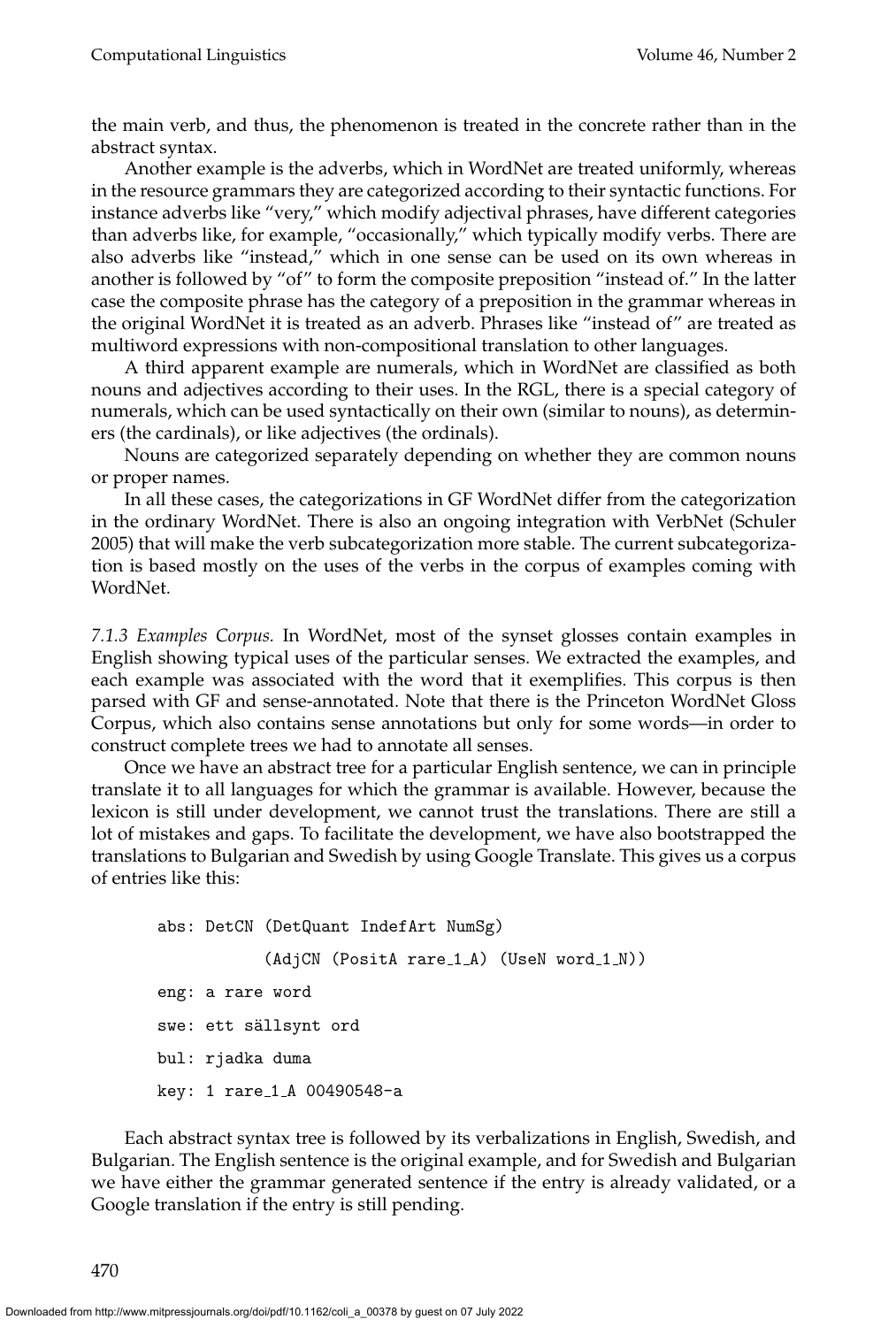| <b>Bulgarian</b>                                                  | рядка дума                             |  |  |  |  |
|-------------------------------------------------------------------|----------------------------------------|--|--|--|--|
| <b>English</b>                                                    | a rare word                            |  |  |  |  |
| <b>Finnish</b>                                                    | harvinainen sana                       |  |  |  |  |
|                                                                   | Portuguese uma palavra pouco frequente |  |  |  |  |
| <b>Slovenian</b>                                                  | redka beseda                           |  |  |  |  |
| <b>Spanish</b>                                                    | una palabra poco frecuente             |  |  |  |  |
| <b>Swedish</b>                                                    | ett sällsynt ord                       |  |  |  |  |
| word_1_N: a unit of language that native<br>speakers can identify |                                        |  |  |  |  |

<span id="page-46-0"></span>Snapshots of an example from GF WordNet. The highlighting shows the word alignment and at the bottom is shown the gloss for the selected word.

#### **Table 10**

<span id="page-46-2"></span>State of GF WordNet in terms of number of senses and number of trusted translations.

| Language   | <b>Senses</b> | Trusted |
|------------|---------------|---------|
| Abstract   | 107,955       |         |
| Bulgarian  | 81,728        | 35,906  |
| Catalan    | 95,728        | 4,470   |
| Chinese    | 41,412        | 93      |
| English    | 107,826       | 107,826 |
| Finnish    | 97,059        | 90,535  |
| Portuguese | 94,905        | 53,324  |
| Slovenian  | 86,489        | 52,017  |
| Spanish    | 98,255        | 5,066   |
| Swedish    | 76,327        | 27,998  |
| Thai       | 64,671        | 109     |
| Turkish    | 88,954        | 3,611   |

From a user interface (Figure [18\)](#page-46-0),<sup>[36](#page-46-1)</sup> it is possible to find the already verified corpus entries. Because the sentences are generated from a single abstract tree, it is possible to automatically compute the word and phrase alignments. In the user interface, when the user clicks any of the words in a sentence for one language, the corresponding words (phrases) in the other languages are highlighted as well. If the current selection covers only a single word, the user interface shows the gloss for that word below the corpus example.

*7.1.4 Current Status.* The status of the WordNet lexicon in September 2019 is shown in Table [10.](#page-46-2) As can be seen, the only complete language is English; this is because the abstract syntax was constructed from English. The next almost-complete language is Finnish, since the original data set had very good coverage. We are actively working on Bulgarian and Swedish, and the coverage for our lexicon is already better than in the original sources. All other languages are automatically aligned; for those languages we marked as trusted only those entries that we spotted and for which we are very sure. Because of the bigger sizes of the original Portuguese and Slovenian resources, the alignment proved to be consistently good. For that reason, entries coming from

<span id="page-46-1"></span><sup>36</sup> <https://github.com/GrammaticalFramework/gf-wordnet>.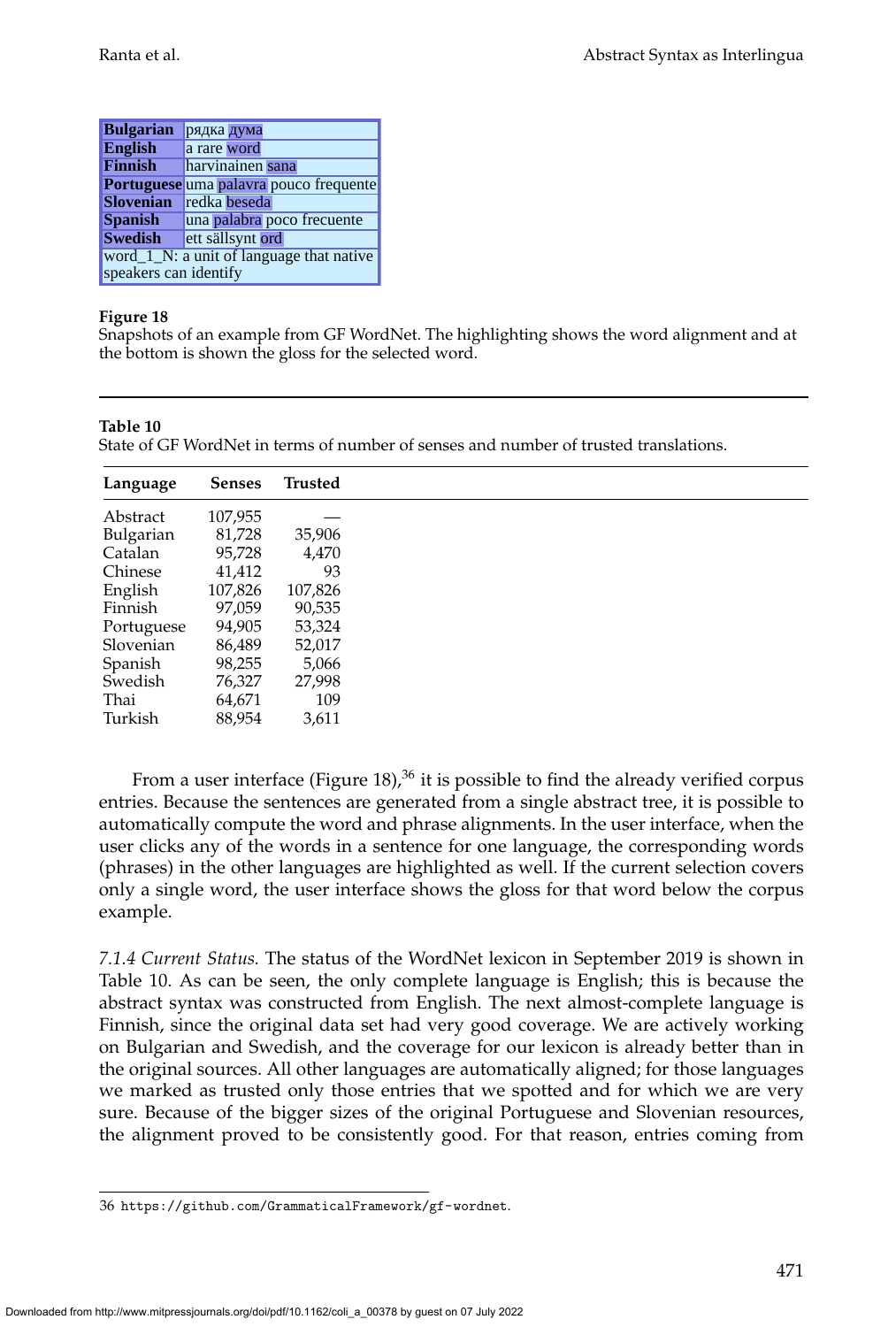#### **Table 11**

<span id="page-47-2"></span>BLEU scores for translation with RGL+WordNet versus Google Translate. RGL reference: reference obtained by post-editing RGL output. Google reference: reference obtained by post-editing Google output. RGL: output produced from manually disambiguated trees in the treebank by RGL linearization. RGL+parse: output produced by parsing the trees with automatic disambiguation and linearizing with RGL.

|                            | RGL reference |                                           |                | Google reference |                |                |
|----------------------------|---------------|-------------------------------------------|----------------|------------------|----------------|----------------|
|                            |               | RGL RGL+parse Google RGL RGL+parse Google |                |                  |                |                |
| Bulgarian 92.03<br>Swedish | 72.69         | 45.27<br>40.74                            | 35.74<br>52.88 | - 37.58<br>65.49 | 22.19<br>38.86 | 84.61<br>65.04 |

#### **Table 12**

<span id="page-47-1"></span>Coverage for English to Bulgarian and translation quality comparison between complete syntactic parses and chunks.

| Validated sentences:<br>Parsed sentences:<br>All sentences: | 4,375<br>29,376<br>38,592 | $(11\%)$<br>(76%) |
|-------------------------------------------------------------|---------------------------|-------------------|
| BLEU score for syntactic parses:                            | 45.27                     |                   |
| BLEU score for chunks:                                      | 27.20                     |                   |

WordNet and not from PanLex for Portuguese and Slovenian are currently marked as trusted.

The corpus of examples contains 38,592 sentences, of which 11% have been verified (see Table [12\)](#page-47-1). The verification ensures that the right abstract syntax tree is used, which includes a correct choice for the word senses. We also check the translations to Swedish and Bulgarian. Many of the translations sound native, but sometimes when English idioms are used in the source, the translation is too literal. This leads to phrases that are syntactically correct and understandable, but unidiomatic. As mentioned in Section [4.4,](#page-24-2) idioms and special constructions can be handled in semantic grammars, or by adding additional functions to the RGL. However, we limit ourselves to the lexical level in the WordNet project.

<span id="page-47-0"></span>*7.1.5 Translation Experiments.* Although work on the WordNet lexicon is still ongoing, we did preliminary experiments to see how good RGL+WordNet are for the translation of general text. We randomly selected 200 sentences from the section of the examples corpus that is already validated. After that we asked speakers of Swedish and Bulgarian to post-edit the translations that the RGL generates. From the automatic translation and the post-edited output we computed the BLEU scores [\(Papineni et al. 2002\)](#page-0-0), which can be seen in Table [11.](#page-47-2)

The difference between "RGL" and "RGL+parse" scores suggests that the greatest impact on GF translation quality comes from disambiguation. The drop is significant but not surprising. The current disambiguation model in GF for both the syntax and the word senses is context-free. This means that the ranking of the possible syntax trees is not as good as it could be. Similarly, instead of real contextual sense disambiguation, for every word we will just pick the most probable sense.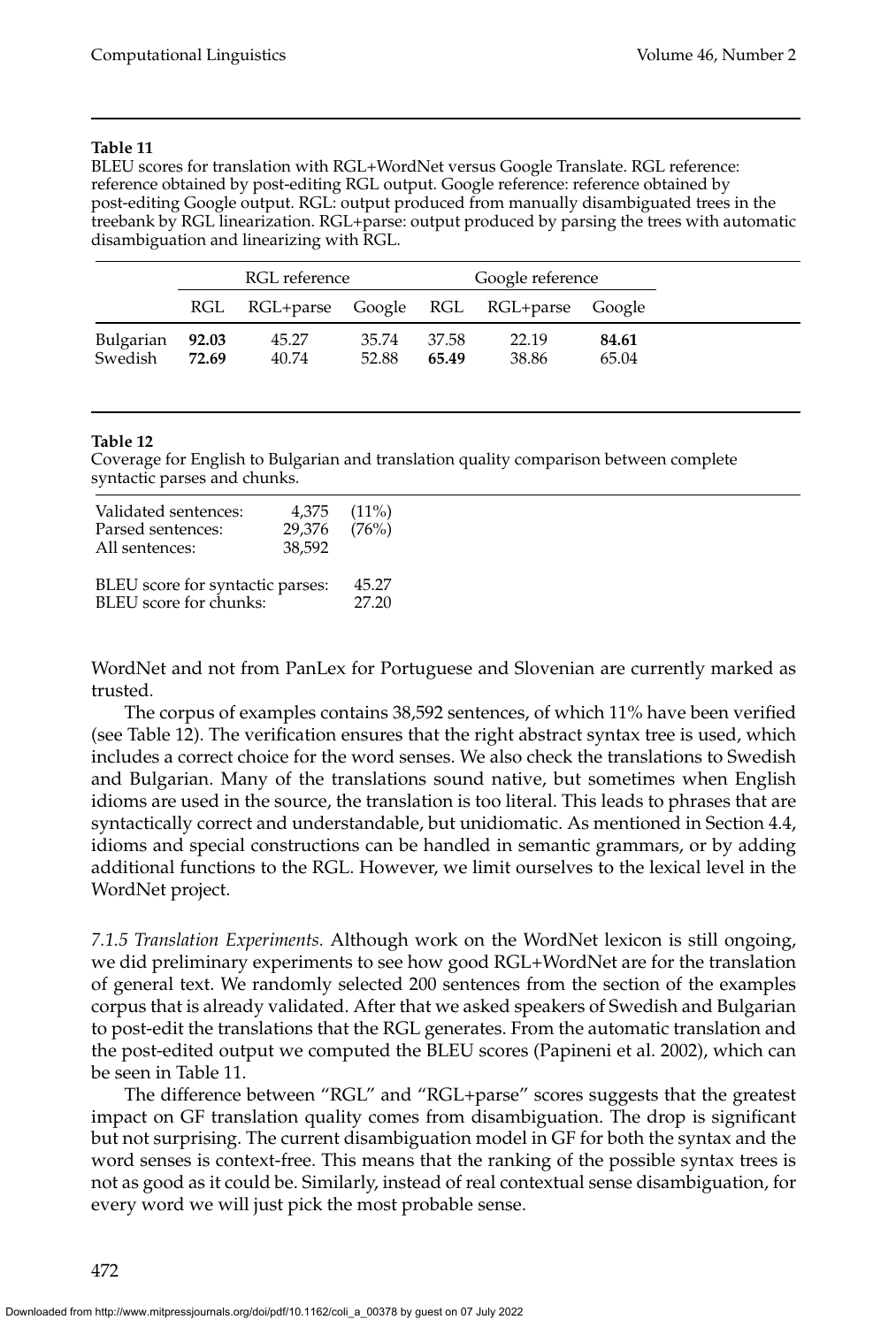A contextual ranking and disambiguation based on distributional representation models is under development. A pilot experiment is presented in the master's thesis of [Kalldal and Ludvigsson \(2017\)](#page-0-0). [Agirre et al. \(2009\)](#page-0-0) show that best results are achieved by using WordNet for supervising the learning of distributional models from large corpora. This is what we plan as well, except that in our case the vector space embedding must be for abstract syntax functions instead of concrete words.

Another question is how the limited coverage of the RGL affects the translation quality. The examples corpus contains 38,592 sentences (Table [12\)](#page-47-1), but of those only 76% can be fully parsed. The rest can be analyzed only by using chunks as explained in Section [5.2](#page-29-0) and as applied in [Angelov, Bringert, and Ranta \(2014\)](#page-0-0). Looking at the examples, it seems as though at least some of the chunking was caused by missing or wrong verb valency subcategorization in our lexicon. Integration with VerbNet [\(Schuler](#page-0-0) [2005\)](#page-0-0) could potentially improve the results.

In any case, we want to be able to produce output even for malformed inputs. This means that integration of some kind of chunking is indispensable. To see the effect of that on the translation we selected 50 chunked sentences, post-edited the RGL translation, and computed the BLEU score. As can be seen in Table [12,](#page-47-1) the result is much lower. Part of the reason is that sometimes even the analysis of the individual chunks might be the wrong one. This happens with or without chunking and is just the effect of our context-free disambiguation. With chunks, however, the effect is even worse because the agreement between different chunks gets lost.

### <span id="page-48-0"></span>**7.2 FrameNet**

The Berkeley FrameNet (BFN) [\(Fillmore, Johnson, and Petruck 2003; Fillmore and Baker](#page-0-0) [2009\)](#page-0-0) is a lexico-semantic resource based on the theory of frame semantics [\(Fillmore](#page-0-0) [1985\)](#page-0-0). An abstract semantic frame represents a cognitive scenario. A set of core frame elements (FE) represents the conceptually required components of the frame and, thus, uniquely characterizes the frame. Core FEs syntactically tend to correspond to verb arguments. Non-core FEs are not specific to the frame and typically are adjuncts. In a sentence, a frame is evoked by a target word which corresponds to a lexical unit (LU)—a pairing of the word and the frame. An LU defines a word sense with respect to the frame and, based on FrameNet-annotated corpus evidence, carries semantic and syntactic valence information about the possible realization of FEs given the LU.

Following the BFN approach, there are framenets available for many languages, which often reuse the BFN frame inventory [\(Gilardi and Baker 2018\)](#page-0-0). Exploitation of FrameNet-like resources has been appealing not only for linguistic studies but also for a range of advanced natural language understanding and generation applications.

Although the more than 1,000 BFN frames are, to a large extent, languageindependent [\(Gilardi and Baker 2018\)](#page-0-0) and can be seen as a robust semantic interlingua, LUs and their valence patterns are language-specific. Moreover, when it comes to the syntactic patterns, different framenets use different grammar models, categories, and functions. This is where the GF abstract syntax as a FrameNet-complementary interlingua comes into the picture, particularly regarding the multilingual NLG perspective.

A methodological approach for the extraction and generation of a computational FrameNet-based GF grammar and lexicon has been proposed and tested by [Gruzitis](#page-0-0) [and Dannells \(2017\)](#page-0-0). The approach leverages FrameNet-annotated corpora to automat- ´ ically extract a set of crosslingual semantico-syntactic valence patterns (Dannélls and [Gruzitis 2014\)](#page-0-0). The language-independent layer of FrameNet—the abstract frames and their semantic valence—is defined in the abstract syntax of the GF FrameNet grammar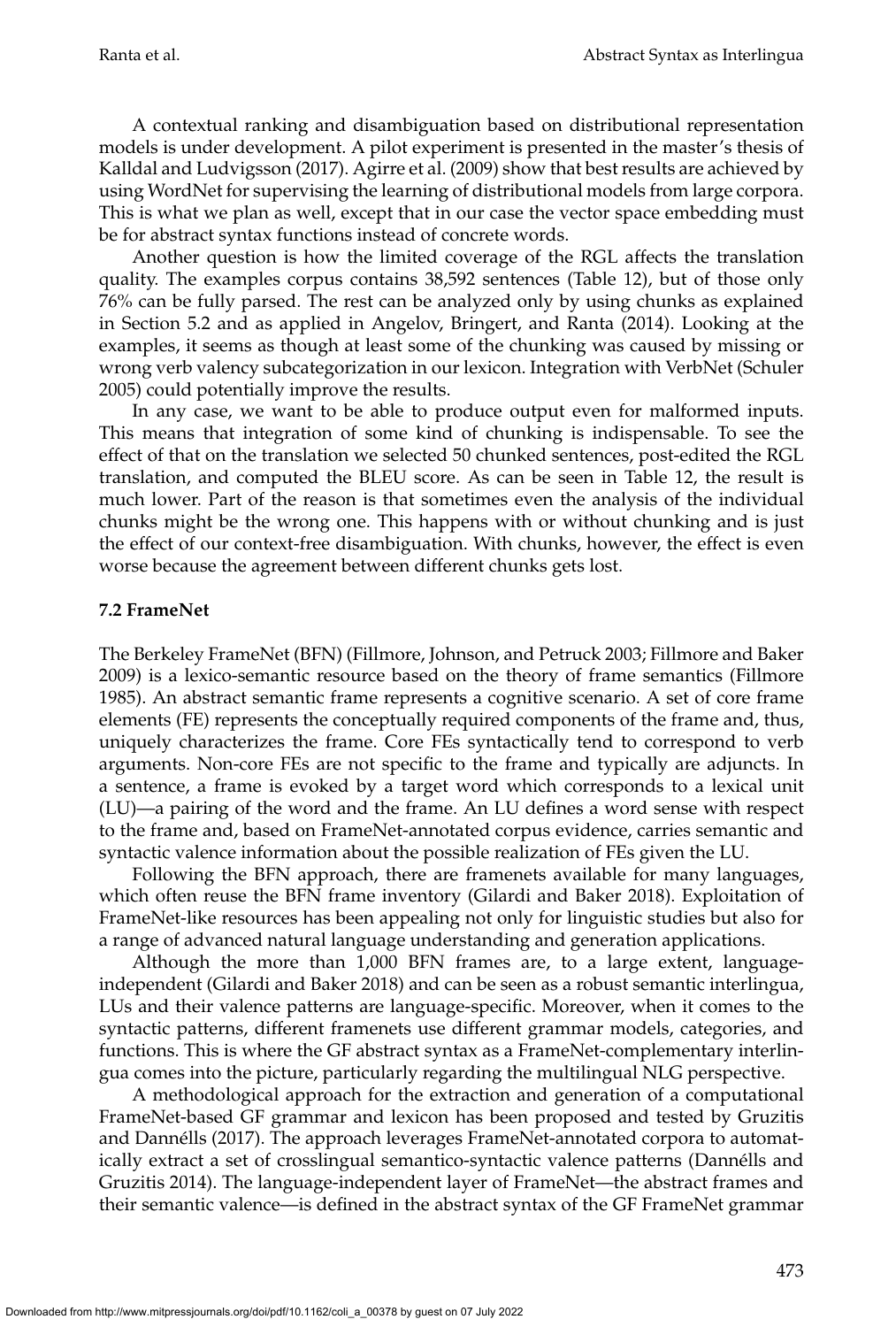```
mkCl -- mkCl : NP -> VP -> Cl
 person
 (mkVP -- mkVP : VP -> Adv -> VP
   (mkVP live_V) -- mkVP : V -> VP
   (mkAdv in_Prep place)) -- mkAdv : Prep -> NP -> Adv
Residence -2 Residence : Resident -5 Location -5 V -5 Cl
  person -- Resident (NP)
   (mkAdv in_Prep place) -- Location (Adv)
   live V -- lexical unit (V)
```
<span id="page-49-2"></span>FrameNet functions as an abstraction layer above the syntax-oriented RGL API.

library, while the language-specific layer—the surface realization of LUs and their syntactic valence—is defined in concrete syntaxes (one per language). The abstract syntax of GF RGL, in turn, is used for generalizing and unifying the grammatical categories and functions used in different framenets.

The resulting GF FrameNet grammar library has multiple effects. First, it provides a frame-semantic abstraction layer and  $API<sup>37</sup>$  $API<sup>37</sup>$  $API<sup>37</sup>$  over the syntactic abstraction layer and API<sup>[38](#page-49-1)</sup> provided by GF RGL. Thereby, application grammar developers can primarily manipulate with plain semantic constructors in combination with some simple syntactic constructors for FE fillers, instead of comparatively complex and recursive syntactic constructors for building verb phrases and gluing the clauses together. The GF FrameNet grammar library also handles the language-specific order and agreement of FEs in the generated sentence, based on dominant patterns found in the respective FrameNet corpus. Also note that, from the GF application grammar development perspective, the GF frame constructors can often be specified for all languages at once: in the shared concrete syntax (functor) of a GF application grammar, which even more facilitates porting application grammars to other languages. Second, it provides a highlevel means for both relatively wide-coverage NLG and multilingual NLG. Third, it can be used as a unified method for comparing and mapping semantic and syntactic valence patterns and lexical units across framenets of different languages.

Figure [19](#page-49-2) illustrates the use of the GF FrameNet grammar library in comparison to the use of the standard GF RGL. Note that the application of the semantic constructor Residence is flatter with respect to its arguments in comparison to the syntactic constructors mkCl and mkVP.

The Residence constructor is one of 869 shared syntactico-semantic valence patterns extracted from the BFN and Swedish FrameNet (SweFN) corpora [\(Gruzitis and](#page-0-0) Dannélls 2017). These patterns cover 483 semantic frames. For both BFN and SweFN, the concise set of 869 patterns covers 77.5% of the human-annotated examples (out of 57,615 BFN examples and 3,348 SweFN examples). This indicates that the set of shared constructors includes the most frequently used frames and their valence patterns despite the modest amount of the annotated example sentences in SweFN.

There has been previous work on FrameNet-based NLG, which typically focuses on narrow domains or specific applications, and is usually monolingual. For instance,

<span id="page-49-0"></span><sup>37</sup> <http://remu.grammaticalframework.org/framenet/>.

<span id="page-49-1"></span><sup>38</sup> <http://www.grammaticalframework.org/lib/doc/synopsis/>.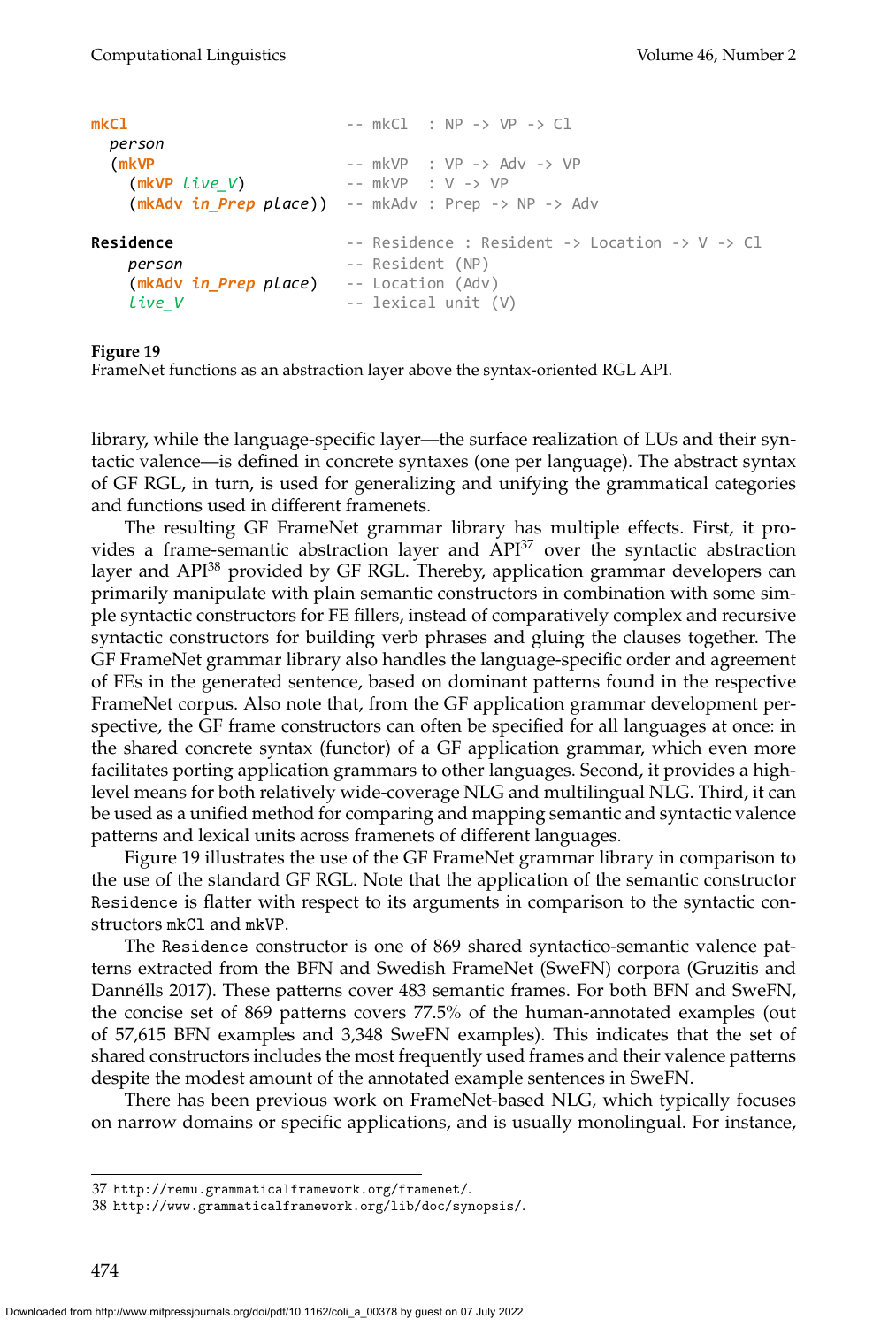[Roth and Frank \(2009\)](#page-0-0) have developed an application that generates walking directions based on a set of rules that map route segments to certain semantic frames, and landmarks within the segments to frame elements. Another example is template-based verbalization of certain facts stored in a knowledge base that has been populated by a domain-specific FrameNet-based information extraction system [\(Barzdins 2014\)](#page-0-0).

### **7.3 Construction Grammar**

Abstract syntax functions represent grammatical constructions. Basic syntactic structures such as NP–VP predication are examples of such constructions, on one end of the scale; word lemmas linked to their inflection tables and other grammatical properties are on the other end. Frames, in the sense of FrameNet, can be seen as a layer above word senses, whereas what is more specifically called constructions are mixtures of combination rules and words, which have special, non-compositional meanings [\(Gold](#page-0-0)[berg 2013\)](#page-0-0). The core GF RGL has only a few such constructions, with existentials (Section [4.4\)](#page-24-2) as a typical example. But semantic grammars are full of them, to capture all kinds of idioms that could not be translated compositionally without them. As we saw in Section [5.2,](#page-29-0) they can in a wide-coverage setting be seen as a layer on top of the syntactic grammar, as fragments of a semantic interlingua. They also have the advantage of making complicated run-time transfer unnecessary and thus maintaining the interlingual paradigm.

A study of a standard construction grammar in GF was carried out in [Gruzitis et al.](#page-0-0) [\(2015\)](#page-0-0) and Borin, Dannélls, and Grūzītis (2018). It addressed the Swedish Constructicon (SweCcn) (Bäckström, Lyngfelt, and Sköldberg 2014), converting the semi-formal descriptions to GF grammar rules in a semi-automatic way. SweCcn specifies more than 400 constructions, from which a GF construction grammar (an extension to the Swedish resource grammar) can be automatically generated for nearly 80% of the constructions, requiring post-editing for the remaining 20%. Initial evaluation of the automatically acquired GF grammar on different test sets of construction examples shows that the achieved recall is already 70% to 90% [\(Gruzitis et al. 2015\)](#page-0-0). Some of this work has continued on GF code repositories, and it is seen as a major way to improve widecoverage parsing, which of course is an open-ended task.

Development of constructicons is actively ongoing for many languages [\(Lyngfelt](#page-0-0) [2018\)](#page-0-0). The Russian Constructicon, for instance, which currently specifies nearly 700 constructions, is being built in parallel with SweCcn [\(Janda et al. 2018\)](#page-0-0), reusing the technical infrastructure and the data format of SweCcn. Thus, the SweCcn-in-GF approach can be applied to the Russian Constructicon in a relatively straightforward manner. Moreover, this would open a further research direction on developing a common GF abstract syntax for a multilingual computational constructicon, building on the recent linguistic research in multilingual constructicography by [Lyngfelt et al. \(2018\)](#page-0-0).

### **7.4 Abstract Meaning Representation**

AMR [\(Banarescu et al. 2013\)](#page-0-0) has been proposed as a robust whole-sentence semantic representation, and it has gained considerable attention in the research community. Although the original work on both AMR as a representation and AMR as a semantically annotated text corpus (sembank) has been focused on English, there have been promising efforts in pushing it toward a semantic interlingua [\(Xue et al. 2014; Damonte](#page-0-0) [and Cohen 2018\)](#page-0-0).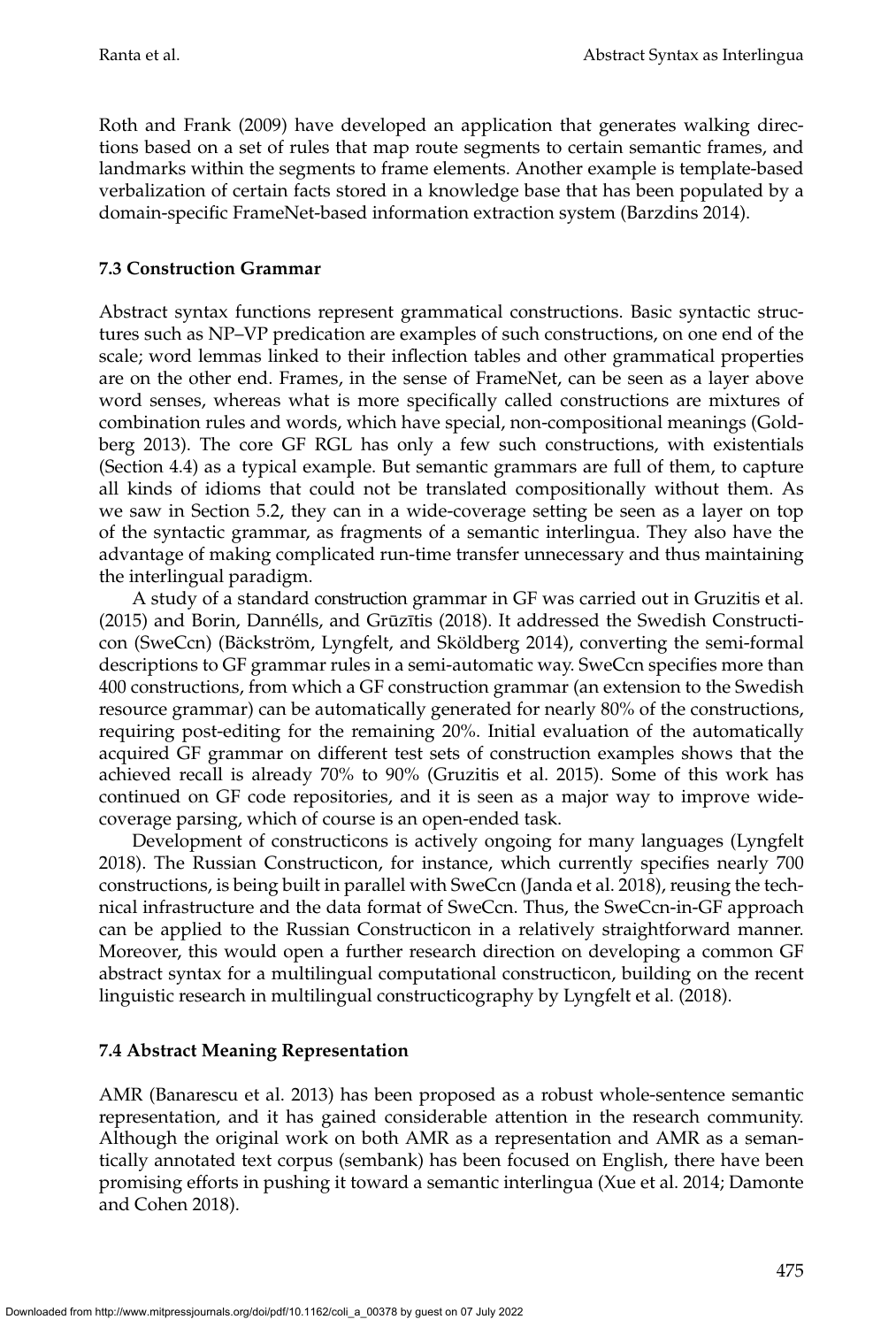Following a similar task in text-to-AMR parsing [\(May 2016\)](#page-0-0), a recent shared task at SemEval 2017 unveiled the state-of-the-art in AMR-to-text generation [\(May and](#page-0-0) [Priyadarshi 2017\)](#page-0-0). According to the SemEval 2017 Task 9 evaluation, the convincingly best-performing AMR-to-text generation system [\(Gruzitis, Gosko, and Barzdins](#page-0-0) [2017\)](#page-0-0), among the contestants, combines a GF-based generator with the JAMR generator (Flanigan et al. [2016\)](#page-0-0), achieving the Trueskill score (human evaluation) of 1.03–1.07 and the BLEU score (automatic evaluation) of 18.82 [\(May and Priyadarshi 2017\)](#page-0-0). The JAMR generator alone placed second, achieving the Trueskill score of 0.82–0.85 and the BLEU score of 19.01 [\(May and Priyadarshi 2017\)](#page-0-0). In both cases, the common approach is to convert the given AMR graph into a tree, and to generate a surface realization from the tree. While [Flanigan et al. \(2016\)](#page-0-0) transform AMR graphs into spanning trees, and decode the trees using a weighted tree-to-string transducer and an *n*-gram language model, [Gruzitis, Gosko, and Barzdins \(2017\)](#page-0-0) transform AMR graphs into GF ASTs, leaving the linearization of the acquired ASTs to the GF RGL, which resolves the word order and syntactic agreement, handles function words, and so on.

Note that the combined GF/JAMR system achieved a lower BLEU score than the JAMR system alone. The BLEU score was not binding in the SemEval 2017 Task 9 evaluation. In fact, this output confirms the inadequacy of using the BLEU score in this kind of NLG task where text is generated from meaning representations—sentences generated via ASTs are, in general, syntactic and even semantic paraphrases, if compared to the source sentences of the AMRs. Also note that the approximately 200 handcrafted rules (within the given timeframe) for AMR-to-AST conversion fully covered 12.3% of the evaluation AMRs and partially covered another 36% of the evaluation AMRs. In the combined GF/JAMR system, the incomplete ASTs and, thus, the incomplete linearizations were replaced by linearizations acquired by the JAMR generator. By adding more and more AMR-to-AST conversion rules and increasing the proportion of full GF-generated linearizations, the BLEU score would decrease even more.

Figure [20](#page-52-0) illustrates the difference between the GF-based AMR-to-text generator [\(Gruzitis, Gosko, and Barzdins 2017\)](#page-0-0) and the JAMR generator [\(Flanigan et al. 2016\)](#page-0-0), given a sample input AMR that the current AMR-to-AST conversion rule set fully covers. Note that the reference is not the original sentence from which the AMR was specified by a human annotator; it is an informed human translation by the authors.<sup>[39](#page-51-0)</sup> Although the fluency of the GF-generated linearization can be argued, it is obviously more adequate, both syntactically and semantically—and, what is important: the GFgenerated output is predictable.

It should be noted that the current AMR specification<sup>[40](#page-51-1)</sup> does not represent grammatical tense, plural, and articles. Because of this information loss, one cannot expect that such details will be correctly deduced or guessed, especially without a wider context. Therefore the default linearization by the GF generator (and the guessed linearization by the JAMR generator) of the AMR concept person in Figure [20](#page-52-0) is in the singular form. Similarly, information about the plural "boys" is lost in the AMR representation in Figure [21](#page-52-1) and is not transferred to the output linearization. Regarding the ARG2 argument of the convict-01 predicate, this however requires adding corpus-based valencies to the AMR-to-AST transformation.

<span id="page-51-0"></span><sup>39</sup> This sample AMR graph is taken from the SemEval 2017 Task 9 evaluation data set, and the original reference sentences are not available to the authors.

<span id="page-51-1"></span><sup>40</sup> <https://github.com/amrisi/amr-guidelines/blob/master/amr.md> (v1.2.6).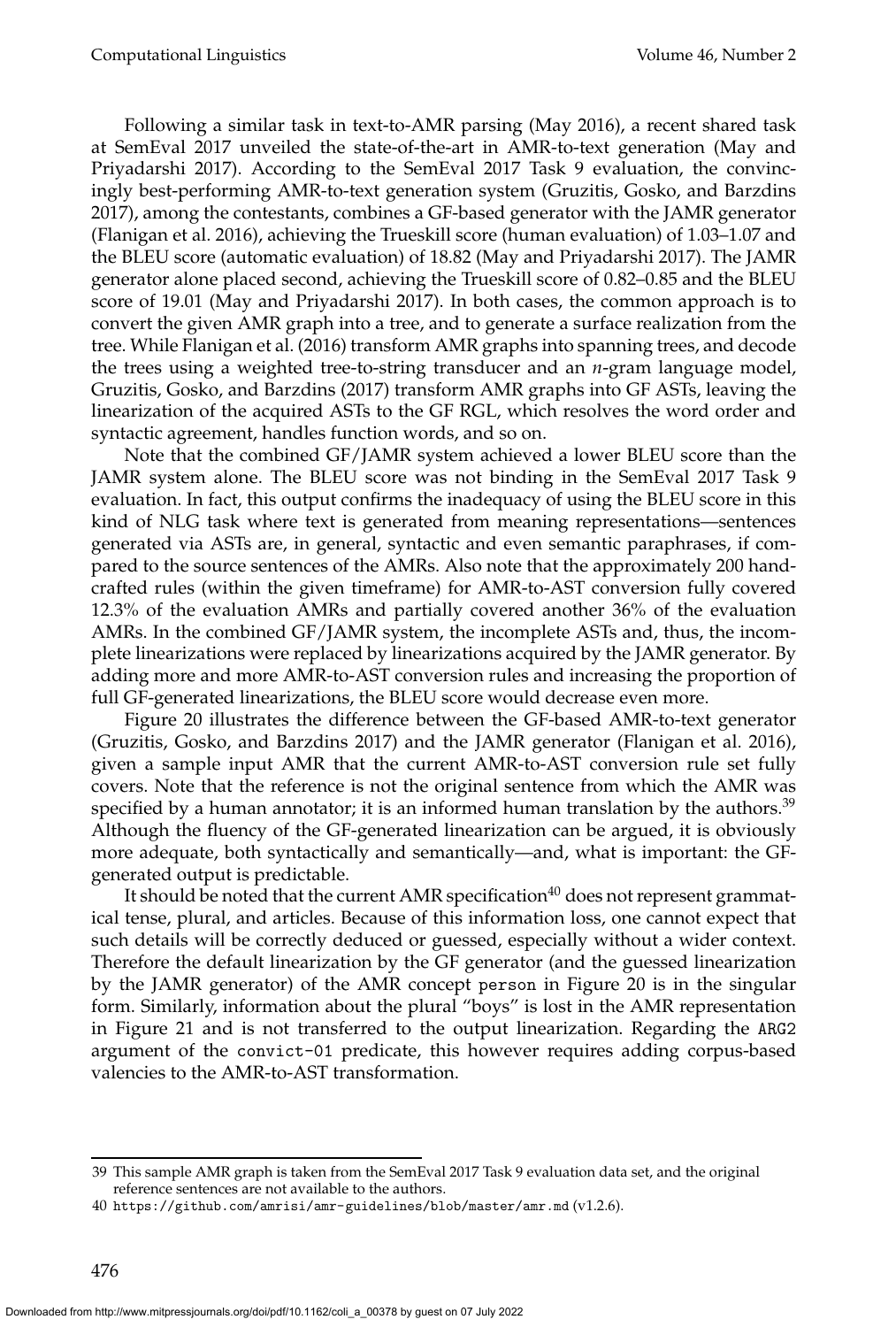```
(c3 / convict-01
  :ARG1 (p / person
    :mod (c4 / country :wiki "Iraq" :name (n3 / name :op1 "Iraq")))
  :ARG2 (s / smuggle-01
    :ARG0 p
    :ARG1 (p2 / person)
    :ARG3 (c / country :wiki "Australia" :name (n / name :op1 "Australia"))))
```

```
#	JAMR: Iraq person has been convicted of the person is being smuggled into Australia
#	GF: a person from Iraq is convicted to smuggle a person to Australia
# Human: an Iraqi person is convicted for smuggling persons to Australia
```
<span id="page-52-0"></span>The difference between GF-based and JAMR linearization of a sample AMR. The reference is an informed human translation from the given AMR.



#### **Figure 21**

The alternative AMR-to-text approaches focus solely on AMR-to-English generation. Because the RGL supports many languages, the GF-based approach can be extended to multilingual AMR-to-text generation, given a wide-coverage GF translation lexicon such as the WordNet-based GF dictionary described in Section [7.1.](#page-41-1) Thus, AMR equipped with GF strengthens the status of AMR being an interlingua.

Figure [21](#page-52-1) outlines the architecture of the proposed approach. It also illustrates the requirement and opportunity for a multilingual GF lexicon of named entities—the wikification part of AMR.

In order to develop fully fledged multilingual linearization of AMR graphs via GF, a multilingual Wikipedia-based<sup>[41](#page-52-2)</sup> GF lexicon has to be created first, in addition to the WordNet-based GF translation dictionary. Because AMR representations specify Wikipedia identifiers of named entities (when possible), translation equivalents can be

<span id="page-52-1"></span>The overall architecture for multilingual AMR-to-text generation via GF.

<span id="page-52-2"></span><sup>41</sup> Technically, it can be based on the DBpedia or Wikidata knowledge base, for instance.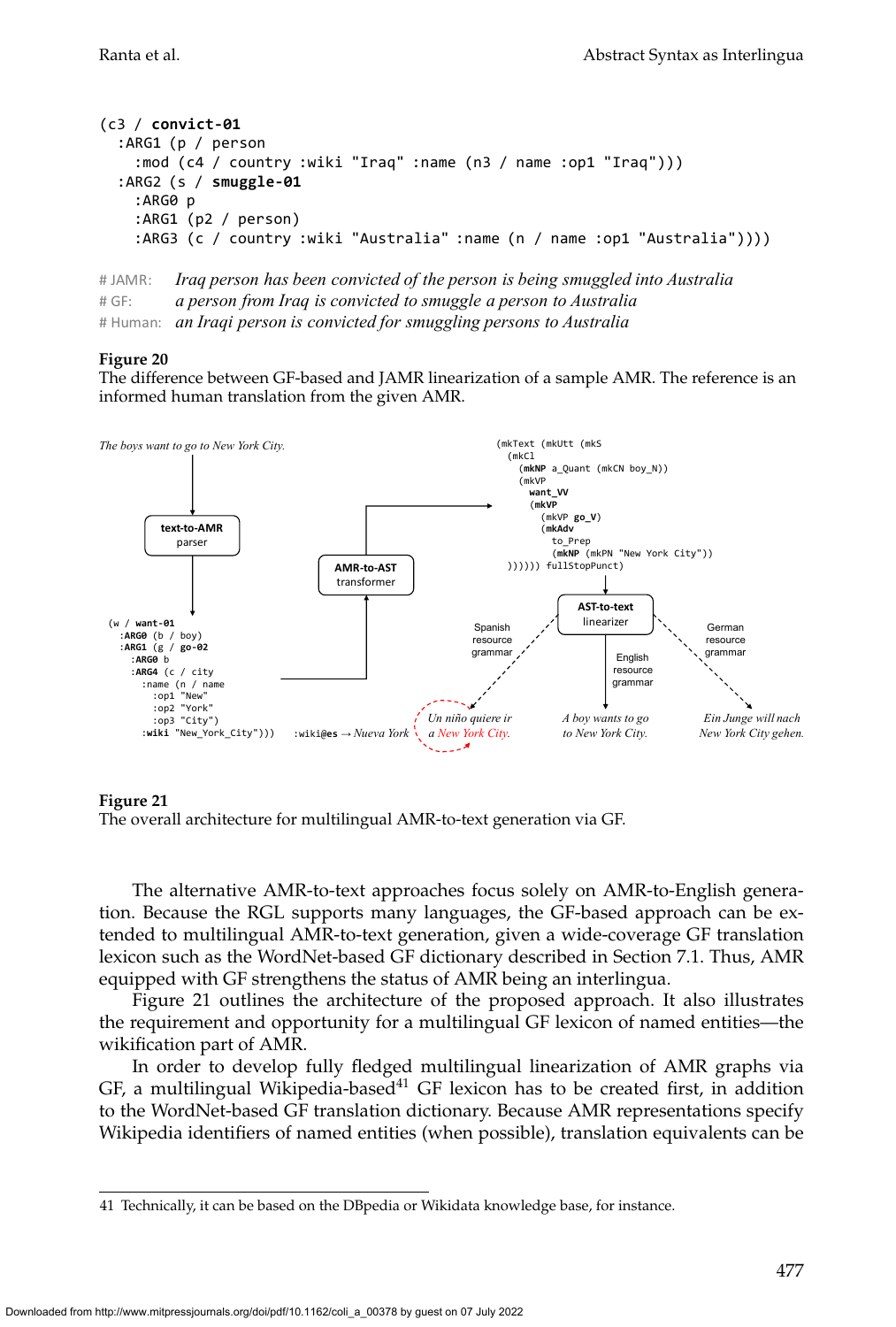found via the Linguistic Linked Open Data cloud [\(Chiarcos, Hellmann, and Nordhoff](#page-0-0) [2012\)](#page-0-0), while contextually correct inflectional forms of named entities can be provided by RGL. Thus, the Spanish linearization in Figure [21](#page-52-1) would use "Nueva York" instead of "New York City." This is a future research direction.

# <span id="page-53-0"></span>**8. Conclusion and Future Work**

We have explained the basic concepts and principles of abstract syntax and its use as an interlingual representation as implemented in the Grammatical Framework (GF). We have also outlined a number of projects where GF is used in NLP tasks, emphasizing recent developments toward wide coverage. To conclude the discussion, we list some of the projects again, grouped according to their maturity:

# **Established, stable, widely used, several publications**

- the GF programming language
- grammar compiler and runtime systems
- the resource grammar library (RGL)
- CNL translation and analysis
- natural language generation (NLG)
- logical semantics
- question answering
- commercial applications of CNL, NLG, and semantics

The core components of GF—the programming language and the RGL—have their limitations, as discussed in Sections [3.6](#page-18-1) and [4.6.](#page-26-0) At the same time, they are well established and solid tools used in numerous projects and also by several companies.[42](#page-53-1) The core GF has a clear identity, and radical changes in it would make it to something else than GF. It tries to follow the principle "do one thing and do it well"—the one thing being a tool for multilingual grammars with common abstract syntaxes. One still unexploited application of the core functionalities is the type-theoretical modeling of anaphora and other text-size phenomena (cf. Section [3.5\)](#page-17-0).

### **Emerging, published, active**

- multilingual WordNet-based concept extraction
- FrameNet-based abstraction to GF RGL
- multilingual verbalization of Abstract Meaning Representations (AMR)
- data augmentation and bootstrapping
- ud2gf pipelines
- Explainable Machine Translation (XMT)

<span id="page-53-1"></span><sup>42</sup> We have found at least 15 companies, some of which are listed on <http://digitalgrammars.com>.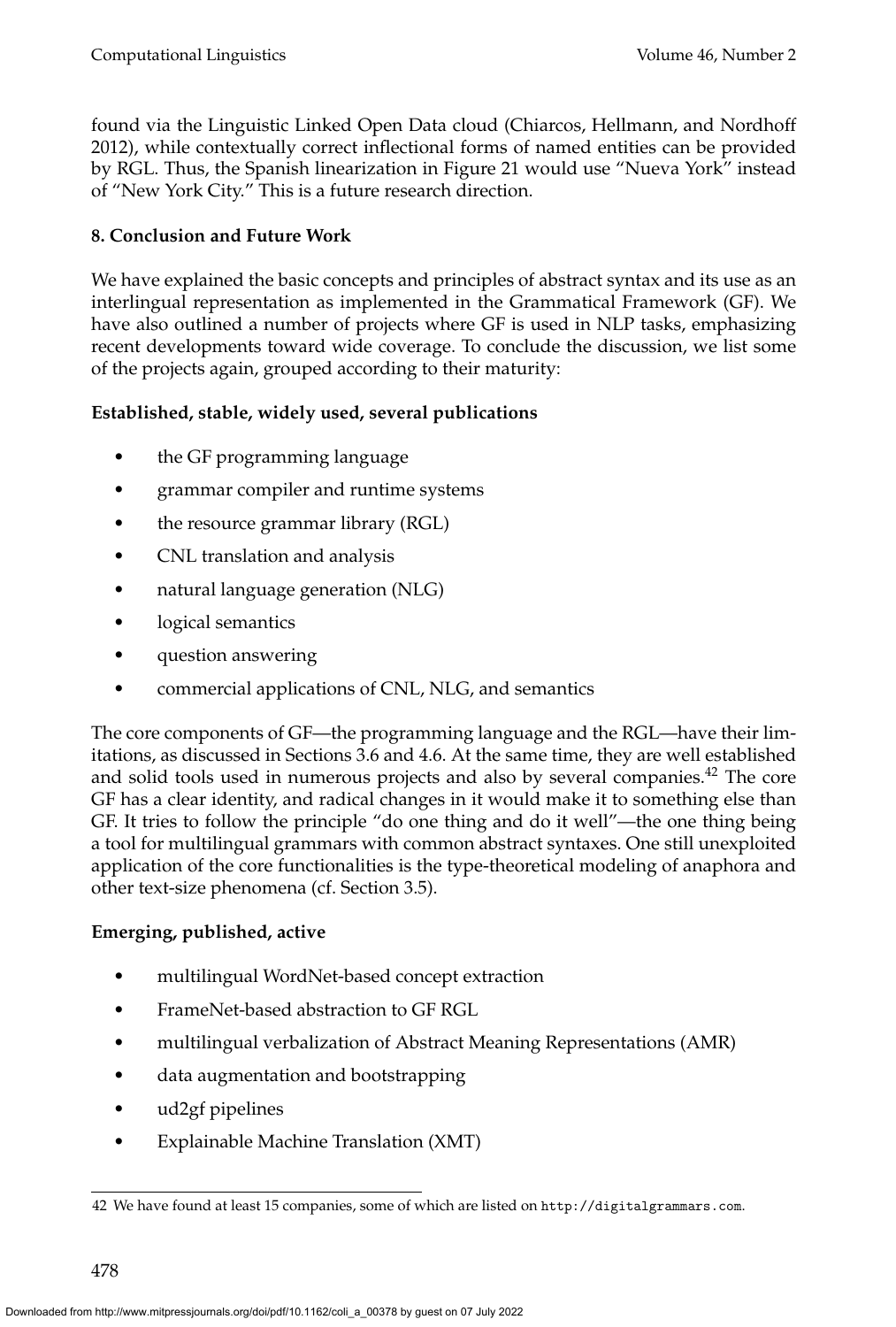WordNet, FrameNet, and AMR are approaches to crosslingual meaning representations, and hence share some of the goals of GF. The resources created in them can be converted to GF grammar modules. In return, GF can complete them by providing precise and formalized syntax and morphology. GF can also help in augmenting and bootstrapping resources. The clearest example is treebanks, which can be generated either from grammars alone or by varying previously given trees. To find good combinations of hand-annotated and generated data is one of the most active directions for future work.

A related future task is semi-automatic creation of a wide-coverage multilingual GF lexicon of named entities. Such extension to RGL would be beneficial for various practical applications, including media monitoring use cases, for instance. Although it is rather trivial to generate a GF named entity lexicon for English (e.g., from the Wikipedia/DBpedia and Wikidata data sets), as named entities are not inflected in English, it is challenging in the case of inflectional languages. Another open question is the scope and coverage of such a lexicon: common and well-established entities vs. emerging entities of global or regional importance. The RGL could provide a comprehensive core lexicon of common entities, which could be extended by domain-specific applications.

# **Tested, published, but not yet widely used**

- hybrid GF-SMT systems
- Construction Grammar implementations
- typological studies

Hybrid GF-SMT systems had a promising start [\(Enache et al. 2012\)](#page-0-0), but were not continued when SMT itself was replaced by NMT in mainstream MT. SMT phrase alignment techniques are still a useful tool for bootstrapping translation lexica for GF. The main direction in current work, however, is to relate GF with neural techniques. Using neural UD parsing as a robust front end is a first step in this direction, and also a way to make MT more explainable (Section [2\)](#page-4-1). An interesting next step would be to train neural parsers that directly return GF trees, without going via UD trees.

Grammatical constructions are needed to guarantee meaning-preserving compositional translation: It cannot scale up by word senses and syntactic structures alone. The challenge is how to identify these constructions. Phrase alignment can help in this, but a more general approach would extract abstract syntax functions and their linearizations from parallel texts. Initial experiments for such **concept alignment** align subtrees of abstract syntax trees obtained by wide coverage parsing, or—more robustly—parallel UD trees, which are then converted to GF. Preliminary results have been obtained from parallel GDPR data (Section [5.4;](#page-31-0) Ranta [2018\)](#page-0-0), but they still need a lot of manual postprocessing.

The potential for typological studies comes from the very idea of GF, which is to maintain an explicit distinction between shared and differing parts of grammars. One idea would be to elaborate the "questionnaire" technique in the LinGO Matrix: to implement a new language proceeds by answering a set of questions [\(Bender et al.](#page-0-0) [2010\)](#page-0-0). The questions are posed by the abstract syntax, and the answers end up in the concrete syntax.

*The Community.* For any approach based on linguistic knowledge, an open culture for creating and sharing knowledge is essential. An important factor in building and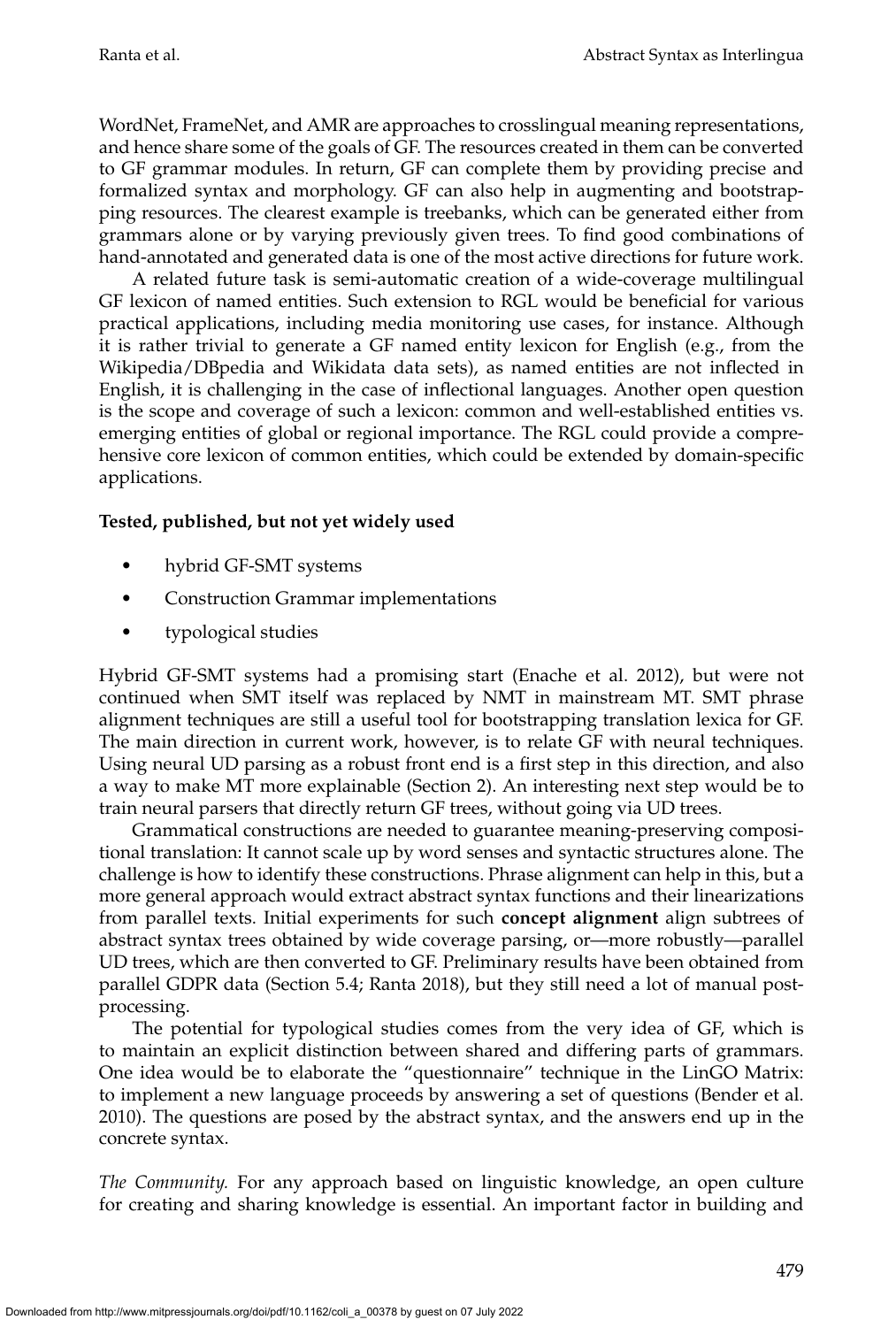expanding the RGL has been the series of summer schools training new contributors. Except for the commercial applications, all of the projects mentioned in this article are open-source and available via public repositories. The grammar compiler is distributed under GPL (GNU General Public Licence), and the libraries and run-time under LGPL (Lesser General Public Licence) and BSD (Berkeley Software Distribution).

### **Acknowledgments**

The authors want to thank the anonymous referees for their substantial and insightful comments. This work has received funding from Swedish Research Council under the grants Reliable Multilingual Digital Communication (2012-5746) and General Framework for Multilingual Text Processing (2012-4506) as well as from European Regional Development Fund under the grant agreement No. 1.1.1.1/16/A/219.

### **References**

- Agirre, Eneko, Enrique Alfonseca, Keith Hall, Jana Kravalova, Marius Paşca, and Aitor Soroa. 2009. A study on similarity and relatedness using distributional and Wordnet-based approaches. In *Proceedings of Human Language Technologies: The 2009 Annual Conference of the North American Chapter of the Association for Computational Linguistics, NAACL '09*, pages 19–27, Stroudsburg, PA.
- Aho, A., M. Lam, R. Sethi, and J. Ullman. 2006. *Compilers: Principles, Techniques, and Tools. Second Edition*, Addison-Wesley.
- Alshawi, H. 1992. *The Core Language Engine*. MIT Press, Cambridge, MA.
- Angelov, K. 2011. *The Mechanics of the Grammatical Framework*, Ph.D. thesis, Chalmers University of Technology.
- Angelov, K., B. Bringert, and A. Ranta. 2009. PGF: A portable run-time format for type-theoretical grammars. *Journal of Logic, Language and Information*, 19:201–228.
- Angelov, K., B. Bringert, and A. Ranta. 2014. Speech-enabled hybrid multilingual translation for mobile devices. In *Proceedings of the Demonstrations at the 14th Conference of the European Chapter of the Association for Computational Linguistics*, pages 41–44, Gothenburg.
- Angelov, K. and P. Ljunglöf. 2014. Fast statistical parsing with parallel multiple context-free grammars. In *Proceedings of the 14th Conference of the European Chapter of the Association for Computational Linguistics*, pages 368–376, Gothenburg.
- Angelov, Krasimir. 2009. Incremental parsing with parallel multiple context-free grammars. In *EACL'09*, pages 69–76, Athens.
- Angelov, Krasimir. 2014. Bootstrapping open-source English-Bulgarian Computational dictionary. In *LREC*, pages 1018–1023.
- Angelov, Krasimir. 2015. Orthography engineering in Grammatical Framework. In *Proceedings of the Grammar Engineering Across Frameworks (GEAF) 2015 Workshop*, pages 33–40, Beijing.
- Angelov, Krasimir and Gleb Lobanov. 2016. Predicting translation equivalents in linked Wordnets. In the *26th International Conference on Computational Linguistics (COLING 2016)*, pages 26–32, Osaka.
- Appel, A. 1998. *Modern Compiler Implementation in ML*. Cambridge University Press.
- Bäckström, Linnéa, Benjamin Lyngfelt, and Emma Sköldberg. 2014. Towards interlingual constructicography. On correspondence between constructicon resources for English and Swedish. *Frames, Constructions and Computation. Special issue of Constructions and Frames*, 6(1):9–33.
- Banarescu, Laura, Claire Bonial, Shu Cai, Madalina Georgescu, Kira Griffitt, Ulf Hermjakob, Kevin Knight, Philipp Koehn, Martha Palmer, and Nathan Schneider. 2013. Abstract Meaning Representation for sembanking. In *Proceedings of the 7th Linguistic Annotation Workshop and Interoperability with Discourse*, pages 178–186, Sofia.
- Barzdins, Guntis. 2014. FrameNet CNL: A knowledge representation and information extraction language. In *Controlled Natural Language,* volume 8625 of *Lecture Notes in Computer Science*, pages 90–101. Springer.
- Beesley, K. and L. Karttunen. 2003. *Finite State Morphology*. CSLI Publications.
- Bender, E. M. and D. Flickinger. 2005. Rapid prototyping of scalable grammars: Towards modularity in extensions to a language-independent core. In *Proceedings of the 2nd International Joint Conference on Natural Language Processing IJCNLP-05 (Posters/Demos)*, pages 203-208, Jeju Island.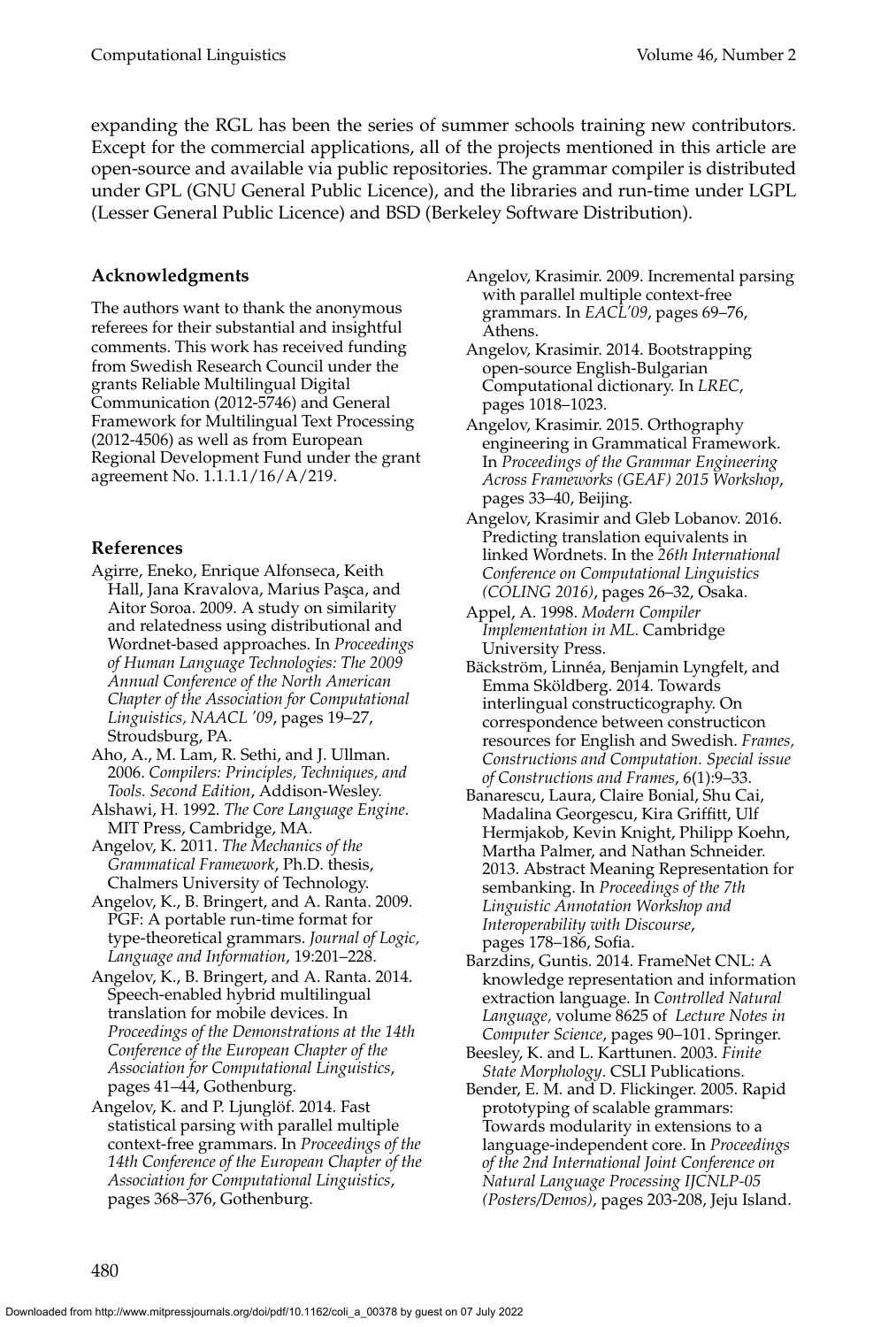Bender, Emily M., Scott Drellishak, Antske Fokkens, Michael Wayne Goodman, Daniel P. Mills, Laurie Poulson, and Safiyyah Saleem. 2010. Grammar prototyping and testing with the LinGO grammar matrix customization system. In *ACL 2010, Proceedings of the 48th Annual Meeting of the Association for Computational Linguistics, System Demonstrations*, pages 1–6, Uppsala.

Bernardy, Jean Philippe and Stergios Chatzikyriakidis. 2017. A type-theoretical system for the FraCaS test suite: Grammatical Framework meets Coq. In *IWCS 2017*, Montpellier, <www.aclweb.org/anthology/W17-6801/>.

Bloksma, Laura, Pedro Luis Diez-Orzas, and Vossen Piek. 1996. User requirements and functional specification of EuroWordNet project. Deliverable D001, WP1, EuroWordNet, LE2-4003.

Bond, Francis and Kyonghee Paik. 2012. A survey of Wordnets and their licenses. In *Proceedings of the 6th Global WordNet Conference*, (GWC 2012), pages 64–71, Matsue.

Borin, L., M. Forsberg and L. Lönngren. 2009. SALDO 1.0 (Svenskt associationslexikon version 2). Språkbanken, Göteborgs universitet. [http://spraakbanken.gu](http://spraakbanken.gu.se/personal/markus/publications/saldo_1.0.pdf) [.se/personal/markus/publications/](http://spraakbanken.gu.se/personal/markus/publications/saldo_1.0.pdf) saldo\_[1.0.pdf](http://spraakbanken.gu.se/personal/markus/publications/saldo_1.0.pdf).

Borin, Lars, Dana Dannélls, and Normunds Grūzītis. 2018. Linguistics vs. language technology in constructicon building and use. In *Constructicography. Constructicon Development Across Languages*. John Benjamins, pages 229–254.

Borin, Lars, Markus Forsberg, and Lennart Lönngren. 2013. SALDO: A touch of yin to WordNet's yang. *Language Resources and Evaluation*, 47(4):1191–1211.

Bresnan, J., editor. 1982. *The Mental Representation of Grammatical Relations*, MIT Press.

Bringert, B. and A. Ranta. 2008. A pattern for almost compositional functions. *The Journal of Functional Programming*, 18(5–6):567–598.

Butt, M., H. Dyvik, T. Holloway King, H. Masuichi, and C. Rohrer. 2002. The parallel grammar project. In *COLING 2002, Workshop on Grammar Engineering and Evaluation*, pages 1–7, Taipei.

Camilleri, John J. 2013. A computational grammar and lexicon for Maltese. Master's thesis, Gothenburg, Sweden. September.

Chandioux, J. 1976. MÉTÉO: un système opérationnel pour la traduction

automatique des bulletins

météreologiques destinés au grand public. *META*, 21:127–133.

- Chiarcos, Christian, Sebastian Hellmann, and Sebastian Nordhoff. 2012. Linking linguistic resources: Examples from the Open Linguistics Working Group. In Christian Chiarcos, Sebastian Nordhoff, and Sebastian Hellmann, editors, *Linked Data in Linguistics: Representing and Connecting Language Data and Language Metadata*. Springer, Berlin, Heidelberg, pages 201–216.
- Chomsky, N. 1957. *Syntactic Structures*. Mouton, The Hague.
- Dada, A. El and A. Ranta. 2006. Implementing an open source Arabic resource grammar in GF. In *20th Arabic Linguistics Symposium*. Kalamazoo, MI, pages 209–231.
- Damonte, Marco and B. Cohen Shay. 2018. Cross-lingual Abstract Meaning Representation parsing. In *Proceedings of NAACL-HLT 2018*, New Orleans, LA.
- Dannélls, Dana and Normunds Gruzitis. 2014. Extracting a bilingual semantic grammar from FrameNet-annotated corpora. In *Proceedings of the 9th International Conference on Language Resources and Evaluation (LREC)*, pages 2466–2473, Reykjavik.
- Détrez, G. and A. Ranta. 2012. Smart paradigms and the predictability and complexity of inflectional morphology. In *EACL 2012*. pp. 645–653.
- Diderichsen, P. 1962. *Elementær dansk grammatik*. Gyldendal, København.

Dorr, Bonnie J. 1994. Machine translation divergences: A formal description and proposed solution. *Computational Linguistics*, 20(4):597–633.

Dymetman, M. V. Lux and A. Ranta. 2000. XML and multilingual document authoring: Convergent trends. In *Proceedings of Computational Linguistics* COLING, pages 243-249, Saarbrücken.

Enache, Ramona, Cristina España Bonet, Aarne Ranta, Lluís Màrquez Villodre, et al. 2012. A hybrid system for patent translation. In *Proceedings of the 16th Annual Conference of the European Association for Machine Translation: EAMT 2012*, pages 269–278, Trento, Italy, May 28th-30th.

Erdenebadrakh, Nyamsuren. 2015. *Implementierung der Grammatik des modernen Mongolischen in der funktionalen Programmiersprache "Grammatical Framework,"* Ph.D. thesis CIS, LMU Munich.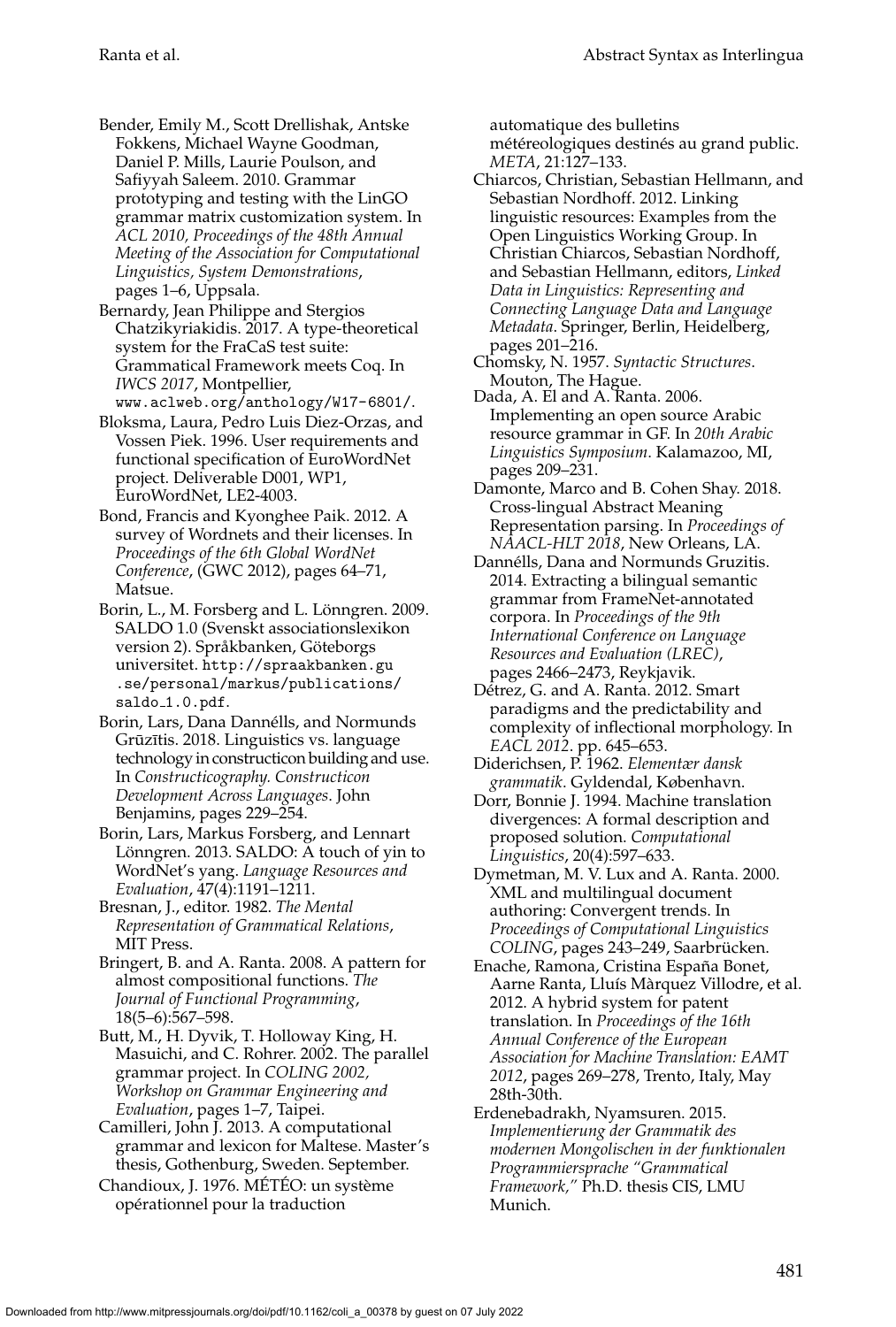Fellbaum, Christiane. 1998. *WordNet: An Electronic Lexical Database*. MIT Press.

Fillmore, Charles J. 1985. Frames and the semantics of understanding. *Quaderni di Semantica*, 6(2):222–254.

Fillmore, Charles J. and Collin F. Baker. 2009. A frames approach to semantic analysis, In *The Oxford Handbook of Linguistic Analysis*, Oxford University Press, pages 313–340.

Fillmore, Charles J., Christopher R. Johnson, and Miriam R. L. Petruck. 2003. Background to FrameNet. *International Journal of Lexicography*, 16(3):235–250.

Flanigan, Jeffrey, Chris Dyer, Noah A. Smith, and Jaime Carbonell. 2016. Generation from Abstract Meaning Representation using tree transducers. In *Proceedings of NAACL-HLT 2016*, pages 731–739, San Diego, CA.

Flickinger, Dan. 2010. Accuracy vs. robustness in grammar engineering. In *Readings in Cognitive Science: Papers in Honor of Tom Wasow*, CSLI Publications, Stanford.

Forcada, M., M. Ginesti-Rosell, J. Nordfalk, J. O'Regan, S. Ortiz-Rojas, J. Perez-Ortiz, F. Sanchez-Martinez, G. Ramirez-Sanchez, and F. Tyers. 2011. Apertium: A free/opensource platform for rule-based machine translation. *Machine Translation*, 24:1–18.

Forsberg, M. and A. Ranta. 2004. Functional morphology. In *ICFP 2004*, pages 213–223, Showbird, UT.

Fuchs, Norbert E., Kaarel Kaljurand, and Tobias Kuhn. 2008, Attempto Controlled English for knowledge representation, *Reasoning Web, Fourth International Summer School 2008*, number 5224 in LNCS, pages 104–124, Springer.

Gazdar, G., E. Klein, G. Pullum, and I. Sag. 1985. *Generalized Phrase Structure Grammar*. Basil Blackwell, Oxford.

Gilardi, Luca and Collin Baker. 2018. Learning to align across languages: Toward multilingual FrameNet. *International FrameNet Workshop 2018: Multilingual FrameNets and Constructicons*, pages 13–22, Miyazaki.

Goldberg, Adele E. 2013, Constructionist approaches. In *The Oxford Handbook of Construction Grammar*. Oxford University Press.

Gruzitis, Normunds and Dana Dannélls. 2017. A multilingual FrameNet-based grammar and lexicon for Controlled Natural Language. *Language Resources and Evaluation*, 51(1):37–66.

Gruzitis, Normunds, Dana Dannélls, Benjamin Lyngfelt, and Aarne Ranta. 2015. Formalising the Swedish Constructicon in Grammatical Framework. In *Proceedings of the ACL Workshop on Grammar Engineering Across Frameworks (GEAF)*, pages 49–56, Beijing.

Gruzitis, Normunds, Didzis Gosko, and Guntis Barzdins. 2017. RIGOTRIO at SemEval-2017 Task 9: Combining machine learning and grammar engineering for AMR parsing and generation. In *Proceedings of the 11th International Workshop on Semantic Evaluation (SemEval)*, pages 924–928, Vancouver.

Gunning, D. 2017. Explainable Artificial Intelligence (XAI). DARPA Program Information, [https://www.darpa.mil/](https://www.darpa.mil/program/explainable-artificial-intelligence) [program/explainable-artificial](https://www.darpa.mil/program/explainable-artificial-intelligence)[intelligence](https://www.darpa.mil/program/explainable-artificial-intelligence).

Harper, R., F. Honsell, and G. Plotkin. 1993. A framework for defining logics. *JACM*, 40(1):143–184.

Hublet, François. 2019. IDL-PMCFG, a grammar formalism for describing free order languages. Under submission.

Hutchins, W. J. and H. L. Somers. 1992. *An Introduction to Machine Translation*. Academic Press Limited, London.

Janda, Laura A., Olga Lyashevskaya, Tore Nesset, Ekaterina Rakhilina, and Francis M. Tyers. 2018. A constructicon for Russian. In *Constructicography: Constructicon Development Across Languages*. John Benjamins, pages 165–181.

Johannisson, K. 2005. *Formal and Informal Software Specifications*. Ph.D. thesis, Dept.of Computing Science, Chalmers University of Technology and Gothenburg University.

Joshi, A. 1985, Tree-adjoining grammars: How much context-sensitivity is required to provide reasonable structural descriptions. In D. Dowty, L. Karttunen, and A. Zwicky, editors, *Natural Language Parsing*, Cambridge University Press, pages 206–250.

Joshi, Aravind K. and Yves Schabes. 1997. Tree-adjoining grammars. In *Handbook of Formal Languages*. Springer, 69–123.

Kaljurand, Kaarel and Tobias Kuhn. 2013. A multilingual semantic wiki based on Attempto controlled English and Grammatical Framework. In *The Semantic Web: Semantics and Big Data*, Springer. pages 427–441.

Kalldal, Oscar and Maximilian Ludvigsson. 2017. Unsupervised disambiguation of abstract syntax. Master's thesis, Chalmers University of Technology.

Kallmeyer, L. 2010. *Parsing Beyond Context-Free Grammars*. Springer Publishing Company, Incorporated.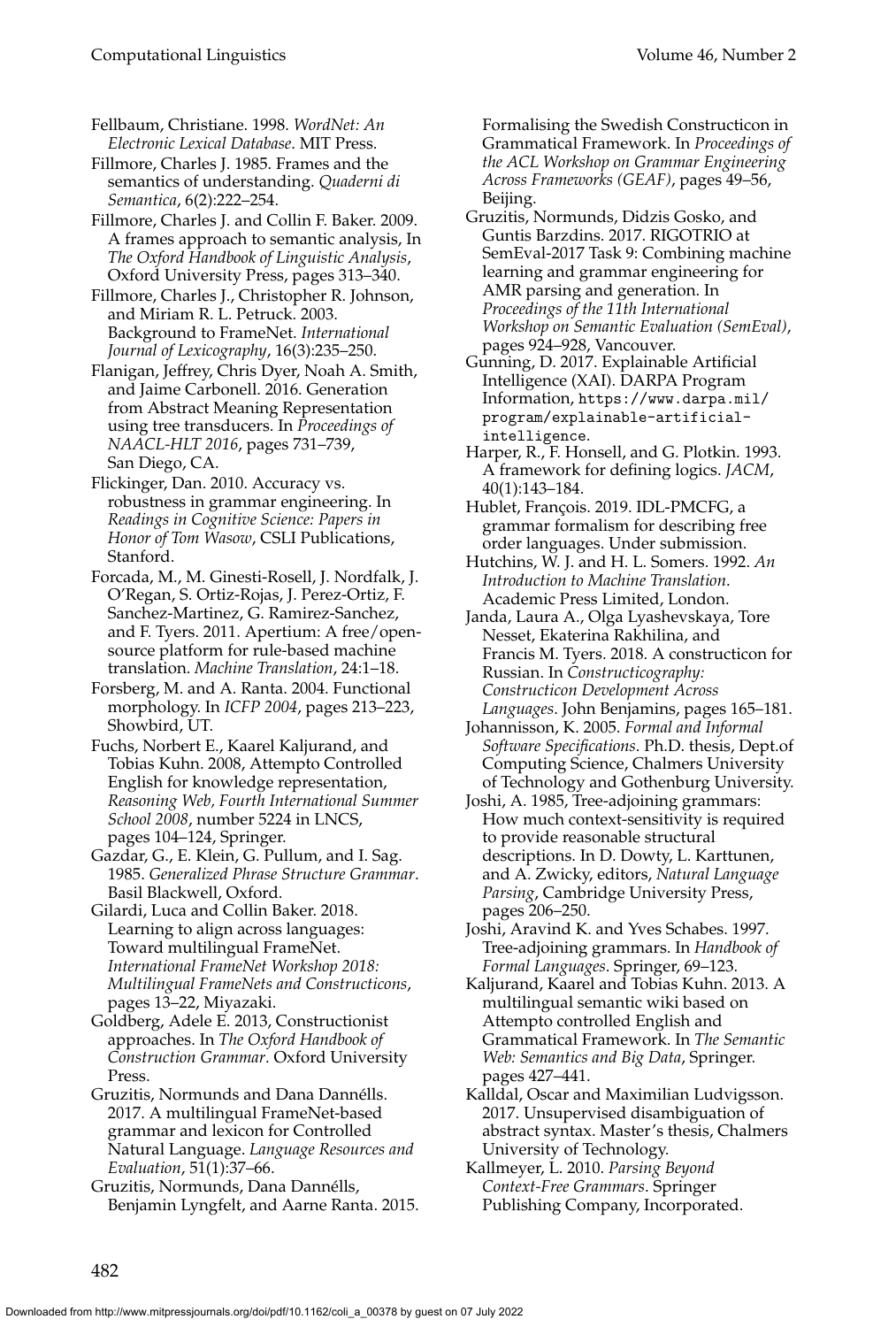Kallmeyer, Laura and Wolfgang Maier. 2013. Data-driven parsing using probabilistic linear context-free rewriting systems. *Computational Linguistics*, 39(1):87–119.

Kamholz, David, Jonathan Pool, and Susan Colowick. 2014. Panlex: Building a resource for panlingual lexical translation. In *Proceedings of the Ninth International Conference on Language Resources and Evaluation (LREC'14)*, European Language Resources Association (ELRA), Reykjavik, pp. 3145–3150.

Kann, Viggo and Joachim Hollman. 2011. Slutrapport för projektet Folkets engelsk-svenska lexikon. Royal Institute of Technology in Stockholm, [https://](https://folkets-lexikon.csc.kth.se/folkets/projekt/slutrapport.pdf) [folkets-lexikon.csc.kth.se/folkets/](https://folkets-lexikon.csc.kth.se/folkets/projekt/slutrapport.pdf) [projekt/slutrapport.pdf](https://folkets-lexikon.csc.kth.se/folkets/projekt/slutrapport.pdf).

Kaplan, R. and M. Kay. 1994. Regular models of phonological rule systems. *Computational Linguistics*, 20:331–380.

Karttunen, L. and M. Kay. 1985. Parsing in a free word order language. In D. Dowty, L. Karttunen, and A. Zwicky, editors, *Natural Language Parsing, Psychological, Computational, and Theoretical Perspectives*. Cambridge University Press, pages 279–306.

Kay, Martin. 2017. *Translation Linguistic and Philosophical Perspectives*, CSLI Publications, Stanford.

Khegai, J. 2006. GF parallel resource grammars and Russian. In *Coling/ACL 2006*, pages 475–482.

Kituku, B., W. Nganga, and L. Muchemi. 2019. Towards Kikamba computational grammar. *Journal of Data Analysis and Information Processing*, 7:250–275.

Koehn, P. 2010. *Statistical Machine Translation*, Cambridge University Press.

Koeva, G., Totkov S., and A. Genov. 2004. Towards Bulgarian Wordnet. *Romanian Journal of Information Science and Technology*, 7(1–2):45–61.

Kolachina, P. and A. Ranta. 2015. GF wide-coverage English-Finnish MT system for WMT 2015. *Proceedings of the Tenth Workshop on Statistical Machine Translation*, pages 141–144, Lisbon.

Kolachina, P. and A. Ranta. 2016. From abstract syntax to universal dependencies. *Linguistic Issues in Language Technology*, 13:1–57.

Kolachina, Prasanth and Aarne Ranta. 2019. Bootstrapping UD treebanks for delexicalized parsing. In *Proceedings of the 22nd Nordic Conference on Computational Linguistics*, pages 15–24.

Kuhn, T. 2014. A survey and classification of controlled natural languages. *Computational Linguistics*, 40(1):121–170.

Lee, J., K. Cho, and T. Hofmann. 2016. Fully character-level neural machine translation without explicit segmentation. *CoRR*, abs/1610. 03017.

Linden, Krister and Lauri Carlson. 2010. ´ FinnWordNet - WordNet på finska via översättning. LexicoNordica - Nordic Journal *of Lexicography*, 17:119–140.

Listenmaa, Inari and Kaarel Kaljurand. 2014. Computational Estonian grammar in grammatical framework. In *9th SaLTMiL Workshop on Free/open-Source Language Resources for the Machine Translation of Less-Resourced Languages, LREC 2014*, Reykjavík, p 13.

Ljunglöf, P. 2004. The Expressivity and *Complexity of Grammatical Framework*. Ph.D. thesis, Department of Computing Science, Chalmers University of Technology and Gothenburg University.

Lu, Yichao, Phillip Keung, Faisal Ladhak, Vikas Bhardwaj, Shaonan Zhang, and Jason Sun. 2018. A neural interlingua for multilingual machine translation. In *Proceedings of the Third Conference on Machine Translation: Research Papers*, pages 84–92. Brussels.

Lyngfelt, Benjamin. 2018. Introduction: Constructicons and constructicography. In *Constructicography: Constructicon Development Across Languages*. John Benjamins, pages 1–18.

Lyngfelt, Benjamin, Tiago T. Torrent, Adrieli Laviola, Linnéa Bäckström, Anna H. Hannesdóttir, and Ely Edison da Silva Matos. 2018. Aligning constructicons across languages: A trilingual comparison between English, Swedish, and Brazilian Portuguese. In *Constructicography: Constructicon Development Across Languages*. John Benjamins, pages 255–302.

Marcus, M. P., B. Santorini and M. A. Marcinkiewicz. 1993. Building a large annotated corpus of English: The Penn Treebank. *Computational Linguistics*, 19(2):313–330.

Martin-Löf, P. 1984. Intuitionistic Type Theory, Bibliopolis, Napoli.

May, Jonathan. 2016. Semeval-2016 Task 8: Meaning representation parsing. In *Proceedings of the 10th International Workshop on Semantic Evaluation (SemEval)*, pages 1063–1073, San Diego, CA.

May, Jonathan and Jay Priyadarshi. 2017. Semeval-2017 Task 9: Abstract meaning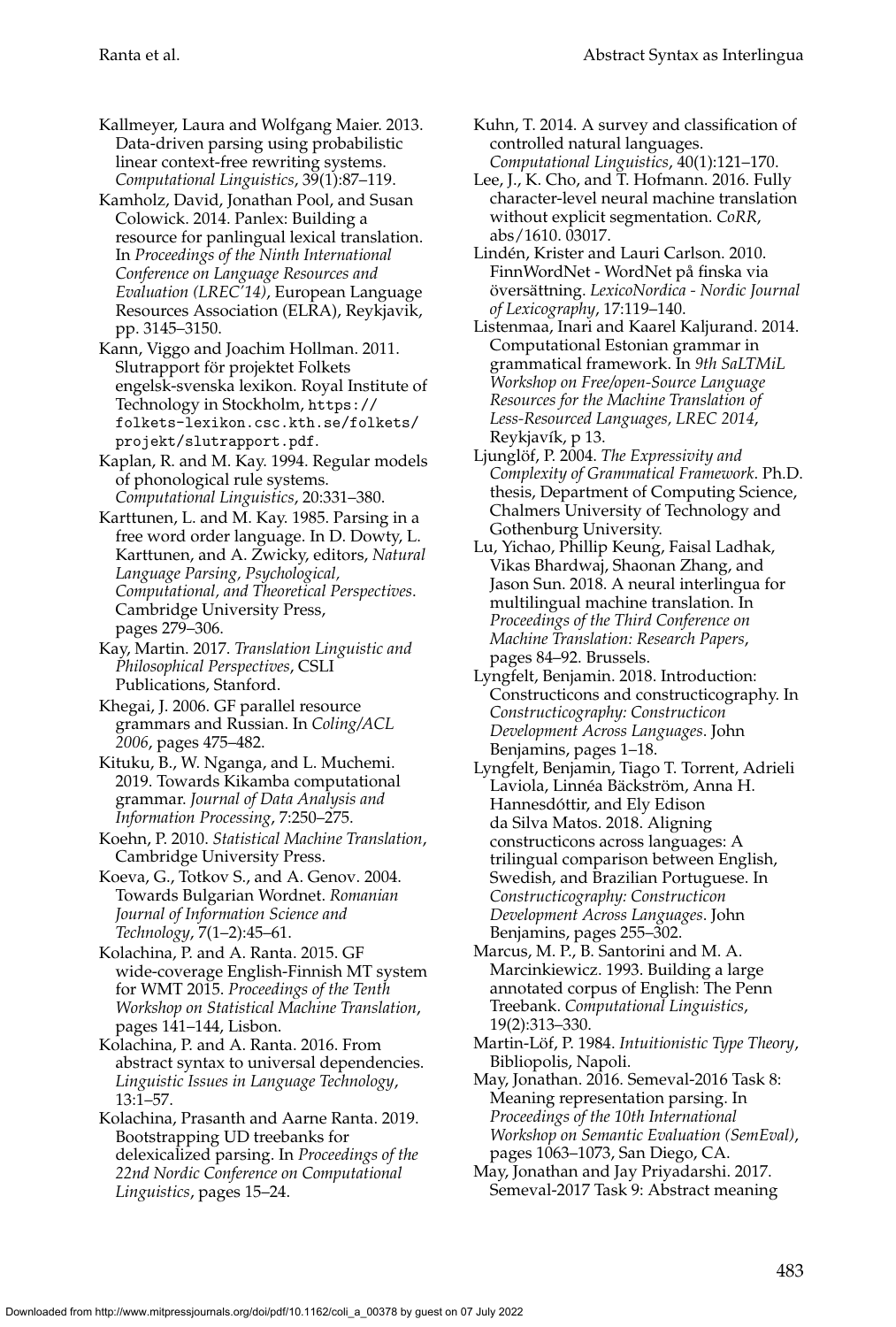representation parsing and generation. In *Proceedings of the 11th International Workshop on Semantic Evaluation (SemEval)*, pages 536–545, Vancouver.

McConnell, R. M., K. Mehlhorn, S. Naher, ¨ and P. Schweitzer. 2011. Certifying algorithms. *Computer Science Review*, 5(2):119–161.

Mel'cuk, I. 1997. Vers une linguistique Sens-Texte. Leçon inaugurale. [http://olst.ling.umontreal.ca/pdf/](http://olst.ling.umontreal.ca/pdf/MelcukColldeFr.pdf) [MelcukColldeFr.pdf](http://olst.ling.umontreal.ca/pdf/MelcukColldeFr.pdf).

Montague, R. 1974. *Formal Philosophy*, Yale University Press, New Haven. Collected papers edited by Richmond Thomason.

Mäenpää, P. and A. Ranta. 1999. The type theory and type checker of GF. In *PLI-1999: Workshop on Logical Frameworks and Meta-languages*, Paris.

Ng'ang'a, Wanjiku. 2012. Building Swahili resource grammars for the Grammatical Framework. In Diana Santos, Krister Lindén, and Wanjiku Ng'ang'a, editors, *Shall We Play the Festschrift Game? Essays on the Occasion of Lauri Carlson's 60th Birthday*. Springer, Berlin, Heidelberg, pages 215–226.

Nivre, Joakim, Marie-Catherine de Marneffe, Filip Ginter, Yoav Goldberg, Jan Hajic, Christopher D. Manning, Ryan McDonald, Slav Petrov, Sa mpo Pyysalo, Natalia Silveira, Reut Tsarfaty, and Daniel Zeman. 2016. Universal Dependencies v1: A multilingual treebank collection. In *Proceedings of the Tenth International Conference on Language Resources and Evaluation (LREC 2016)*, pages 1659–1666, European Language Resources Association (ELRA), Portorož.

Oepen, S., D. Flickinger K. Toutanova, and C. D. Manning. 2004. LinGO Redwoods, a rich and dynamic treebank for HPSG. *Research on Language and Computation*, 2:575–596.

Papadopoulou, Ioanna. 2013. GF modern Greek resource grammar. In *Proceedings of the Student Research Workshop associated with RANLP 2013*, pages 126–133, Hissar.

Papineni, Kishore, Salim Roukos, Todd Ward, and Wei-Jing Zhu. 2002. BLEU: A method for automatic evaluation of machine translation. *ACL*, pages 311–318.

Pollard, C. and I. Sag. 1994. *Head-Driven Phrase Structure Grammar*. University of Chicago Press.

Pretorius, Laurette, Laurette Marais, and Ansu Berg. 2017. A GF miniature resource grammar for Tswana: Modelling the proper verb. *Language Resources and Evaluation*, 51(1):159–189.

Ranta, A. 1994. *Type Theoretical Grammar*. Oxford University Press.

Ranta, A. 2004a. Computational semantics in type theory. *Mathematics and Social Sciences*, 165:31–57.

Ranta, A. 2004b. Grammatical framework: A type-theoretical grammar formalism. *The Journal of Functional Programming*, 14(2):145–189.

Ranta, A. 2007. Modular grammar engineering in GF. *Research on Language and Computation*, 5:133–158.

Ranta, A. 2009a. *Grammars as software libraries*. In *From Semantics to Computer Science. Essays in Honour of Gilles Kahn*, pages 281–308. Cambridge University Press.

Ranta, A. 2009b. The GF resource grammar library. *Linguistics in Language Technology*, 2, pages 1–65.

Ranta, A. 2011a. *Grammatical framework: Programming with Multilingual Grammars*. CSLI Publications, Stanford.

Ranta, A. 2012. On the syntax and translation of Finnish discourse clitics. In *Shall We Play the Festschrift Game? Essays on the Occasion of Lauri Carlson's 60th Birthday*. Springer Berlin Heidelberg, pages 227–241.

Ranta, A. and K. Angelov. 2010. Implementing controlled languages in GF. In *Proceedings of CNL-2009, Marettimo Island*, volume 5972 of LNCS, pages 82–101.

Ranta, A., G. Détrez and R. Enache. 2012. Controlled language for everyday use: The MOLTO phrasebook. In *CNL 2012: Controlled Natural Language*, volume 7175 of LNCS/LNAI.

Ranta, A. and P. Kolachina. 2017. From universal dependencies to abstract syntax. In *Proceedings of the NoDaLiDa 2017 Workshop on Universal Dependencies*, pages 107–116, Gothenburg.

Ranta, Aarne. 2011b. Translating between language and logic: What is easy and what is difficult. *Automated Deduction – CADE-23*, pages 5–25, Springer Berlin Heidelberg, Berlin, Heidelberg.

Ranta, Aarne. 2014. Embedded controlled languages. In *Controlled Natural Language*, pages 1–7, Springer International Publishing.

Ranta, Aarne. 2017. Explainable machine translation with interlingual trees as certificates. In *Proceedings of the Conference on Logic and Machine Learning in Natural Language (LaML 2017)*, pages 63–78, Gothenburg.

Ranta, Aarne. 2018. Concept alignment for compositional translation (abstract). In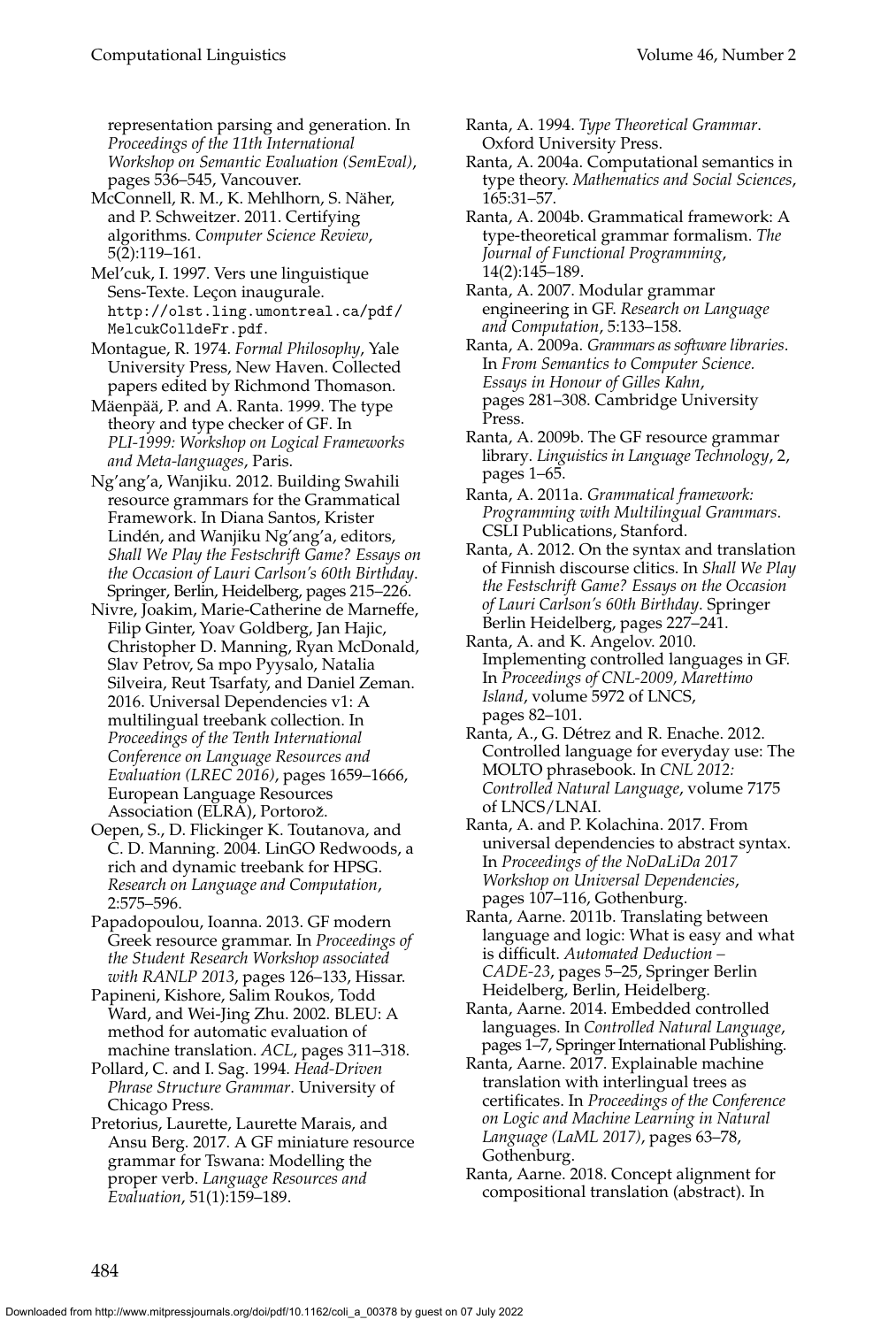*Proceedings of the Symposium on Logic and Algorithms in Computational Linguistics 2018 (LACompLing2018)*, page 17, Stockholm University DiVA Portal for digital publications.

- Ranta, Aarne. 2019. What are grammars good for? Reflections on twenty years of Grammatical Framework. In Cleo Condoravdi and Tracy Holloway King, editors, *Tokens of Meaning: Papers in Honor of Lauri Karttunen*. CSLI Publications, Stanford, pages 543–566.
- Ranta, Aarne, Qiao Haiyan, and Yan Tian. 2015. Chinese in the Grammatical Framework: Grammar, translation, and other applications. In *Proceedings of the Eighth SIGHAN Workshop on Chinese Language Processing, ACL*, pages 100–109, Beijing.
- Ranta, Aarne, Yan Tian, and Haiyan Qiao. 2015. Chinese in the Grammatical Framework: Grammar, translation, and other applications. In *Proceedings of the Eighth SIGHAN Workshop on Chinese Language Processing, ACL*, pages 100–109, Beijing.
- Ranta, Aarne, Christina Unger, and Daniel Vidal Hussey. 2015. Grammar engineering for a customer: A case study with five languages, pages 1–8, Beijing.
- Rautio, Jussi and Maarit Koponen. 2013. D9.2 MOLTO evaluation and assessment report. The MOLTO Consortium, [http://www](http://www.molto-project.eu/biblio/deliverable/d92-molto-evaluaton-and-assessment-report) [.molto-project.eu/biblio/deliverable/d92](http://www.molto-project.eu/biblio/deliverable/d92-molto-evaluaton-and-assessment-report) [molto-evaluaton-and-assessment-report.](http://www.molto-project.eu/biblio/deliverable/d92-molto-evaluaton-and-assessment-report)
- Rayner, M., D. Carter, P. Bouillon, V. Digalakis, and M. Wirén. 2000. The Spoken *Language Translator*. Cambridge University Press.
- Riezler, Stefan, Tracy H. King, Ronald M. Kaplan, Richard Crouch, John T. Maxwell III, and Mark Johnson. 2002. Parsing the Wall Street Journal using a lexical-functional grammar and discriminative estimation techniques. In *Proceedings of the 40th Annual Meeting of the Association for Computational Linguistics*, pages 271–278.
- Rosetta, M. T. 1994. *Compositional Translation*. Kluwer, Dordrecht.
- Roth, Michael and Anette Frank. 2009. A NLG-based application for walking directions. In *Proceedings of the ACL-IJCNLP 2009 Software Demonstrations*, pages 37–40, Suntec.
- Sahin, Gozde Gul and Mark Steedman. 2018. Data augmentation via dependency tree morphing for low-resource languages. In *Proceedings of the 2018 Conference on Empirical Methods in Natural Language*

*Processing*, pages 5004–5009. Brussels, Belgium.

- Schuler, Karin Kipper. 2005. VerbNet: A broad-coverage, comprehensive verb lexicon. Ph.D thesis, Department of Computer Science, University of Pennsylvania.
- Seki, H., T. Matsumura, M. Fujii, and T. Kasami. 1991. On multiple context-free grammars. *Theoretical Computer Science*, 88:191–229.
- Sharoff, Serge and Joakim Nivre. 2011. The proper place of men and machines in language technology: Processing Russian without any linguistic knowledge. In *Computational Linguistics and Intellectual Technologies*, Moscow.
- Shieber, Stuart M. and Yves Schabes. 1990. Synchronous tree-adjoining grammars. In *COLING*, pages 253–258.
- Simov, Kiril and Petya Osenova. 2010. Constructing of an ontology-based lexicon for Bulgarian. In *Proceedings of the Seventh International Conference on Language Resources and Evaluation (LREC'10)*, European Language Resources Association (ELRA), Valletta. pp. 3840–3844.
- Spevak, Olga. 2010. *Constituent Order in Classical Latin Prose*. John Benjamins Publishing, Amsterdam.
- Stallman, Richard. 2001. *Using and Porting the GNU Compiler Collection*, Free Software Foundation.
- Stamou, Sofia Oflazer, Kamel Pala, K. Christoudoulakis, et al. 2004. BalkaNet: A multilingual semantic network for Balkan languages. *Romanian Journal of Information Science and Technology*, 7(1–2):12–14.
- Steedman, M. 1988. Combinators and grammars. In R. Oehrle, E. Bach, and D. Wheeler, editors, *Categorial Grammars and Natural Language Structures*. D. Ridel, Dordrecht, pages 417–442.
- Steedman, M. 2000. *The Syntactic Process*. The MIT Press.
- Straka, Milan and Jana Straková. 2017. Tokenizing, POS tagging, lemmatizing and parsing UD 2.0 with UDPipe. In *Proceedings of the CoNLL 2017 Shared Task: Multilingual Parsing from Raw Text to Universal Dependencies*, pages 88–99, Vancouver.
- Swadesh, Morris. 1955. Towards greater accuracy in lexicostatistic dating. *International Journal of American Linguistics*, 21:121–137.
- Tiedemann, Jörg and Željko Agić. 2016. Synthetic treebanking for cross-lingual